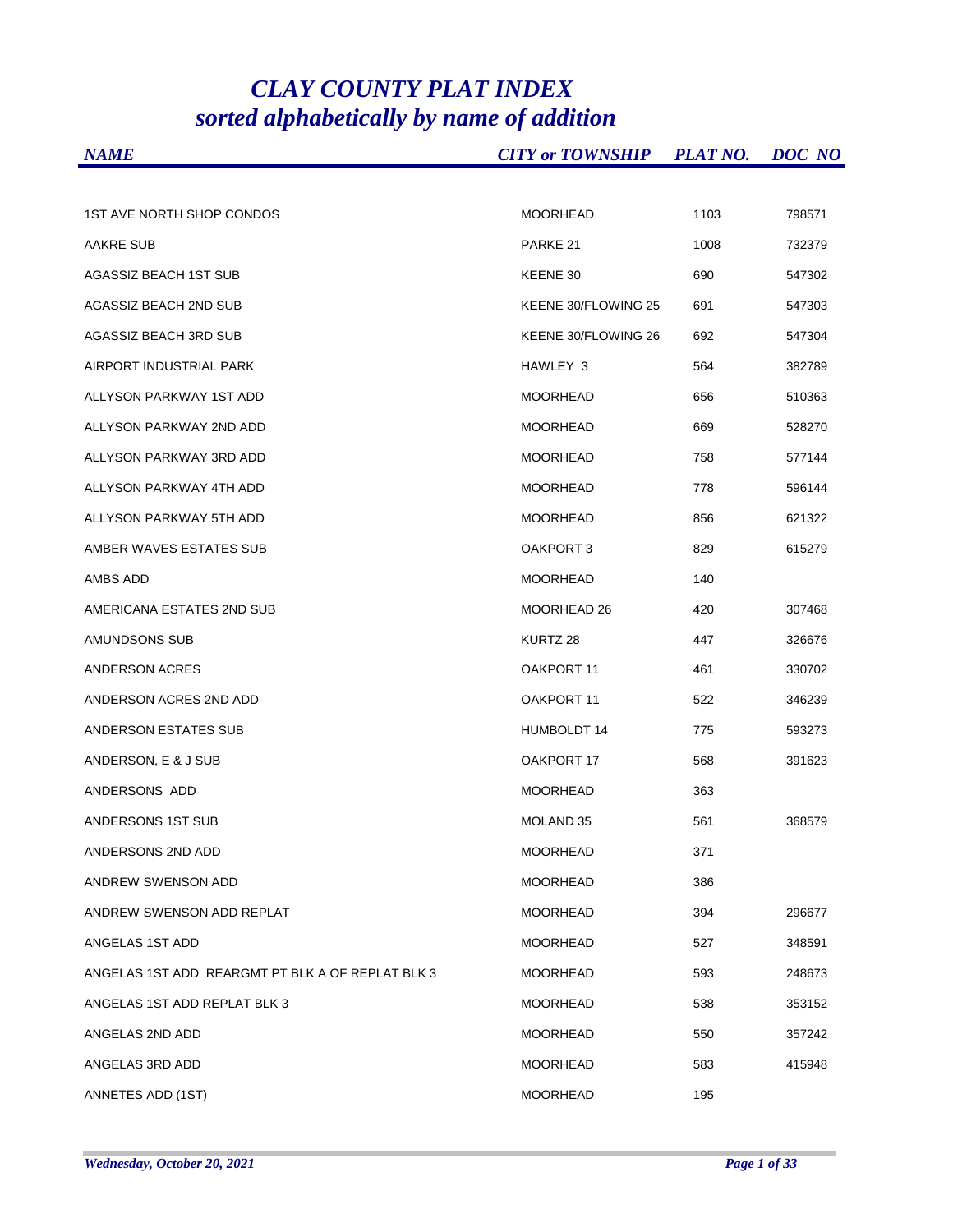| <b>NAME</b>                          | <b>CITY or TOWNSHIP</b> | <b>PLAT NO.</b> | DOC NO |
|--------------------------------------|-------------------------|-----------------|--------|
| ANNETES ADD (2ND)                    | <b>MOORHEAD</b>         | 196             |        |
| ANNIE WALTERS SUB OF HIGHLAND #3     | <b>MOORHEAD</b>         | 089             |        |
| ARBOR PARK ADD                       | <b>MOORHEAD</b>         | 687             | 546522 |
| ARBOR PARK 2ND ADD                   | <b>MOORHEAD</b>         | 753             | 568032 |
| ARBOR PARK 3RD ADD                   | <b>MOORHEAD</b>         | 776             | 594073 |
| <b>ARBOR PARK 4TH ADD</b>            | <b>MOORHEAD</b>         | 818             | 609128 |
| ARBOR PARK 5TH ADD                   | <b>MOORHEAD</b>         | 869             | 628530 |
| ARCHLAND ADD                         | <b>MOORHEAD</b>         | 981-982         | 699927 |
| ARNE EVENSON PLADSON ADD             | <b>ULEN</b>             | 100             |        |
| ARNOLD F MILLERS ADD                 | <b>MOORHEAD</b>         | 587             | 423082 |
| ARNOLD F MILLERS 2ND ADD             | <b>MOORHEAD</b>         | 600             | 443190 |
| <b>ASCENSION ADD</b>                 | <b>MOORHEAD</b>         | 985-986         | 704694 |
| ASKEGAARDS 1ST ADD                   | <b>COMSTOCK</b>         | 161             |        |
| ASKEGAARDS 2ND ADD                   | <b>COMSTOCK</b>         | 516             | 344088 |
| ASLESANS 1ST ADD (ORIGINAL TOWNSITE) | <b>ULEN</b>             | 167             |        |
| ASLESANS, (OLE) 2ND ADD              | <b>ULEN</b>             | 082 B           |        |
| ASLESANS, (OLE) 3RD ADD              | <b>ULEN</b>             | 167             |        |
| ASLESONS 4TH ADD                     | <b>ULEN</b>             | 165             |        |
| ASLESONS 5TH ADD                     | <b>ULEN</b>             | 165             |        |
| ASLESONS, (OLE) 6TH ADD              | <b>ULEN</b>             | 090             |        |
| <b>ASTRUPS 1ST ADD</b>               | <b>MOORHEAD</b>         | 534             | 351240 |
| <b>ASTRUPS 2ND ADD</b>               | <b>MOORHEAD</b>         | 924             | 648850 |
| AUDITORS PLAT OF LOTS 1 TO 10        | <b>ALLIANCE 9</b>       | 014             |        |
| <b>AUDITORS SUB</b>                  | <b>RIVERTON 2</b>       | 552             | 358880 |
| <b>AUDITORS SUB</b>                  | EGLON <sub>7</sub>      | 622             | 468177 |
| <b>AUSTINS SUB</b>                   | ELKTON 22               | 479             | 334593 |
| AUTUMN VIEW ADD                      | <b>HAWLEY</b>           | 1042-1043       | 762814 |
| AVERILL (ORIGINAL)                   | <b>AVERILL</b>          | 007             |        |
| AZOOL 1ST ADD                        | <b>MOORHEAD</b>         | 900-901         | 636687 |
| AZOOL 2ND ADD                        | <b>MOORHEAD</b>         | 933             | 658043 |
| <b>BABCOCKS SUB</b>                  | GLYNDON 22              | 457             | 330208 |
| <b>BACHMANNS 1ST ADD</b>             | <b>BARNESVILLE</b>      | 473             | 332831 |
| <b>BACHMANNS SUB</b>                 | <b>BARNESVILLE 26</b>   | 459             | 330313 |
| <b>BAILEYS &amp; BRIGGS ADD</b>      | <b>MOORHEAD</b>         | 030             |        |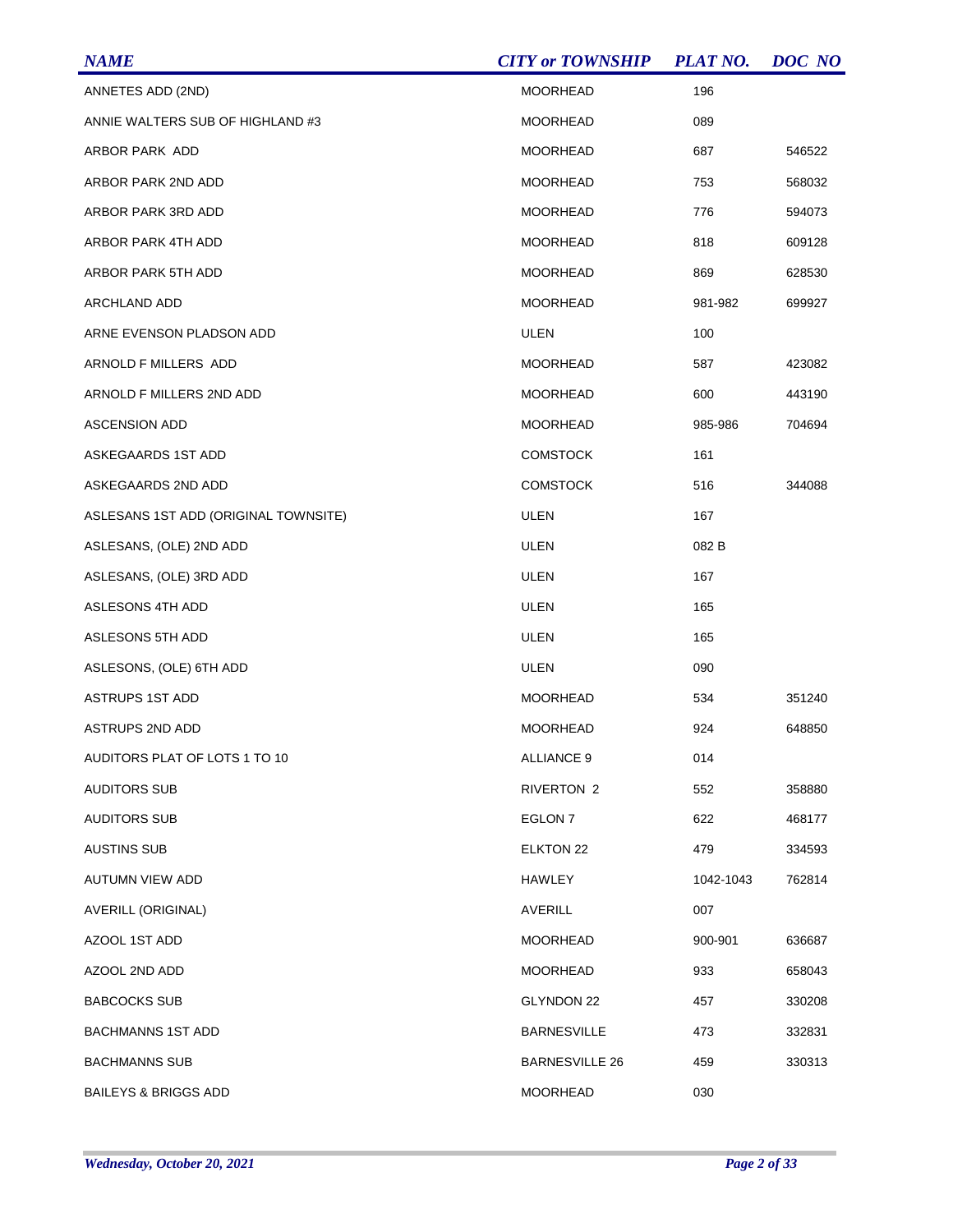| <b>NAME</b>                                                | <b>CITY or TOWNSHIP</b> | <b>PLAT NO.</b> | DOC NO |
|------------------------------------------------------------|-------------------------|-----------------|--------|
| <b>BAKER (ORIGINAL)</b>                                    | <b>BAKER</b>            | 084             |        |
| BAKER AUD O L A-1 TO Z-1                                   | BAKER                   | 045-046         |        |
| <b>BARNESVILLE (ORIGINAL)</b>                              | <b>BARNESVILLE</b>      | 091-092         |        |
| BARNESVILLE AUD O L 19-A 19-E, A-3O J-30, 31-A 31-E        | <b>BARNESVILLE</b>      | 003             |        |
| BARNESVILLE AUD O L 25-A 25-K                              | <b>BARNESVILLE</b>      | 044             |        |
| BARNESVILLE AUD O L 25-L 25-Y, 12-A 12-B, 13-A 13-E        | <b>BARNESVILLE</b>      | 041             |        |
| BARNESVILLE AUD O L A,B & C OF O L F-30 (BVILLE FAIR ASSN) | <b>BARNESVILLE</b>      | 108,112B        |        |
| <b>BARNESVILLE CEMETERY</b>                                | <b>BARNESVILLE</b>      | 233             |        |
| <b>BARNESVILLE CEMETERY</b>                                | <b>BARNESVILLE 25</b>   | 157             |        |
| BARNESVILLE CEMETERY SECOND ADD                            | <b>BARNESVILLE</b>      | 396             | 297431 |
| BARNESVILLE COMMERCIAL PARK 2ND ADD                        | <b>BARNESVILLE</b>      | 990             | 711357 |
| BARNESVILLE COMMERCIAL PARK 3RD ADD                        | <b>BARNESVILLE</b>      | 1052            | 770798 |
| BARNESVILLE COMMERCIAL PARK 4TH ADD                        | <b>BARNESVILLE</b>      | 1089            | 788067 |
| BARNESVILLE COMMERCIAL PARK 5TH ADD                        | <b>BARNESVILLE</b>      | 1122            | 819183 |
| BARNESVILLE COMMERCIAL PARK ADD                            | <b>BARNESVILLE</b>      | 894-895         | 636632 |
| BARNESVILLE I-94 COMMERCIAL ACRES ADD                      | <b>BARNESVILLE 29</b>   | 665             | 521048 |
| BARNESVILLE SCHOOL ADD                                     | <b>BARNESVILLE</b>      | 1113            | 810027 |
| <b>BEANS ADD</b>                                           | <b>DILWORTH</b>         | 075             |        |
| BEANS 2ND ADD                                              | <b>DILWORTH</b>         | 078             |        |
| <b>BEKKERUS ADD</b>                                        | <b>MOORHEAD</b>         | 281             |        |
| <b>BELSLYS 1ST ADD</b>                                     | MOORHEAD                | 437             | 318178 |
| BELSLYS 1ST ADD REPLAT LT 2/6                              | <b>MOORHEAD</b>         | 612             | 451163 |
| BELSLYS 1ST ADD REPLAT LTS 1-5/1                           | <b>MOORHEAD</b>         | 617             | 455263 |
| <b>BELSLYS 2ND ADD</b>                                     | <b>MOORHEAD</b>         | 526             | 348110 |
| BELSLYS 3RD ADD                                            | MOORHEAD                | 725             | 556713 |
| <b>BELSLYS 4TH ADD</b>                                     | <b>MOORHEAD</b>         | 799             | 602047 |
| BENDT O HITTERDALS 1ST ADD                                 | HITTERDAL               | 072             |        |
| <b>BENTLEYS 1ST ADD</b>                                    | <b>HAWLEY</b>           | 314             |        |
| <b>BERGENS 1ST ADD</b>                                     | MOORHEAD                | 482             | 334924 |
| <b>BERGQUISTS ADD #1</b>                                   | MOORHEAD                | 024             |        |
| BERGS 1ST ADD                                              | MOORHEAD                | 288             |        |
| BETHESDA LUTHERAN CEMETERY                                 | MOORHEAD 20             | 059             |        |
| BETHLEHEM MEMORIAL CEMETERY                                | ULEN                    | 351             |        |
| <b>BIEWER 1ST SUB</b>                                      | <b>BARNESVILLE 11</b>   | 675             | 538002 |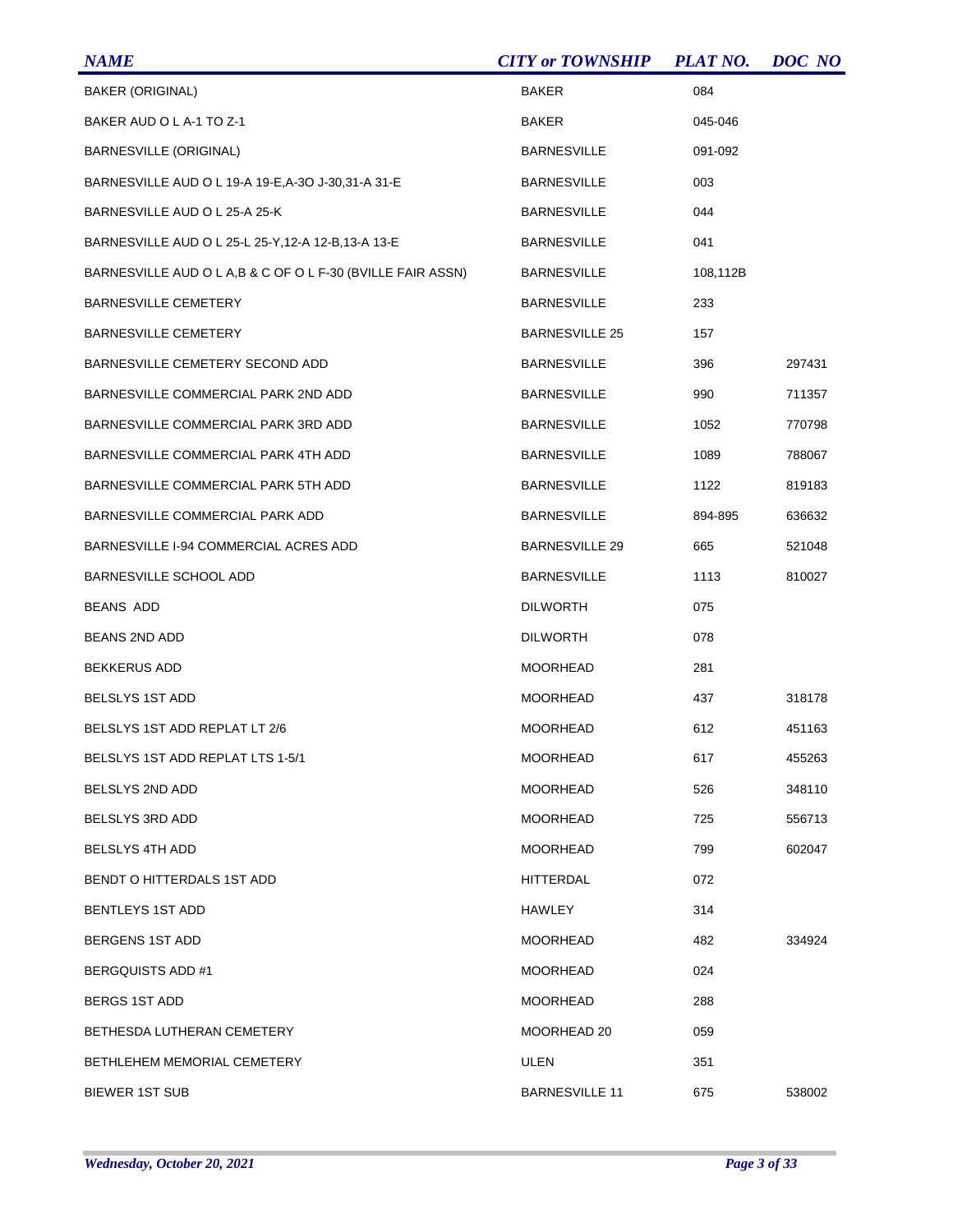| <b>NAME</b>                        | <b>CITY or TOWNSHIP</b> | <b>PLAT NO.</b> | DOC NO |
|------------------------------------|-------------------------|-----------------|--------|
| <b>BIRCH COURT SUB</b>             | <b>MOORHEAD</b>         | 444             | 323421 |
| <b>BISON RIDGE ESTATES 1ST SUB</b> | HAWLEY 8                | 1056            | 772716 |
| <b>BISON RIDGE ESTATES 2ND SUB</b> | HAWLEY 17               | 1090            | 789145 |
| <b>BISON RIDGE ESTATES 3RD SUB</b> | HAWLEY 17               | 1091            | 789146 |
| BLOCK 3 - CIC 152 1ST AMENDMENT    | <b>MOORHEAD</b>         | 1085-1088       | 786950 |
| BLOCK E - CIC 152                  | <b>MOORHEAD</b>         | 1081-1084       | 786720 |
| <b>BLOMSTERS 2ND SUB</b>           | <b>TANSEM 16</b>        | 697             | 548301 |
| <b>BLOMSTERS SUB</b>               | <b>TANSEM 16</b>        | 481             | 334683 |
| BLUE EAGLE PARKWAY ADD             | <b>BARNESVILLE</b>      | 625             | 471417 |
| <b>BORGEN FIELDS 2ND ADD</b>       | OAKPORT 10              | 930             | 653016 |
| <b>BORGEN FIELDS SUB</b>           | OAKPORT 10              | 838             | 616269 |
| <b>BORGENS ADD</b>                 | ULEN                    | 676             | 538393 |
| <b>BORSTADS 1ST ADD</b>            | <b>MOORHEAD</b>         | 050             |        |
| <b>BOSSARTS 1ST ADD</b>            | <b>MOORHEAD</b>         | 031             |        |
| <b>BOUTONS 1ST SUB</b>             | <b>RIVERTON 21</b>      | 383             |        |
| <b>BOUTONS 2ND SUB</b>             | <b>RIVERTON 21</b>      | 393             | 295581 |
| <b>BOUTONS 3RD SUB</b>             | <b>RIVERTON 34</b>      | 458             | 330289 |
| <b>BRENDEMUHLS 1ST ADD</b>         | <b>MOORHEAD</b>         | 017             |        |
| <b>BRENTWOOD ACRES</b>             | OAKPORT 17              | 443             | 323296 |
| BRENTWOOD ACRES 2ND SUB            | OAKPORT 17              | 489             | 337991 |
| BRENTWOOD ACRES REPLAT LT 10 BLK 1 | OAKPORT 17              | 560             | 366730 |
| <b>BRIDGEVIEW POINTE 1ST ADD</b>   | <b>MOORHEAD</b>         | 679-680         | 540997 |
| BRIDGEVIEW POINTE 2ND ADD          | <b>MOORHEAD</b>         | 769-770         | 590204 |
| BRIGGS & ELDERS 1ST ADD (BLK 1)    | <b>MOORHEAD</b>         | 203             |        |
| BRIGGS & ELDERS 1ST ADD (BLKS 2-3) | <b>MOORHEAD</b>         | 204             |        |
| BRIGGS & ELDERS 2ND ADD            | <b>MOORHEAD</b>         | 151-152         |        |
| <b>BRIGHT SKY ADD</b>              | <b>MOORHEAD</b>         | 1033-1034       | 759520 |
| <b>BROADMOOR SUB</b>               | OAKPORT 7               | 477             | 334516 |
| <b>BROOKDALE ADD</b>               | <b>MOORHEAD</b>         | 299             |        |
| BROOKDALE ADD REARGMT #1           | <b>MOORHEAD</b>         | 301             |        |
| <b>BROOKDALE SOUTH ADD</b>         | <b>MOORHEAD</b>         | 339 A&B         |        |
| <b>BRUNS 1ST ADD</b>               | <b>MOORHEAD</b>         | 142             |        |
| BRUNS SUB HOLES & WHITES ADD BLK 2 | <b>MOORHEAD</b>         | 102             |        |
| BRUNS SUB OF ORIG BLK 3            | MOORHEAD                | 093             |        |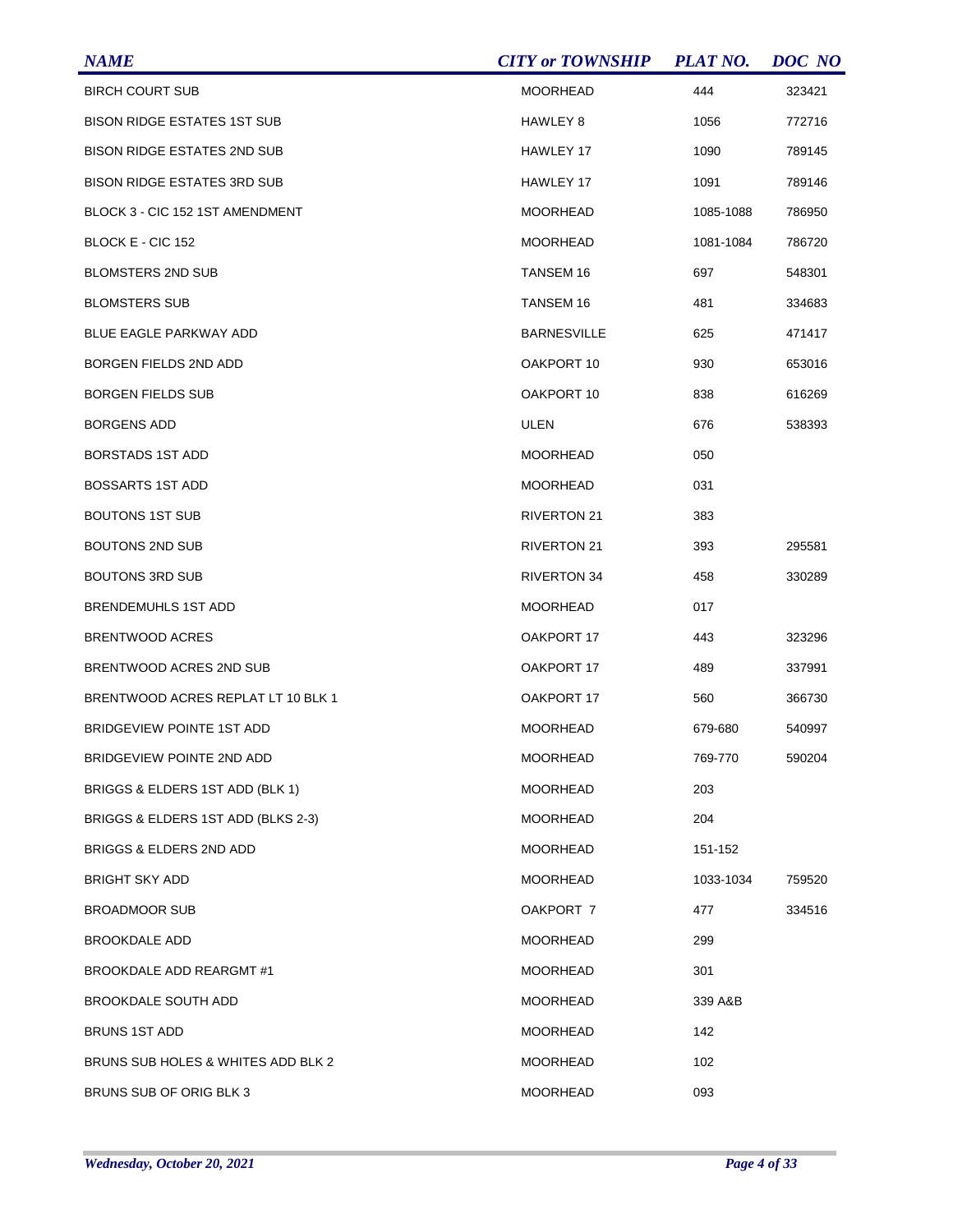| <b>NAME</b>                                  | <b>CITY or TOWNSHIP</b>  | <b>PLAT NO.</b> | DOC NO |
|----------------------------------------------|--------------------------|-----------------|--------|
| BUFFALO RIVER DEVELOPMENT                    | MOLAND <sub>28</sub>     | 330             |        |
| <b>BULANDS 1ST ADD</b>                       | <b>MOORHEAD</b>          | 235             |        |
| <b>BULANDS 2ND ADD</b>                       | <b>MOORHEAD</b>          | 239             |        |
| <b>BULANDS 3RD ADD</b>                       | <b>MOORHEAD</b>          | 266             | 232928 |
| <b>BULANDS 4TH ADD</b>                       | <b>MOORHEAD</b>          | 356             |        |
| <b>BULANDS 5TH ADD</b>                       | <b>MOORHEAD</b>          | 373             |        |
| <b>BULANDS 6TH ADD</b>                       | <b>MOORHEAD</b>          | 392             |        |
| <b>BURLINGTON PARK</b>                       | HAWLEY                   | 636             | 487532 |
| <b>BURNHAMS 1ST ADD</b>                      | <b>MOORHEAD</b>          | 201             |        |
| <b>BURTNESS 1ST ADD</b>                      | ULEN                     | 166             |        |
| <b>BURTNESS 2ND ADD</b>                      | ULEN                     | 207             |        |
| BUTLERS ADD (VACATED SEE PART SE4 24-137-46) | <b>BARNESVILLE</b>       | 101             |        |
| BYTESPEED COMMERCIAL BUILDING CIC #147       | <b>MOORHEAD</b>          | 967             | 677988 |
| CANDICE RENAE CIC #124                       | <b>DILWORTH</b>          | 662             | 518057 |
| CAROL LOUS 1ST ADD                           | <b>MOORHEAD</b>          | 857             | 622269 |
| <b>CAROLS 1ST SUB</b>                        | <b>SPRING PRAIRIE 32</b> | 764             | 576473 |
| <b>CARR SUB</b>                              | <b>ELKTON 24</b>         | 499             | 339431 |
| CARRAIGE COURT CONDO II CIC 130              | <b>MOORHEAD</b>          | 791             | 601159 |
| CARRIAGE COURT CONDO CIC 127                 | <b>MOORHEAD</b>          | 716             | 551388 |
| CATTON (ORIGINAL)                            | <b>CATTON</b>            | 205-206         |        |
| <b>CECELIAS ADD</b>                          | <b>MOORHEAD</b>          | 682             | 541672 |
| <b>CENTENNIAL ADD</b>                        | <b>GLYNDON</b>           | 649             | 502469 |
| CENTRE SQUARE ADD                            | <b>MOORHEAD</b>          | 337             |        |
| CHARLESWOOD ADD                              | <b>GLYNDON</b>           | 1077-1078       | 784032 |
| <b>CHELSTROMS SUB</b>                        | OAKPORT 21               | 342             |        |
| CHENEY ADD                                   | <b>DILWORTH</b>          | 923             | 647838 |
| <b>CHRISTENS 1ST ADD</b>                     | <b>BARNESVILLE</b>       | 390             |        |
| CLAY COUNTY W A NO 1                         | KEENE 36                 | 345             |        |
| CLAY COUNTY W A NO 2                         | <b>HIGHLAND GROVE 18</b> | 346             |        |
| CLAY COUNTY W A NO 3                         | <b>EGLON 10 11</b>       | 353             |        |
| CLAY COUNTY W A NO 4                         | TANSEM 33                | 358             |        |
| CLAY COUNTY W A NO 5                         | FLOWING 22               | 372             |        |
| CLAY COUNTY W A NO 6                         | CROMWELL 6               | 381             |        |
| CLAY COUNTY W A NO 7                         | EGLON 20                 | 387             |        |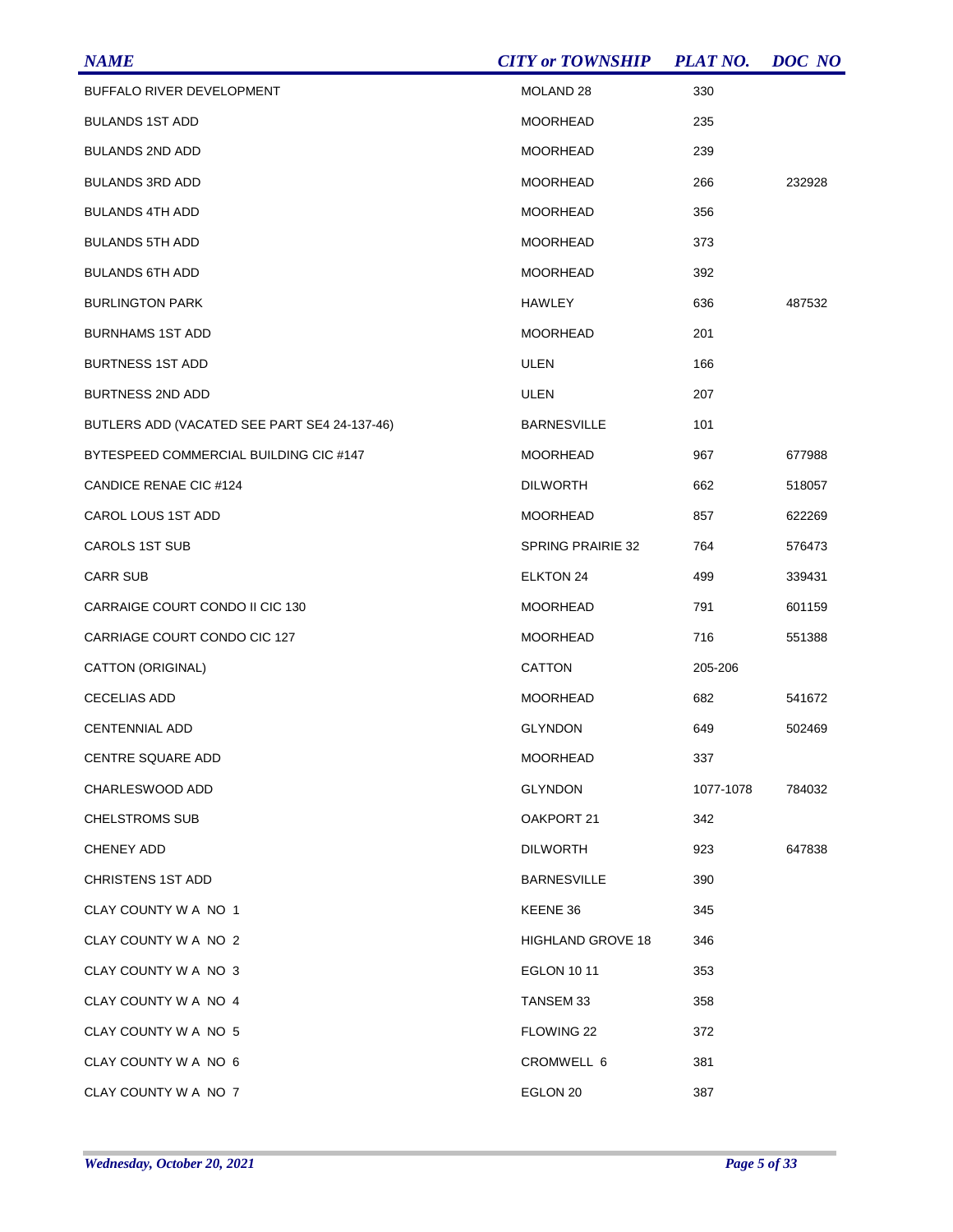| <b>NAME</b>                       | <b>CITY or TOWNSHIP</b>  | <b>PLAT NO.</b> | <b>DOC</b> NO |
|-----------------------------------|--------------------------|-----------------|---------------|
| CLAY COUNTY W A NO 8              | CROMWELL 5               | 391             |               |
| CLAY COUNTY W A NO 9              | <b>HIGHLAND GROVE 15</b> | 399             | 297489        |
| CLAY COUNTY W A NO 10             | <b>RIVERTON 36</b>       | 400             | 298591        |
| CLAY COUNTY W A NO 11             | HIGHLAND GROVE 4         | 401             | 298924        |
| CLAY COUNTY W A NO 12             | HAWLEY 13                | 408             | 301760        |
| CLAY COUNTY W A NO 13             | EGLON 20                 | 416             | 304041        |
| CLAY COUNTY W A NO 15             | HAGEN 16                 | 465             | 331034        |
| CLAY COUNTY W A NO 16             | <b>GOOSE PRAIRIE 21</b>  | 509             | 342627        |
| CLAY COUNTY W A NO 17             | HAWLEY 12                | 520             | 345615        |
| CLAY COUNTY W A NO 18             | HAWLEY 13                | 521             | 345616        |
| CLAY COUNTY W A NO 19             | HAWLEY 12                | 528             | 349385        |
| CLAY COUNTY W A NO 20             | KEENE 34                 | 532             | 350056        |
| CLAY COUNTY W A NO 21             | <b>GOOSE PRAIRIE 32</b>  | 545             | 355078        |
| CLAY COUNTY W A NO 22             | HAWLEY 35                | 553             | 359063        |
| CLAY COUNTY W A NO 23             | EGLON 22                 | 554             | 361244        |
| <b>COBORNS ADD</b>                | <b>MOORHEAD</b>          | 599             | 443004        |
| <b>COLEMANS 1ST ADD</b>           | <b>MOORHEAD</b>          | 315             |               |
| <b>COLLEGE ADD</b>                | <b>MOORHEAD</b>          | 069             |               |
| <b>COMMONS 1ST ADD</b>            | <b>MOORHEAD</b>          | 914             | 641276        |
| <b>COMMUNITY CROSSING ADD</b>     | <b>MOORHEAD</b>          | 968             | 683807        |
| <b>COMSTOCK (ORIGINAL)</b>        | <b>COMSTOCK</b>          | 020             |               |
| COMSTOCK AUD O L A TO Y & EE & EB | <b>COMSTOOCK</b>         | 134             |               |
| <b>COMSTOCKS 1ST ADD</b>          | <b>MOORHEAD</b>          | 246             |               |
| <b>COMSTOCKS 2ND ADD</b>          | <b>MOORHEAD</b>          | 291             |               |
| <b>COMSTOCKS 3RD ADD</b>          | <b>MOORHEAD</b>          | 325             |               |
| <b>COMSTOCKS 4TH ADD</b>          | <b>MOORHEAD</b>          | 1016-1017       | 745495        |
| <b>COMSTOCKS 4TH ADD</b>          | <b>MOORHEAD</b>          | 374             |               |
| <b>COMSTOCKS 5TH ADD</b>          | <b>MOORHEAD</b>          | 909             | 640599        |
| <b>COMSTOCKS 6TH ADD</b>          | <b>MOORHEAD</b>          | 1016-1017       | 745495        |
| CONCORDIA COURT ADD               | <b>MOORHEAD</b>          | 261             |               |
| COTTONWOOD ADD                    | <b>MOORHEAD</b>          | 727             | 559125        |
| COTTONWOOD CORNER                 | <b>RIVERTON 8</b>        | 567             | 389122        |
| COUNTRY CLUB ADD                  | MOORHEAD                 | 407             | 300502        |
| <b>COUNTRY CLUB EAST ADD</b>      | <b>MOORHEAD</b>          | 801             | 602670        |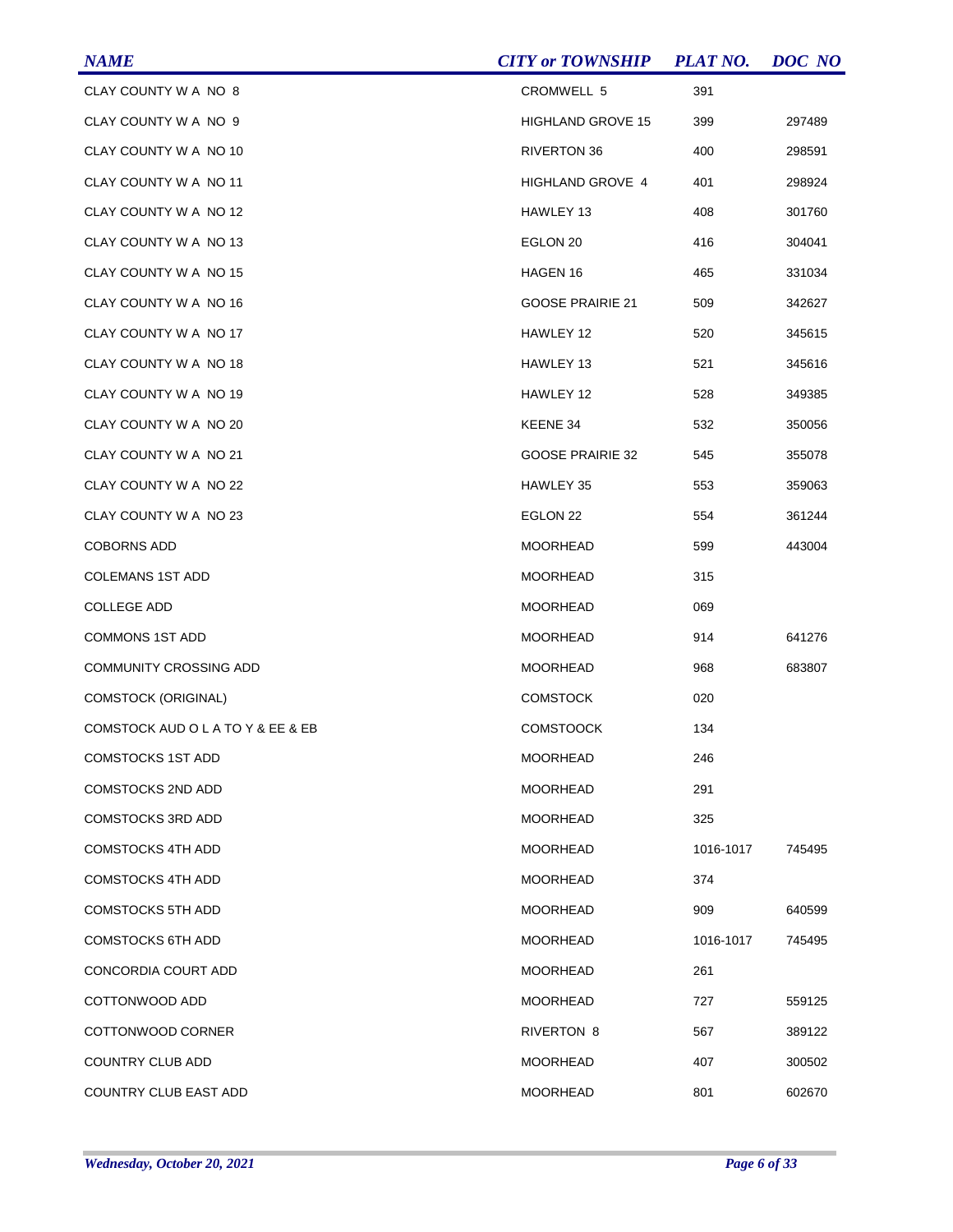| <b>NAME</b>                    | <b>CITY or TOWNSHIP</b> | <b>PLAT NO.</b> | DOC NO |
|--------------------------------|-------------------------|-----------------|--------|
| COUNTRY CLUB SOUTH ADD         | <b>MOORHEAD</b>         | 655             | 509161 |
| <b>COUNTRY HERITAGE</b>        | OAKPORT 17              | 474             | 333544 |
| <b>COUNTRY HERITAGE REPLAT</b> | OAKPORT 17              | 507             | 341271 |
| <b>COURTHOUSE ADD</b>          | <b>MOORHEAD</b>         | 1053-1054       | 771984 |
| CRESTWOOD SUB                  | KURTZ 1&6               | 343 A B         |        |
| CRESTWOOD 2ND SUB REPLAT       | KURTZ 1 & 6             | 533 A B         | 350205 |
| CRETEX INDUSTRIAL PARK 1ST ADD | HAWLEY 11               | 997             | 723194 |
| <b>CROMWELL ESTATES SUB</b>    | CROMWELL 30             | 822             | 612004 |
| <b>CRYSANNA SUB</b>            | OAKPORT 28              | 620             | 463292 |
| <b>CRYSTAL CREEK SUB</b>       | OAKPORT 21              | 596             | 436155 |
| DAHLS 1ST SUB                  | RIVERTON 1              | 574             | 402030 |
| DAHMS 1ST ADD                  | <b>BARNESVILLE</b>      | 476             | 333820 |
| DAHMS 2ND ADD                  | <b>BARNESVILLE</b>      | 536             | 352220 |
| DAHMS 3RD ADD                  | <b>BARNESVILLE</b>      | 670             | 529212 |
| DAKOTA EAST SUB                | HAWLEY 8                | 661             | 516156 |
| DAKOTA SOUTH SUB               | <b>BARNESVILLE 35</b>   | 672             | 533740 |
| DALE (ORIGINAL)                | DALE                    | 076             |        |
| DANIELSONS 1ST ADD             | <b>MOORHEAD</b>         | 287             |        |
| DE PEWS SUB                    | <b>BARNESVILLE 20</b>   | 501             | 339609 |
| <b>DECAMPS ADD</b>             | <b>MOORHEAD</b>         | 102             |        |
| DECAMPS REARGMT BLK 1          | <b>MOORHEAD</b>         | 200             |        |
| DEL ACRES ADD                  | <b>BARNESVILLE</b>      | 375             |        |
| DEL ACRES 2ND ADD              | <b>BARNESVILLE</b>      | 379             |        |
| DEL ACRES 3RD ADD              | <b>BARNESVILLE</b>      | 428             | 310286 |
| DEL ACRES 4TH ADD              | <b>BARNESVILLE</b>      | 462             | 330765 |
| DEL ACRES 5TH ADD              | <b>BARNESVILLE</b>      | 485             | 336862 |
| DEL ACRES 6TH ADD              | <b>BARNESVILLE</b>      | 624             | 470802 |
| DEL ACRES 7TH ADD              | <b>BARNESVILLE</b>      | 645             | 495849 |
| DEL ACRES 8TH ADD              | <b>BARNESVILLE</b>      | 667             | 524421 |
| DEL ACRES 9TH ADD              | <b>BARNESVILLE</b>      | 696             | 548298 |
| DEL ACRES 10TH ADD             | <b>BARNESVILLE</b>      | 726             | 558078 |
| DEL ACRES GILBERTSON 1ST ADD   | <b>BARNESVILLE</b>      | 862             | 624306 |
| DEL ACRES GILBERTSON 2ND ADD   | <b>BARNESVILLE</b>      | 1023-1024       | 750641 |
| DEL ACRES GILBERTSON 3RD ADD   | <b>BARNESVILLE</b>      | 1109-1110       | 804569 |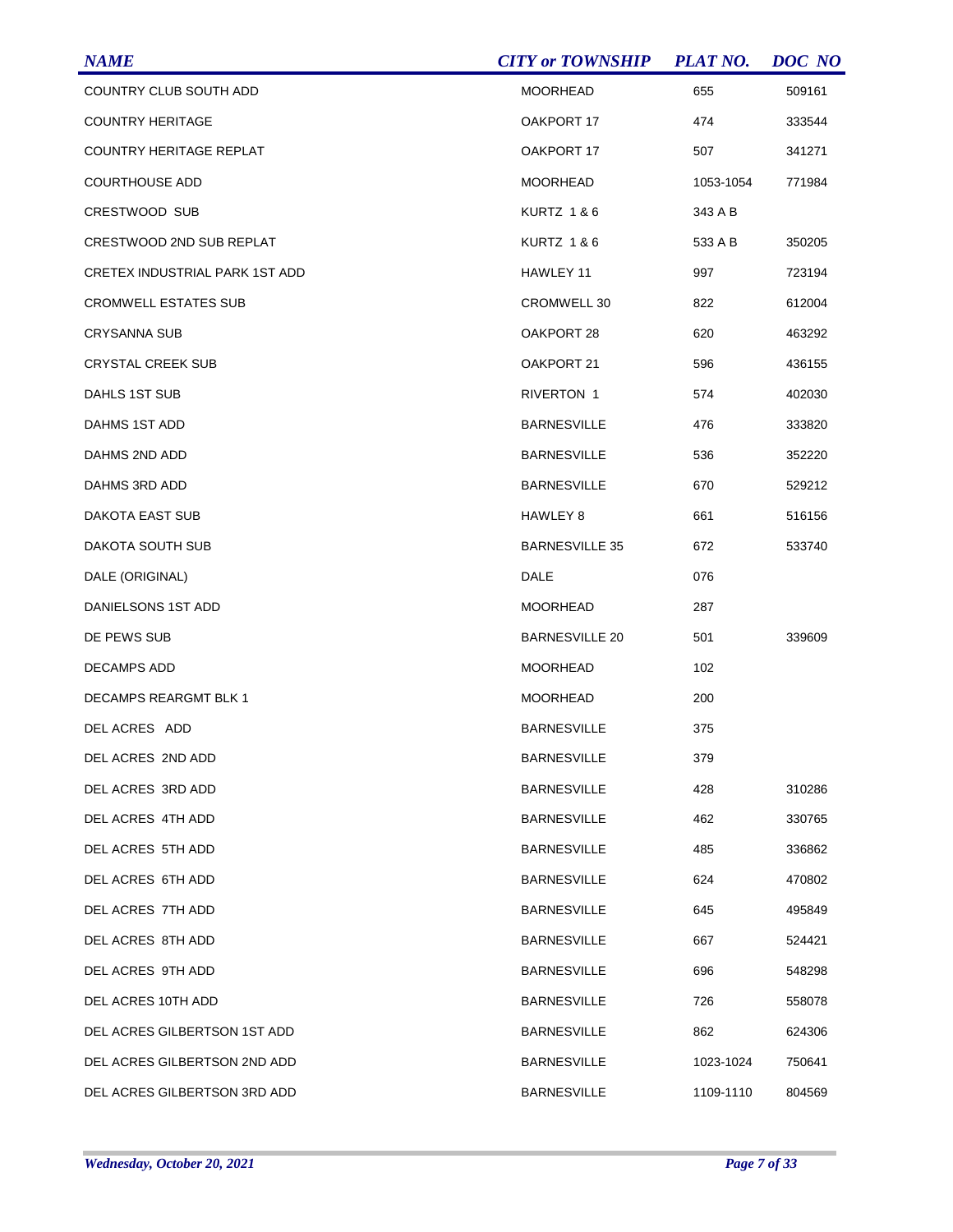| <b>NAME</b>                                          | <b>CITY or TOWNSHIP</b> | <b>PLAT NO.</b> | DOC NO |
|------------------------------------------------------|-------------------------|-----------------|--------|
| DENNIS F MCGRATHS REARGMT OF BLOCK 27 OF HIGHLAND #2 | <b>MOORHEAD</b>         | 160             |        |
| DEVELOPERS ADD                                       | HITTERDAL               | 515             | 344087 |
| DIBLEYS 1ST ADD                                      | <b>SABIN</b>            | 333             |        |
| DIBLEYS 2ND ADD                                      | <b>SABIN</b>            | 512             | 343019 |
| <b>DIEDES 1ST ADD</b>                                | <b>MOORHEAD</b>         | 623             | 470130 |
| DILWORTH (ORIGINAL)                                  | <b>DILWORTH</b>         | 022             |        |
| DILWORTH AUD O L A-2 G-2, A-11 D-11, A-12 & A, B & C | <b>DILWORTH</b>         | 037             |        |
| DILWORTH IMPROVEMENT CO 1ST ADD                      | <b>DILWORTH</b>         | 071             |        |
| DINSMORES 1ST ADD                                    | ULEN                    | 757             | 574385 |
| DMZ SUB                                              | PARKE 15                | 415             | 303547 |
| DOEDENS 1ST ADD                                      | <b>MOORHEAD</b>         | 445             | 323734 |
| <b>DOMMERS 1ST ADD</b>                               | <b>MOORHEAD</b>         | 191             |        |
| DORVALS SUB                                          | OAKPORT 17              | 250             |        |
| DOWNER (ORIGINAL)                                    | <b>DOWNER</b>           | 084             |        |
| DRUSSELLS SUB                                        | ELMWOOD 22              | 487             | 337222 |
| <b>DUCHARMES 1ST SUB</b>                             | <b>BARNESVILLE 35</b>   | 562             | 369647 |
| DUDREYS SUB WHITES 1ST BLK 11                        | <b>MOORHEAD</b>         | 112             |        |
| DUDREYS SUB WHITES 1ST BLK 11 REPLAT                 | <b>MOORHEAD</b>         | 174             |        |
| <b>DWYERS SUB</b>                                    | OAKPORT 20              | 011             |        |
| E & J ANDERSON SUB                                   | OAKPORT 17              | 568             | 391623 |
| <b>EAST COUNTRY CLUB TOWNHOMES CIC 134</b>           | <b>MOORHEAD</b>         | 872             | 630545 |
| EAST COUNTRY CLUB TOWNHOMES CIC 134 1ST SUPPLEMENTAL | <b>MOORHEAD</b>         | 961             | 672289 |
| <b>EAST FOURTH STREET CENTER CIC 133</b>             | <b>MOORHEAD</b>         | 824-828         | 614797 |
| EAST VIEW ADD                                        | <b>DILWORTH</b>         | 766             | 588930 |
| EAST VIEW 2ND ADD                                    | <b>DILWORTH</b>         | 817             | 608644 |
| EAST VIEW 3RD ADD                                    | <b>DILWORTH</b>         | 989             | 710741 |
| <b>EAST VIEW 4TH ADD</b>                             | <b>DILWORTH</b>         | 1072            | 782019 |
| <b>EAST VIEW 5TH ADD</b>                             | <b>DILWORTH</b>         | 1080            | 785241 |
| <b>EAST VIEW 6TH ADD</b>                             | <b>DILWORTH</b>         | 1093            | 792495 |
| EAST VIEW 7TH ADD                                    | <b>DILWORTH</b>         | 1126            | 821377 |
| <b>EAST VIEW 8TH ADD</b>                             | <b>DILWORTH</b>         | 1114            | 810477 |
| EAST VIEW 9TH ADD                                    | <b>DILWORTH</b>         | 1115            | 810478 |
| EASTEN ADD                                           | <b>DILWORTH</b>         | 594             | 430507 |
| <b>EASTEN TOWNHOMES ADD</b>                          | <b>MOORHEAD</b>         | 804-805         | 605366 |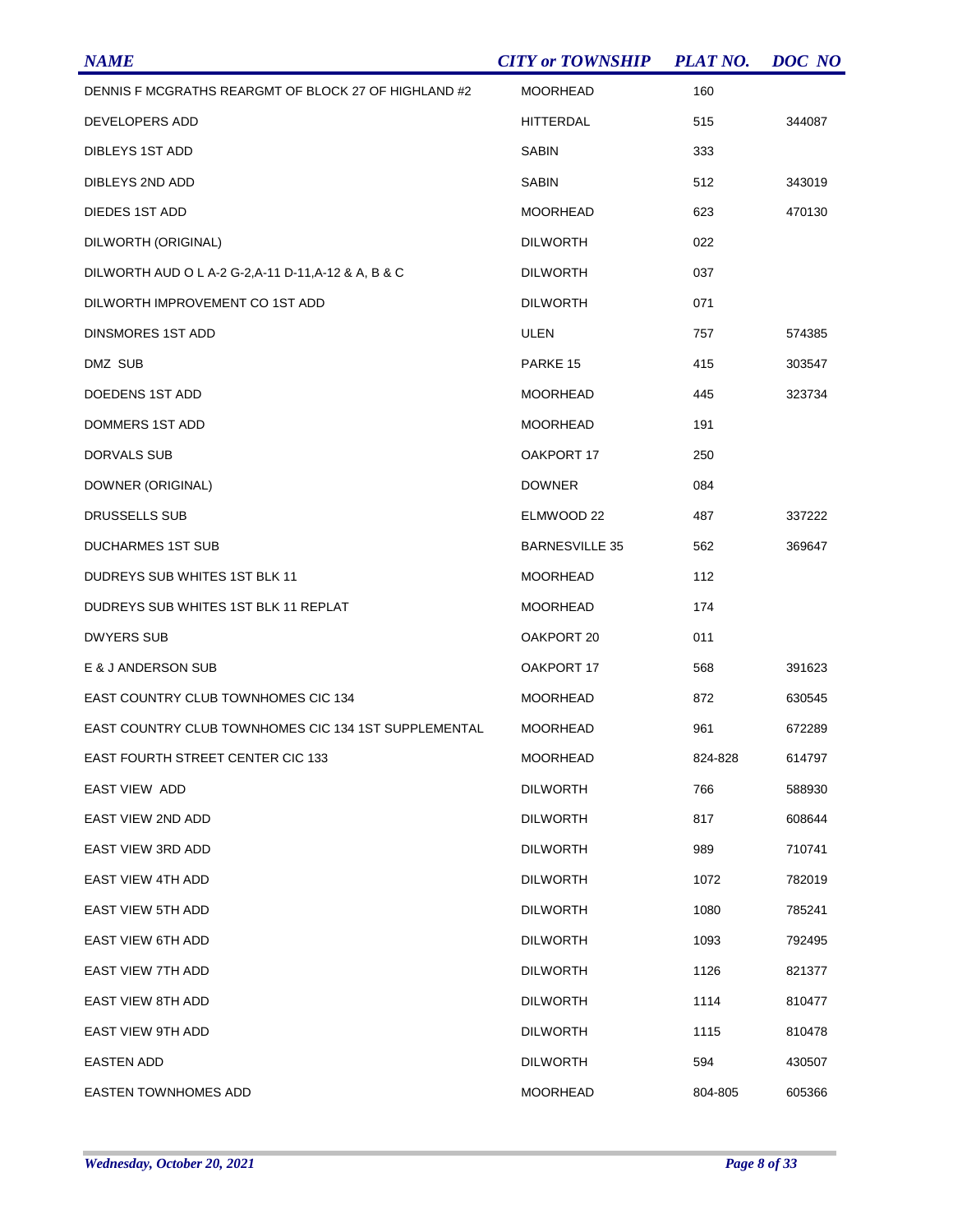| <b>NAME</b>                                               | <b>CITY or TOWNSHIP</b> | <b>PLAT NO.</b> | <b>DOC</b> NO |
|-----------------------------------------------------------|-------------------------|-----------------|---------------|
| <b>EASTGATE 1ST ADD</b>                                   | <b>MOORHEAD</b>         | 341             |               |
| EASTGATE 2ND ADD (ALL REPLATTED INTO EASTGATE 2ND REPLAT) | <b>MOORHEAD</b>         | 508             | 342493        |
| EASTGATE 2ND ADD REPLAT                                   | <b>MOORHEAD</b>         | 514             | 343879        |
| <b>ED KRAGNES SUB</b>                                     | <b>MORKEN 19</b>        | 463             | 330805        |
| <b>EGLON HILLS SUB</b>                                    | <b>EGLON</b>            | 940-941         | 661755        |
| EID SUB MORNINGSIDE ADD BLK A                             | <b>MOORHEAD</b>         | 425 426         | 307969        |
| <b>ELDERS 1ST ADD</b>                                     | <b>MOORHEAD</b>         | 153             |               |
| ELDERS 2ND ADD                                            | MOORHEAD                | 745-746         | 567472        |
| ELIASONS 1ST ADD                                          | <b>MOORHEAD</b>         | 056             |               |
| ELISES 1ST ADD                                            | <b>MOORHEAD</b>         | 794             | 601416        |
| <b>ELKTON CEMETERY</b>                                    | <b>ELKTON 26</b>        | 079             |               |
| ELMWOOD CEMETERY                                          | ELMWOOD 10              | 160             |               |
| ELMWOOD CEMETERY                                          | ELMWOOD 10              | 197             |               |
| ELMWOOOD CEMETERY (SOUTH PART)                            | ELMWOOD 10              | 166             |               |
| <b>ERICKSON 1ST ADD</b>                                   | <b>MOORHEAD</b>         | 797-798         | 601928        |
| <b>ERICKSONS ADD</b>                                      | <b>MOORHEAD</b>         | 057             |               |
| <b>ERICKSONS SUB</b>                                      | GLYNDON 26              | 486             | 336932        |
| <b>ERICKSONS SUB REPLAT</b>                               | GLYNDON 26              | 582             | 409516        |
| ERMAS GARDEN 2ND ADD                                      | <b>BARNESVILLE</b>      | 1116            | 810514        |
| <b>ERMAS GARDEN SUB</b>                                   | <b>BARNESVILLE 24</b>   | 1000            | 727186        |
| EVERGREEN CEMETERY ADD                                    | <b>MOORHEAD</b>         | 466             | 331244        |
| EVERGREEN CONDO CIC 121                                   | <b>MOORHEAD</b>         | 648             | 496437        |
| EVERGREEN MEADOWS 1ST ADD                                 | <b>MOORHEAD</b>         | 767-768         | 589498        |
| EVERGREEN MEADOWS 2ND ADD                                 | <b>MOORHEAD</b>         | 882-883         | 634033        |
| EVERGREEN MEADOWS CORNER ADD                              | <b>MOORHEAD</b>         | 840             | 617533        |
| <b>EVERTS 1ST ADD</b>                                     | <b>SABIN</b>            | 398             | 298206        |
| <b>FAIRVIEW VILLAGE CONDO CIC 115</b>                     | <b>MOORHEAD</b>         | 608             | 448188        |
| <b>FAITH ADDITION</b>                                     | <b>DILWORTH</b>         | 323             |               |
| FARGO INVESTMENT COMPANY ADD                              | <b>MOORHEAD</b>         | 249             |               |
| FARMSTEAD 2ND ADD                                         | <b>MOORHEAD</b>         | 1055            | 772187        |
| <b>FARMSTEAD ADD</b>                                      | <b>MOORHEAD</b>         | 1011            | 735501        |
| FELTON (ORIGINAL)                                         | <b>FELTON</b>           | 154             |               |
| FELTON AUD O L 28-A 28-X, Q-33 U-33, B-1, B-2, D-1 D-3    | <b>FELTON</b>           | 047             |               |
| FELTON CEMETERY                                           | <b>FELTON</b>           | 214             |               |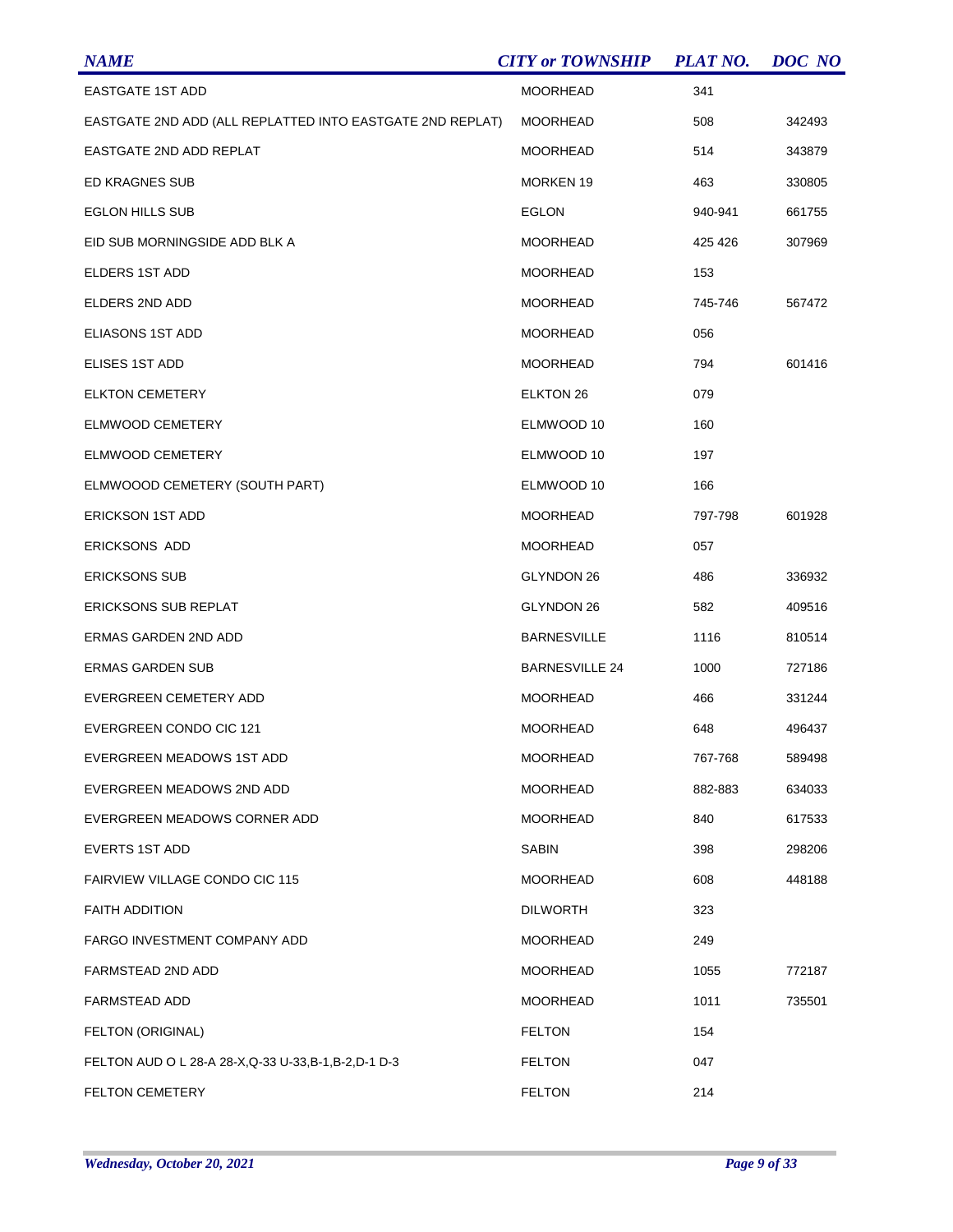| <b>NAME</b>                                              | <b>CITY or TOWNSHIP</b> | <b>PLAT NO.</b> | DOC NO |
|----------------------------------------------------------|-------------------------|-----------------|--------|
| FIRST ADD TO OLDE TRAIL EST                              | OAKPORT 28              | 305             |        |
| FIRST ADD TO OLDE TRAIL EST REPLAT                       | OAKPORT 28              | 586             | 418958 |
| FIRST OUTLOT ADD                                         | <b>DILWORTH</b>         | 270             |        |
| FIRST RAILWAY ADD                                        | <b>BARNESVILLE</b>      | 156             |        |
| FIRST STREET VACATION                                    | <b>BARNESVILLE</b>      | 128             |        |
| FLATENS SUB OF OUTLOT 11                                 | <b>MOORHEAD</b>         | 009             |        |
| <b>FLORENCE VAN RADEN ADD</b>                            | <b>MOORHEAD</b>         | 685             | 543981 |
| FOREST ISLAND ESTATES                                    | <b>MOORHEAD</b>         | 253             |        |
| FOREST ISLAND ESTATES REARGMT                            | <b>MOORHEAD</b>         | 254             |        |
| FORUM COMMUNICATIONS CO SUB                              | HUMBOLDT 28             | 987             | 706098 |
| FRED H MEYERS SR ADD                                     | <b>MOORHEAD</b>         | 278             |        |
| FREEMANS 1ST ADD                                         | <b>MOORHEAD</b>         | 009             |        |
| <b>FROISNESS 1ST ADD</b>                                 | <b>MOORHEAD</b>         | 137             |        |
| <b>FROISNESS 2ND ADD</b>                                 | <b>MOORHEAD</b>         | 268             |        |
| GATEWAY CROSSING 1ST ADD                                 | <b>DILWORTH</b>         | 932             | 657465 |
| <b>GEORGETOWN (ORIGINAL)</b>                             | <b>GEORGETOWN</b>       | 083             |        |
| GEORGETOWN AUD O L A-29 P-29, A-30 M-30, A-31, A-32 K-32 | <b>GEORGETOWN</b>       | 121-122         |        |
| <b>GEORGETOWN AUD O L AMENDMENT</b>                      | <b>GEORGETOWN</b>       | 119-120         |        |
| <b>GEORGETOWN PLAT AMENDMENT</b>                         | <b>GEORGETOWN</b>       | 170             |        |
| GEORGETOWN TWP & KRAGNES TWP (BOLLMAN ESTATE)            | GEORGETOWN 32-34        | 212             |        |
| GEORGETOWN TWP & KRAGNES TWP SEC. 32-34 (BOLLMAN EST)    | <b>GEORGETOWN</b>       | 212             |        |
| GEORGETOWN TWP A ROAD IN S2SW4 SEC 29                    | GEORGETOWN 24           | 095             |        |
| GEORGETOWN TWP SEC 31                                    | <b>GEORGETOWN 31</b>    | 010             |        |
| GEORGETOWN, KRAGNES & OAKPORT TWPS (A ROAD)              | <b>GEORGETOWN</b>       | 067             |        |
| <b>GERMAN LUTHERAN CEMETERY ELMWOOD TWP</b>              | <b>ELMWOOD</b>          | 078             |        |
| <b>GLORYLAND 2ND SUB</b>                                 | HAWLEY 11               | 873             | 632478 |
| <b>GLORYLAND SUB</b>                                     | HAWLEY 11               | 780-781         | 596929 |
| <b>GLYNDON (ORIGINAL)</b>                                | <b>GLYNDON</b>          | 144             |        |
| GLYNDON AUD O L A-11 TO T-11                             | <b>GLYNDON</b>          | 129-130         |        |
| GLYNDON AUD O L A-2 TO Q-2                               | <b>GLYNDON</b>          | 053             |        |
| GLYNDON AUD O L ORIG (PT OF ORIG TWNSITE NOW VACATED)    | <b>GLYNDON</b>          | 144             |        |
| <b>GLYNDON TWP</b>                                       | GLYNDON 16              | 085             |        |
| <b>GLYNDON TWP</b>                                       | GLYNDON 7 & 18          | 008             |        |
| GLYNDON TWP FKA BOOK B PAGE 132                          | GLYNDON 7 & 18          | 008             |        |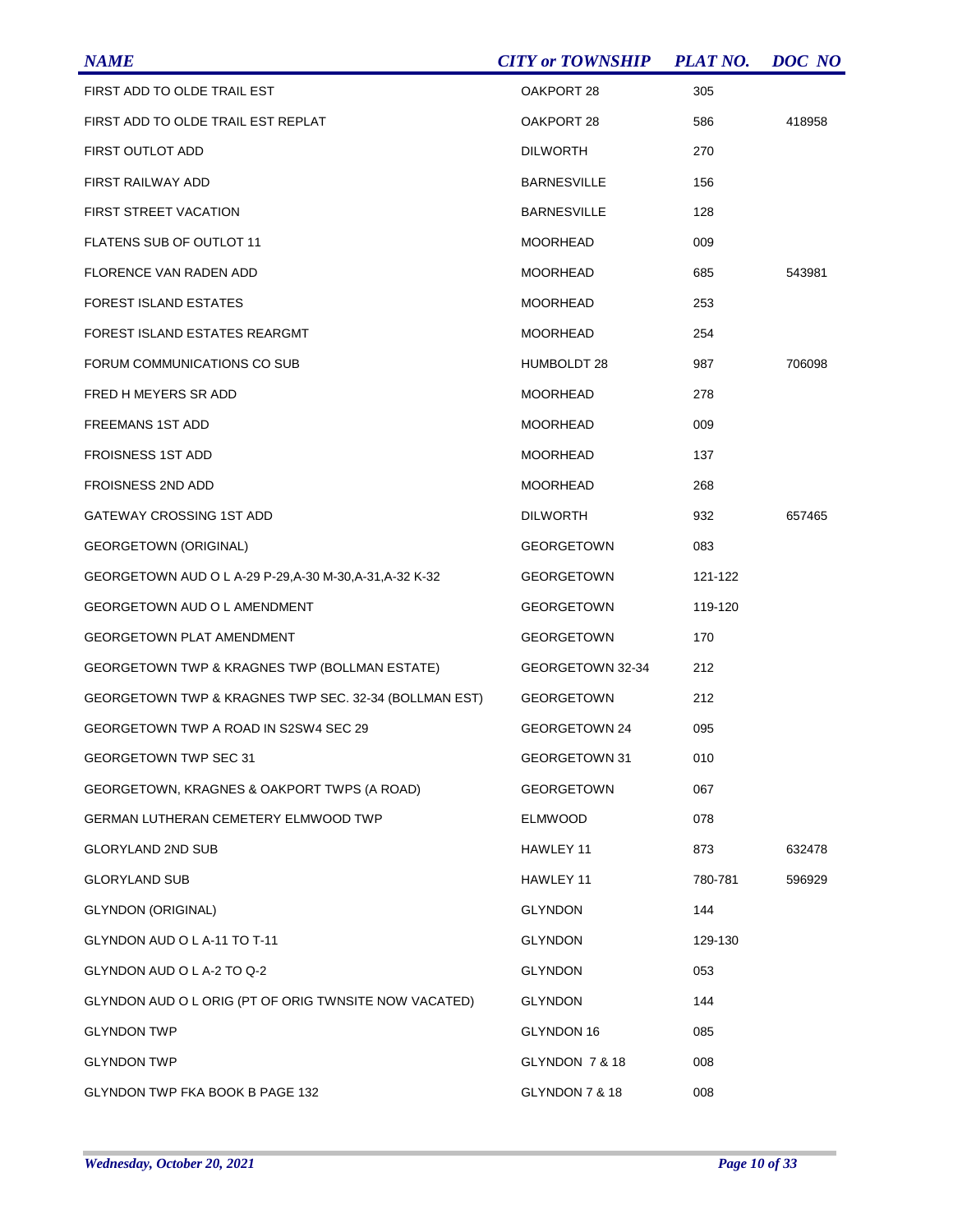| <b>NAME</b>                                  | <b>CITY or TOWNSHIP</b> | <b>PLAT NO.</b> | DOC NO |
|----------------------------------------------|-------------------------|-----------------|--------|
| GLYNDON TWP PT OF SW4                        | GLYNDON 9               | 109             |        |
| <b>GLYNDON TWP SEC 5</b>                     | <b>GLYNDON</b>          | 171             |        |
| GLYNDON TWP SEC 9 (SUB OF MCCARTHY EST)      | <b>GLYNDON</b>          | 172             |        |
| GOOD SHEPARDS 1ST ADD                        | <b>MOORHEAD</b>         | 892             | 636248 |
| GOOSE PRAIRIE (AN ISLAND)                    | <b>GOOSE PRAIRIE 24</b> | 357             |        |
| <b>GORANSONS ADD</b>                         | HAWLEY                  | 097             |        |
| <b>GRANRUDS 1ST SUB</b>                      | PARKE 15                | 430             | 313898 |
| <b>GRAVEL PIT</b>                            | ELKTON 35               | 011             |        |
| <b>GRAY CANYON 1 ADD</b>                     | <b>MOORHEAD</b>         | 946             | 663030 |
| <b>GREAT NORTHERN ADD</b>                    | <b>BARNESVILLE</b>      | 158             |        |
| <b>GREENS AT HORIZON</b>                     | <b>MOORHEAD</b>         | 922             | 647690 |
| <b>GREFSRUD SUB</b>                          | PARKE <sub>11</sub>     | 715             | 551387 |
| <b>GROSZ BROS 1ST ADD</b>                    | <b>MOORHEAD</b>         | 229             |        |
| <b>GULLINGS SUB</b>                          | MOORHEAD 10             | 226             |        |
| <b>GYTRIS 1ST SUB</b>                        | FLOWING 33              | 418             | 306744 |
| <b>HABIGERS 1ST SUB</b>                      | ELMWOOD 17              | 540             | 353625 |
| <b>HAGEN REPLAT HILLS ADD BLK 3-4</b>        | <b>MOORHEAD</b>         | 427             | 308831 |
| <b>HALLANDS 1ST ADD</b>                      | <b>MOORHEAD</b>         | 284             |        |
| <b>HAMPTON PLACE 1ST ADD</b>                 | <b>MOORHEAD</b>         | 800             | 602108 |
| <b>HAMPTON PLACE 2ND ADD</b>                 | <b>MOORHEAD</b>         | 852             | 621232 |
| <b>HAMPTON PLACE 3RD ADD</b>                 | <b>MOORHEAD</b>         | 1068            | 778575 |
| HAMPTON SOUTH PONDS TOWNHOME ADD             | <b>MOORHEAD</b>         | 920             | 645931 |
| <b>HAMPTON SOUTHVIEW TOWNHOMES ADD</b>       | <b>MOORHEAD</b>         | 906             | 639980 |
| <b>HAMRE SUB</b>                             | <b>RIVERTON</b>         | 1046            | 765585 |
| <b>HARLOW ESTATES SUB</b>                    | KRAGNES 33              | 523             | 346640 |
| <b>HAUGRUDS ADD</b>                          | <b>BARNESVILLE</b>      | 451             | 328193 |
| HAUGRUDS REARGMT PEDERSON LAKEVIEW ADD       | <b>BARNESVILLE</b>      | 380             |        |
| HAWLEY (ORIGINAL)                            | <b>HAWLEY</b>           | 066             |        |
| HAWLEY AUD O L A-1 R-1, A-12, D K & X, Y & Z | <b>HAWLEY</b>           | 123-124         |        |
| HAWLEY AUD O L BLKS 14 & 41                  | <b>HAWLEY</b>           | 055             |        |
| <b>HAWLEY CEMETERY</b>                       | <b>HAWLEY</b>           | 115-116         |        |
| HAWLEY CEMETERY (ADD)                        | <b>HAWLEY</b>           | 107             |        |
| <b>HAWLEY ESTATES SUB</b>                    | EGLON 7                 | 440             | 322085 |
| HAWLEY INDUSTRIAL PARK 1ST ADD               | <b>HAWLEY</b>           | 431             | 314740 |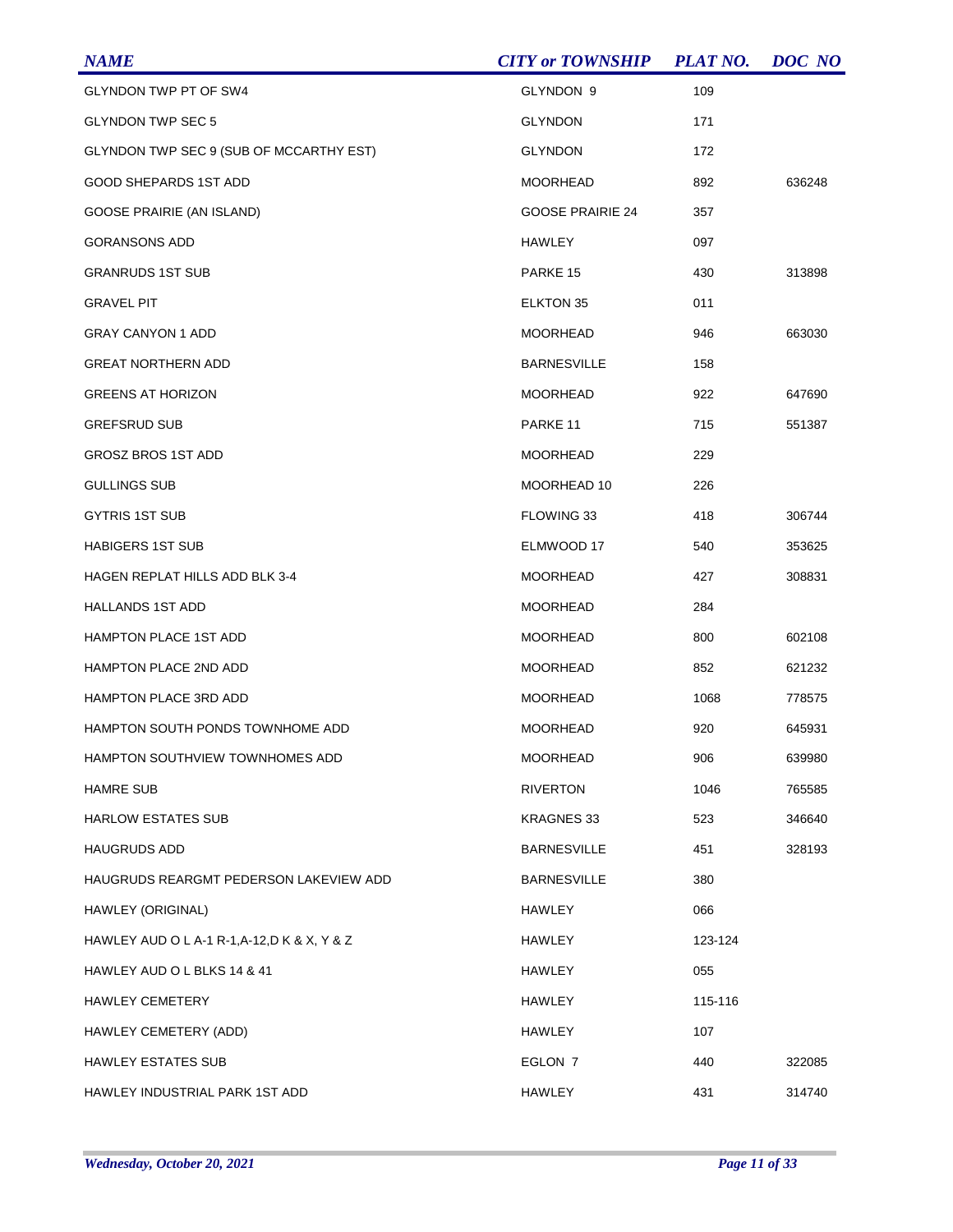| <b>NAME</b>                                                          | <b>CITY or TOWNSHIP</b> | <b>PLAT NO.</b> | DOC NO  |
|----------------------------------------------------------------------|-------------------------|-----------------|---------|
| HAWLEY INDUSTRIAL PARK 2ND ADD                                       | <b>HAWLEY</b>           | 432             | 314741  |
| HAWLEY INDUSTRIAL PARK 3RD ADD                                       | HAWLEY                  | 433             | 314742  |
| HAWLEY INDUSTRIAL PARK 4TH ADD                                       | <b>HAWLEY</b>           | 942             | T002856 |
| HAWLEY INDUSTRIAL PARK 5TH ADD                                       | HAWLEY                  | 943             | 662573  |
| HEARTLAND                                                            | <b>BARNESVILLE</b>      | 646             | 496175  |
| HEARTLAND 2ND ADD                                                    | <b>BARNESVILLE</b>      | 954             | 666061  |
| HEARTLAND 3RD ADD                                                    | <b>BARNESVILLE</b>      | 962             | 672754  |
| HEARTLAND PROFESSIONAL CENTRE CONDO #116                             | <b>MOORHEAD</b>         | 614             | 452327  |
| <b>HELLEM ADD</b>                                                    | <b>MOORHEAD</b>         | 032             |         |
| <b>HENDRYS 1ST ADD &amp; REARGMT HOLES 2ND</b>                       | <b>MOORHEAD</b>         | 269             |         |
| <b>HENRY ESTATES</b>                                                 | HAWLEY 16               | 1015            | 742359  |
| <b>HENRY ESTATES SUB</b>                                             | HAWLEY                  | 1015            | 742359  |
| HENRY R PETERSON ADD                                                 | <b>MOORHEAD</b>         | 566             | 384679  |
| <b>HENRYS ACRES</b>                                                  | ELKTON 23               | 460             | 330353  |
| <b>HERRINGS ADD</b>                                                  | <b>HITTERDAL</b>        | 098             |         |
| <b>HERSHEY SUB</b>                                                   | <b>RIVERTON</b>         | 1047            | 765801  |
| <b>HICKS &amp; WILLIAMS SUB</b>                                      | <b>MOORHEAD</b>         | 163             |         |
| HIDDEN VALLEY SHORES & HID VAL SHORES 1ST ADD                        | PARKE 12                | 359-360         |         |
| HIDDEN VALLEY SHORES 2ND ADD                                         | PARKE 12                | 405             | 299919  |
| <b>HIGHLAND ACRES SUB</b>                                            | EGLON 4                 | 874             | 633065  |
| HIGHLAND ADDITION #1                                                 | <b>MOORHEAD</b>         | 065             |         |
| <b>HIGHLAND ADDITION #2</b>                                          | <b>MOORHEAD</b>         | 139             |         |
| HIGHLAND ADDITION #3                                                 | <b>MOORHEAD</b>         | 180             |         |
| HIGHLAND PARK ADD                                                    | <b>MOORHEAD</b>         | 099 100         |         |
| HIGHWAY 10 BUSINESS ADD                                              | MOORHEAD                | 589             | 425559  |
| HILLS ADD                                                            | <b>MOORHEAD</b>         | 146             |         |
| <b>HILLSIDE SUB OAKPORT</b>                                          | MOORHEAD                | 247             |         |
| HITTERDAL (ORIGINAL)                                                 | HITTERDAL               | 014             |         |
| HITTERDAL AUD O L A-12 C-12, A-4 E-4, A-5 C-5, A-33 O-33, A-34, B-34 | <b>HITTERDAL</b>        | 117-118         |         |
| HITTERDAL AUD O L, A TO K (BLK 1)                                    | <b>HITTERDAL</b>        | 035             |         |
| HITTERDALS (BENDT 0) 1ST ADD                                         | HITTERDALS              | 072             |         |
| HOLES ADD                                                            | <b>MOORHEAD</b>         | 183             |         |
| HOLES 2ND ADD                                                        | MOORHEAD                | 147 148         |         |
| <b>HOLES &amp; WHITES ADD</b>                                        | <b>MOORHEAD</b>         | 187             |         |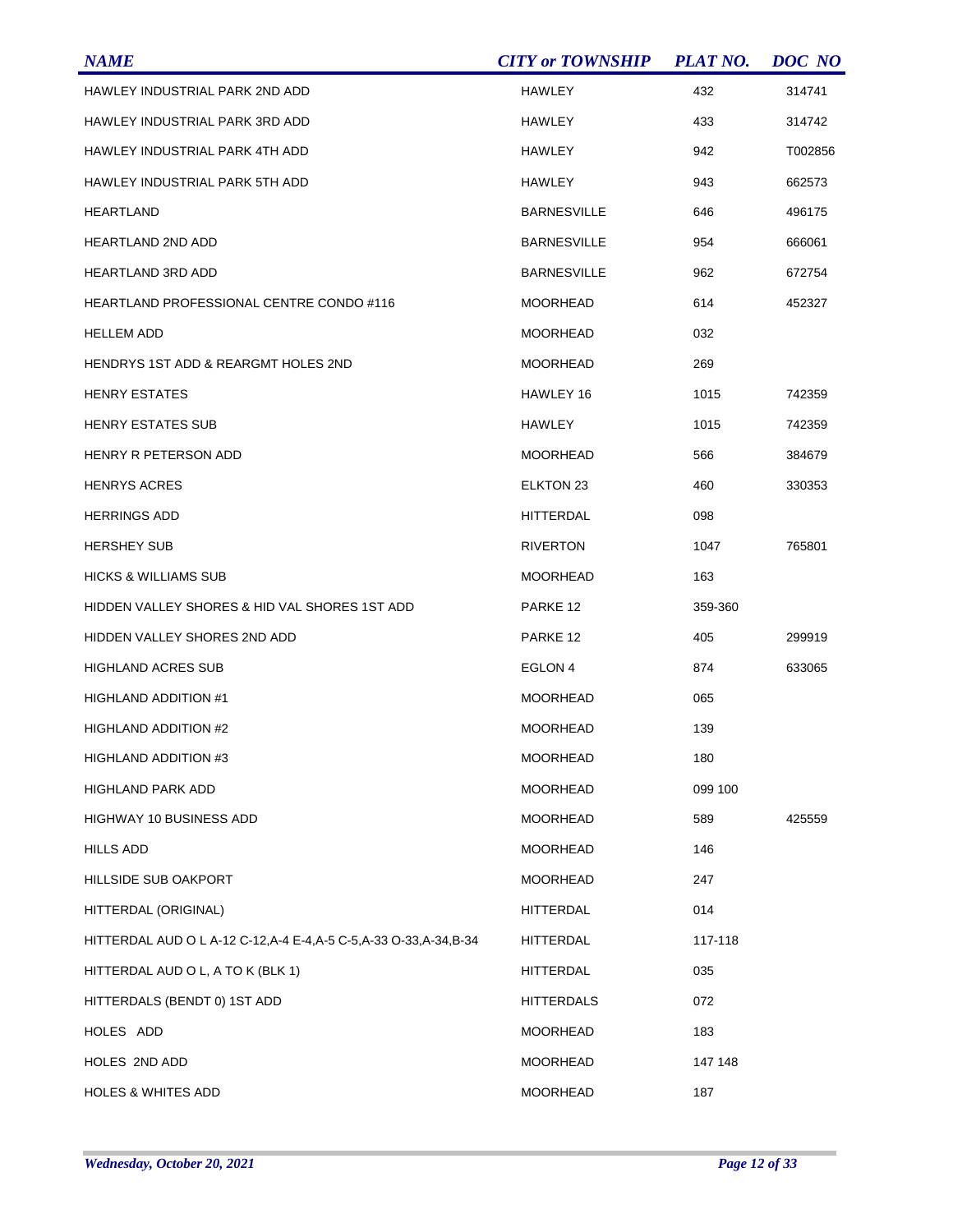| <b>NAME</b>                          | <b>CITY or TOWNSHIP</b> | <b>PLAT NO.</b> | DOC NO |
|--------------------------------------|-------------------------|-----------------|--------|
| HOLIDAY CENTER ADD                   | <b>MOORHEAD</b>         | 706             | 549650 |
| <b>HOLIDAY CENTER 2ND ADD</b>        | <b>MOORHEAD</b>         | 876             | 633916 |
| <b>HOLIDAY CENTER 3RD ADD</b>        | <b>MOORHEAD</b>         | 939             | 661157 |
| <b>HOLLANDS 1ST ADD</b>              | <b>BARNESVILLE</b>      | 525             | 347565 |
| <b>HOLLANDS 1ST ADD</b>              | MOORHEAD                | 111             |        |
| <b>HOLLANDS 2ND ADD</b>              | <b>BARNESVILLE</b>      | 448             | 326862 |
| HOLLANDS 2ND ADD                     | <b>MOORHEAD</b>         | 282             |        |
| HOMSTEAD CIC 105 (NO PLAT)           | <b>MOORHEAD</b>         |                 | 385130 |
| <b>HONEY BADGER ADD</b>              | <b>MOORHEAD</b>         | 996             | 721371 |
| <b>HOPKINS ADD</b>                   | <b>MOORHEAD</b>         | 110             |        |
| HOPKINS SUB (NKA HOPKINS ADD)        | <b>MOORHEAD</b>         | 106             |        |
| <b>HORIZON SHORES 10TH ADD</b>       | <b>MOORHEAD</b>         | 1030            | 756858 |
| <b>HORIZON SHORES 1ST ADD</b>        | MOOrhead                | 832-835         | 615879 |
| HORIZON SHORES 2ND ADD               | <b>MOORHEAD</b>         | 836-837         | 615880 |
| <b>HORIZON SHORES 3RD ADD</b>        | <b>MOORHEAD</b>         | 886             | 635147 |
| <b>HORIZON SHORES 4TH ADD</b>        | <b>MOORHEAD</b>         | 887-888         | 635148 |
| <b>HORIZON SHORES 5TH ADD</b>        | <b>MOORHEAD</b>         | 949             | 663651 |
| <b>HORIZON SHORES 6TH ADD</b>        | <b>MOORHEAD</b>         | 975             | 687942 |
| <b>HORIZON SHORES 7TH ADD</b>        | <b>MOORHEAD</b>         | 965             | 675214 |
| <b>HORIZON SHORES 8TH ADD</b>        | <b>MOORHEAD</b>         | 978-979         | 694760 |
| <b>HORIZON SHORES 9TH ADD</b>        | MOORHEAD                | 1022            | 749689 |
| <b>HORIZON SHORES BANK ADD</b>       | <b>MOORHEAD</b>         | 1124            | 820457 |
| <b>HORIZON SHORES CAR WASH ADD</b>   | <b>MOORHEAD</b>         | 1079            | 784254 |
| HORIZON SHORES ELEMENTARY SCHOOL ADD | <b>MOORHEAD</b>         | 1029            | 754220 |
| <b>HORIZON SHORES VILLA ADD</b>      | <b>MOORHEAD</b>         | 880-881         | 633962 |
| <b>HOUGES 1ST ADD</b>                | <b>DILWORTH</b>         | 051             |        |
| <b>HOUGES 2ND ADD</b>                | <b>DILWORTH</b>         | 340             |        |
| <b>HOUGES 3RD ADD</b>                | <b>DILWORTH</b>         | 347             |        |
| <b>HOUGES 4TH ADD</b>                | <b>DILWORTH</b>         | 348             |        |
| <b>HOUGES 5TH ADD</b>                | <b>DILWORTH</b>         | 369             |        |
| <b>HOUGES 6TH ADD</b>                | <b>DILWORTH</b>         | 370             |        |
| <b>HOUGES 7TH ADD</b>                | <b>DILWORTH</b>         | 388             |        |
| <b>HOUGES 8TH ADD</b>                | <b>DILWORTH</b>         | 404             | 299577 |
| <b>HOUSING AUTHORITY 1ST ADD</b>     | <b>ULEN</b>             | 549             | 356999 |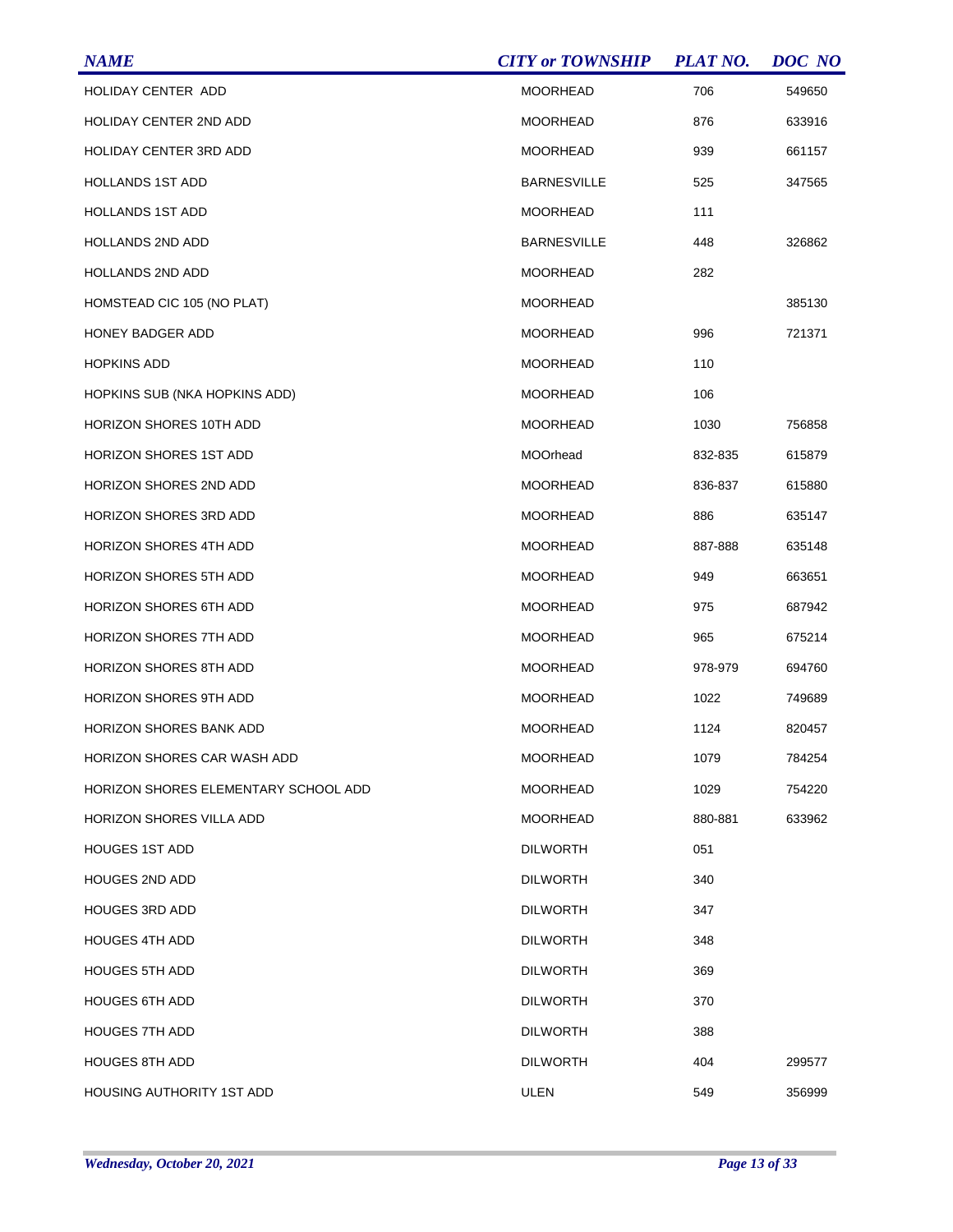| <b>NAME</b>                             | <b>CITY or TOWNSHIP</b> | <b>PLAT NO.</b> | DOC NO |
|-----------------------------------------|-------------------------|-----------------|--------|
| INDEPENDENT SCHOOL DISTRICT 152 1ST ADD | <b>MOORHEAD</b>         | 631             | 479022 |
| <b>INNES 1ST ADD</b>                    | <b>MOORHEAD</b>         | 199             |        |
| <b>ISHAUGS SUB</b>                      | TANSEM 28               | 478             | 334517 |
| J W NYE 1ST ADD                         | <b>MOORHEAD</b>         | 273             |        |
| JACOBSENS 1ST SUB                       | MOLAND 28               | 423             | 307529 |
| JALLOS SUB                              | ULEN <sub>23</sub>      | 497             | 339320 |
| JANES ADD                               | <b>MOORHEAD</b>         | 453             | 328492 |
| JENNYS 1ST ADD                          | MOORHEAD                | 831             | 615589 |
| <b>JENSENS 1ST ADD</b>                  | <b>GLYNDON</b>          | 689             | 547300 |
| <b>JENSENS 1ST ADD</b>                  | <b>DILWORTH</b>         | 317             |        |
| JEPSONS 1ST SUB                         | RIVERTON 8              | 558             | 364990 |
| JETVIG 1ST ADD                          | HAWLEY                  | 849-850         | 620293 |
| JOHN ODEGARD SUB                        | OAKPORT 17              | 298             |        |
| JOHN OSS 1ST ADD                        | HITTERDAL               | 208             |        |
| JOHNSON & MORTENSONS 1ST ADD            | <b>AVERILL</b>          | 231             |        |
| JOHNSON FARMS 1ST ADD                   | MOORHEAD                | 846-848         | 619183 |
| JOHNSON FARMS 2ND ADD                   | <b>MOORHEAD</b>         | 907-908         | 640560 |
| JOHNSON FARMS 3RD ADD                   | <b>MOORHEAD</b>         | 988             | 709485 |
| JOHNSON FARMS 4TH ADD                   | <b>MOORHEAD</b>         | 1025            | 750815 |
| JOHNSON FARMS 5TH ADD                   | <b>MOORHEAD</b>         | 1044-1045       | 765374 |
| JOHNSON FARMS 6TH ADD                   | <b>MOORHEAD</b>         | 1061            | 776059 |
| <b>JOHNSON SUB</b>                      | CROMWELL 30             | 491             | 338284 |
| JOHNSONS 1ST ADD                        | <b>MOORHEAD</b>         | 060             |        |
| JOHNSONS COUNTRY ACRES                  | CROMWELL 26             | 450             | 327663 |
| JONES & BURDA ADD                       | <b>MOORHEAD</b>         | 267             |        |
| JONES 1ST SUB                           | <b>GLYNDON</b>          | 410             | 302388 |
| JONES 2ND SUB                           | <b>GLYNDON</b>          | 603             | 443703 |
| JONES 3RD SUB                           | <b>GLYNDON</b>          | 652             | 506919 |
| JONES 4TH ADD                           | <b>GLYNDON</b>          | 893             | 636339 |
| K & G ADD                               | MOORHEAD                | 735             | 564641 |
| K AND T ADD                             | MOORHEAD                | 531             | 349887 |
| KARI ANN CONDO CIC 120                  | <b>DILWORTH</b>         | 643             | 492870 |
| <b>KARLSTROM FARMS SUB</b>              | MOORHEAD 17             | 1070-1071       | 780507 |
| <b>KELLY'S SUB</b>                      | <b>GLYNDON</b>          | 1057            | 772969 |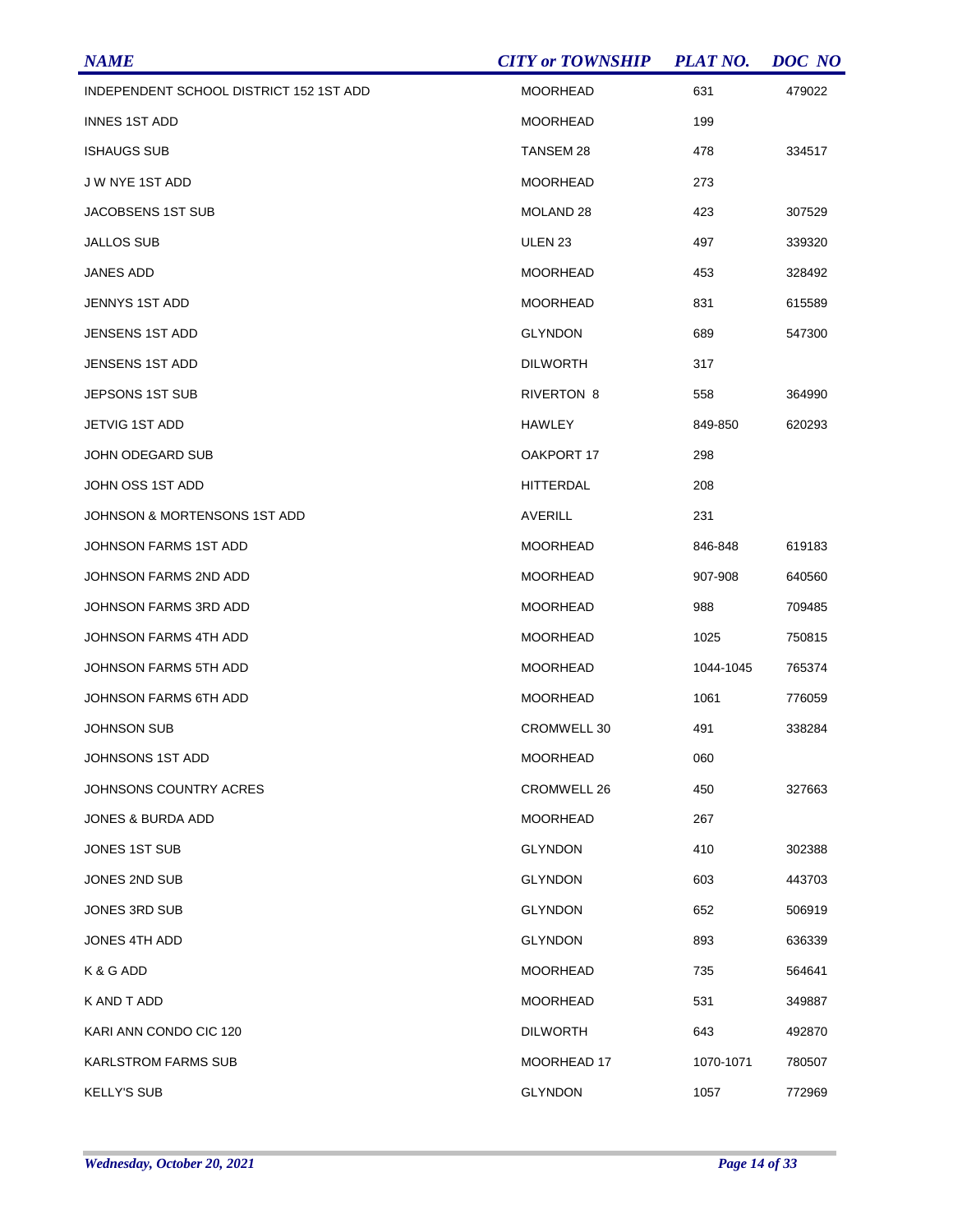| <b>NAME</b>                                    | <b>CITY or TOWNSHIP</b> | <b>PLAT NO.</b> | DOC NO |
|------------------------------------------------|-------------------------|-----------------|--------|
| <b>KENDALLS 1ST ADD</b>                        | <b>MOORHEAD</b>         | 749-752         | 567899 |
| <b>KENDALLS 2ND ADD</b>                        | <b>MOORHEAD</b>         | 884-885         | 635145 |
| <b>KENNEYS 1ST ADD</b>                         | <b>MOORHEAD</b>         | 061             |        |
| <b>KEYSTONE 1ST ADD</b>                        | <b>DILWORTH</b>         | 1066-1067       | 777776 |
| <b>KEYSTONE 2ND ADD</b>                        | <b>DILWORTH</b>         | 1069            | 780392 |
| KINGSFORD 1ST ADD                              | <b>MOORHEAD</b>         | 639             | 491324 |
| KINGSFORD 2ND ADD                              | <b>MOORHEAD</b>         | 693             | 547431 |
| KINGSFORD 3RD ADD                              | <b>MOORHEAD</b>         | 730             | 561496 |
| KNOLLWOOD ADD                                  | <b>MOORHEAD</b>         | 279             |        |
| <b>KOEHLS 1ST ADD</b>                          | <b>SABIN</b>            | 490             | 338113 |
| <b>KORUM ADD</b>                               | MOORHEAD                | 244             |        |
| <b>KOST ADD</b>                                | <b>MOORHEAD</b>         | 602             | 443461 |
| KOST, RONALD ADD                               | <b>MOORHEAD</b>         | 628             | 476167 |
| <b>KRAGNES (ORIGINAL)</b>                      | <b>KRAGNES</b>          | 070             |        |
| KRAGNES TWP & GEORGETOWN TWP (BOLLMANN ESTATE) | KRAGNES 3,4 & 9         | 212             |        |
| KRAGNES TWP (IRREGULAR SHAPED PTS NW4)         | <b>KRAGNES 34</b>       | 070             |        |
| <b>KRAGNES, ED SUB</b>                         | <b>MORKEN 19</b>        | 463             | 330805 |
| KRAGNES, OAKPORT & GEORGETOWN TWPS (A ROAD)    | <b>KRAGNES</b>          | 067             |        |
| <b>KROSHUS ESTATES</b>                         | <b>DILWORTH</b>         | 609             | 449298 |
| KROSHUS ESTATES 2ND ADD                        | <b>DILWORTH</b>         | 642             | 492166 |
| KUPPICHS 1ST ADD                               | <b>MOORHEAD</b>         | 224             |        |
| KURTZ (RUSTAD) (ORIGINAL)                      | <b>KURTZ (RUSTAD)</b>   | 008             |        |
| KURTZ AUD O L 28-A 28-P                        | KUTRZ                   | 048             |        |
| <b>KVAMMES 1ST ADD</b>                         | <b>MOORHEAD</b>         | 192             |        |
| KVAMMES 2ND ADD                                | MOORHEAD                | 068             |        |
| L & M OAK SHORE ACRES                          | PARKE 15                | 419             | 306994 |
| L A SETER JR ADD                               | <b>GLYNDON</b>          | 471             | 332369 |
| L E KREPS 1ST ADD                              | MOORHEAD                | 223             |        |
| LAKE ELEVEN ACRES SUB                          | PARKE <sub>11</sub>     | 864             | 626486 |
| <b>LAKESWIND SUB</b>                           | PARKE 35                | 1005            | 728909 |
| LAMBS ADD (BLOCKS A & 3)                       | MOORHEAD                | 097             |        |
| LAMBS ADD (BLOCK 4)                            | <b>MOORHEAD</b>         | 081             |        |
| LAMBS 1ST ADD (BLOCKS 1 & 2)                   | MOORHEAD                | 202             |        |
| <b>LANES ADD</b>                               | <b>MOORHEAD</b>         | 015-016         |        |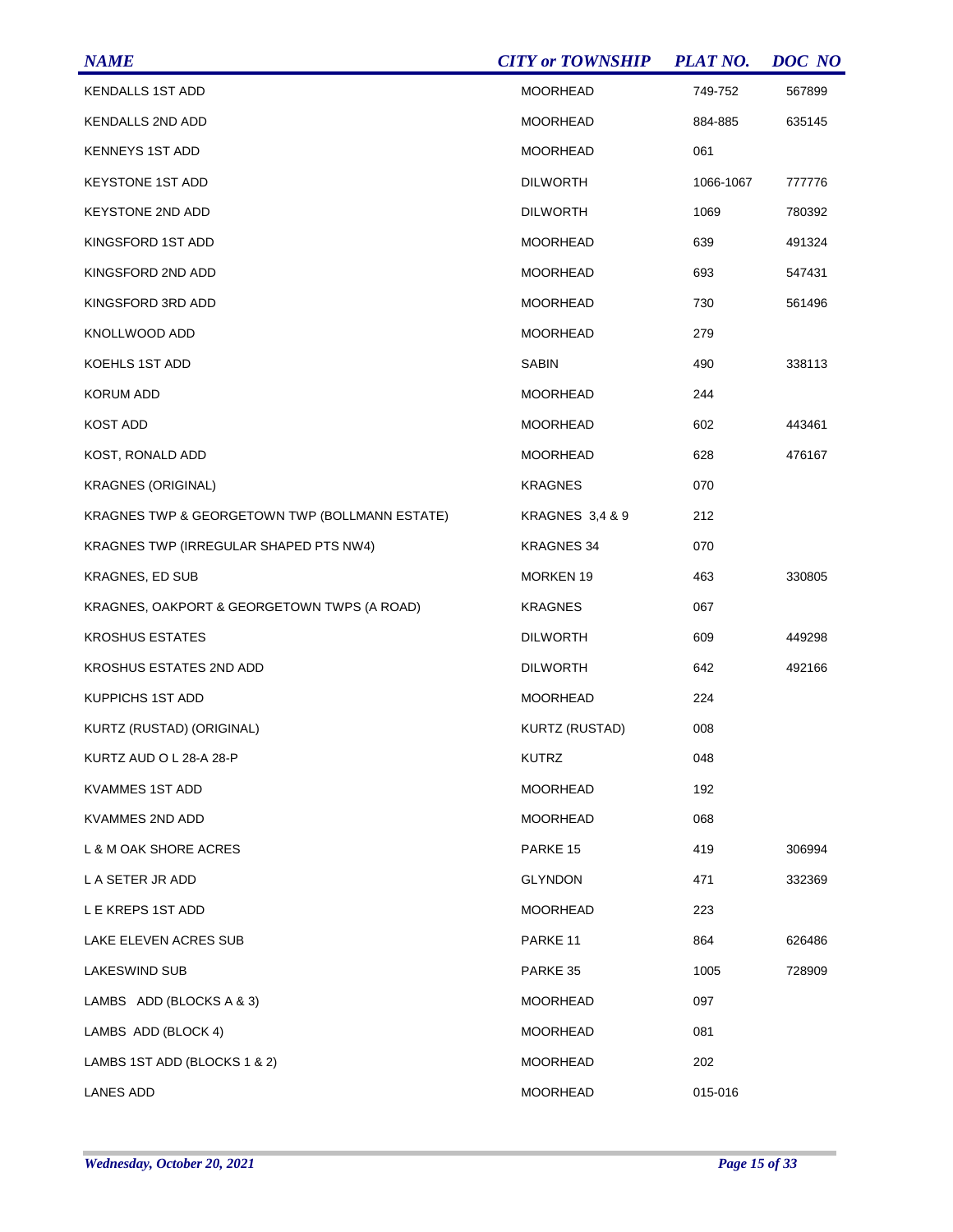| <b>NAME</b>                                       | <b>CITY or TOWNSHIP</b>  | <b>PLAT NO.</b> | DOC NO |
|---------------------------------------------------|--------------------------|-----------------|--------|
| <b>LARSONS SUB</b>                                | OAKPORT 18               | 454             | 328652 |
| LAWNDALE ADD (VACATED)                            | <b>MOORHEAD</b>          | 026             |        |
| <b>LAYTONS 1ST SUB</b>                            | RIVERTON 8               | 446             | 325181 |
| L-B SUB                                           | PARKE 15                 | 505             | 340439 |
| LEBAKKENS SUB                                     | <b>KRAGNES 31</b>        | 480             | 334594 |
| <b>LILLIAN BRIGGS SUB</b>                         | <b>MOORHEAD</b>          | 238             |        |
| LILLIAN BRIGGS SUB REPLAT                         | <b>MOORHEAD</b>          | 513             | 343833 |
| LINDEN TRAILS SUB                                 | <b>OAKPORT</b>           | 1097-1098       | 794355 |
| LITHERLANDS ADD                                   | <b>MOORHEAD</b>          | 844             | 618446 |
| <b>LOFGRENS 1ST ADD</b>                           | <b>ULEN</b>              | 087             |        |
| LUXSUN 12TH AVENUE COMMERCIAL CONDO CIC 151       | <b>MOORHEAD</b>          | 1100-1101       | 795392 |
| Luxsun 25th St Commerical Condos 1st Supplemental | <b>MOORHEAD</b>          | 1064-1065       | 776875 |
| LUXSUN 25TH STREET COMMERCIAL CONDO CIC150        | <b>MOORHEAD</b>          | 1059-1060       | 773936 |
| LUXSUN 26TH STREET COMMERCIAL CONDOMINIUMS        | <b>MOORHEAD</b>          | 1105-1106       | 799147 |
| LUXSUN CONDO CIC 149                              | <b>MOORHEAD</b>          | 1012-1013       | 739439 |
| LYMANS 1ST ADD                                    | <b>DILWORTH</b>          | 095             |        |
| LYMANS 2ND ADD REARGMT OF LYMANS 1ST ADD          | <b>DILWORTH</b>          | 096             |        |
| LYMANS 3RD ADD                                    | <b>DILWORTH</b>          | 113             |        |
| LYNDELLES 1ST ADD                                 | <b>MOORHEAD</b>          | 613             | 452089 |
| LYNDELLES 2ND ADD                                 | <b>MOORHEAD</b>          | 619             | 462960 |
| LYNDELLES 3RD ADD                                 | <b>MOORHEAD</b>          | 638             | 491273 |
| LYNDON CONDO CIC117                               | <b>GLYNDON</b>           | 630             | 476836 |
| <b>MAIER &amp; HOLLAND ADD</b>                    | <b>MOORHEAD</b>          | 210             |        |
| <b>MAIERS 1ST ADD</b>                             | <b>MOORHEAD</b>          | 133             |        |
| <b>MALAKOWSKYS SUB</b>                            | KEENE 11                 | 502             | 340228 |
| <b>MALLARD CREEK 1ST ADD</b>                      | <b>MOORHEAD</b>          | 810-811         | 608316 |
| MALLARD CREEK 2ND ADD                             | <b>MOORHEAD</b>          | 812-813         | 608317 |
| MALLARD CREEK 3RD ADD                             | <b>MOORHEAD</b>          | 814-815         | 608335 |
| MALLARD CREEK 4TH ADD                             | <b>MOORHEAD</b>          | 819             | 610115 |
| MALLARD CREEK COMMONS ADD                         | <b>MOORHEAD</b>          | 851             | 620918 |
| MALLARD CREEK COMMONS OFFICE CIC 144              | <b>MOORHEAD</b>          | 934-935         | 658733 |
| MANITOBA JUNCTION (ORIGINAL)                      | <b>MANITOBA JUNCTION</b> | 159             |        |
| MANSTONS ADD                                      | <b>GLYNDON</b>           | 184             |        |
| MANVELS ADD #1                                    | <b>MOORHEAD</b>          | 105             |        |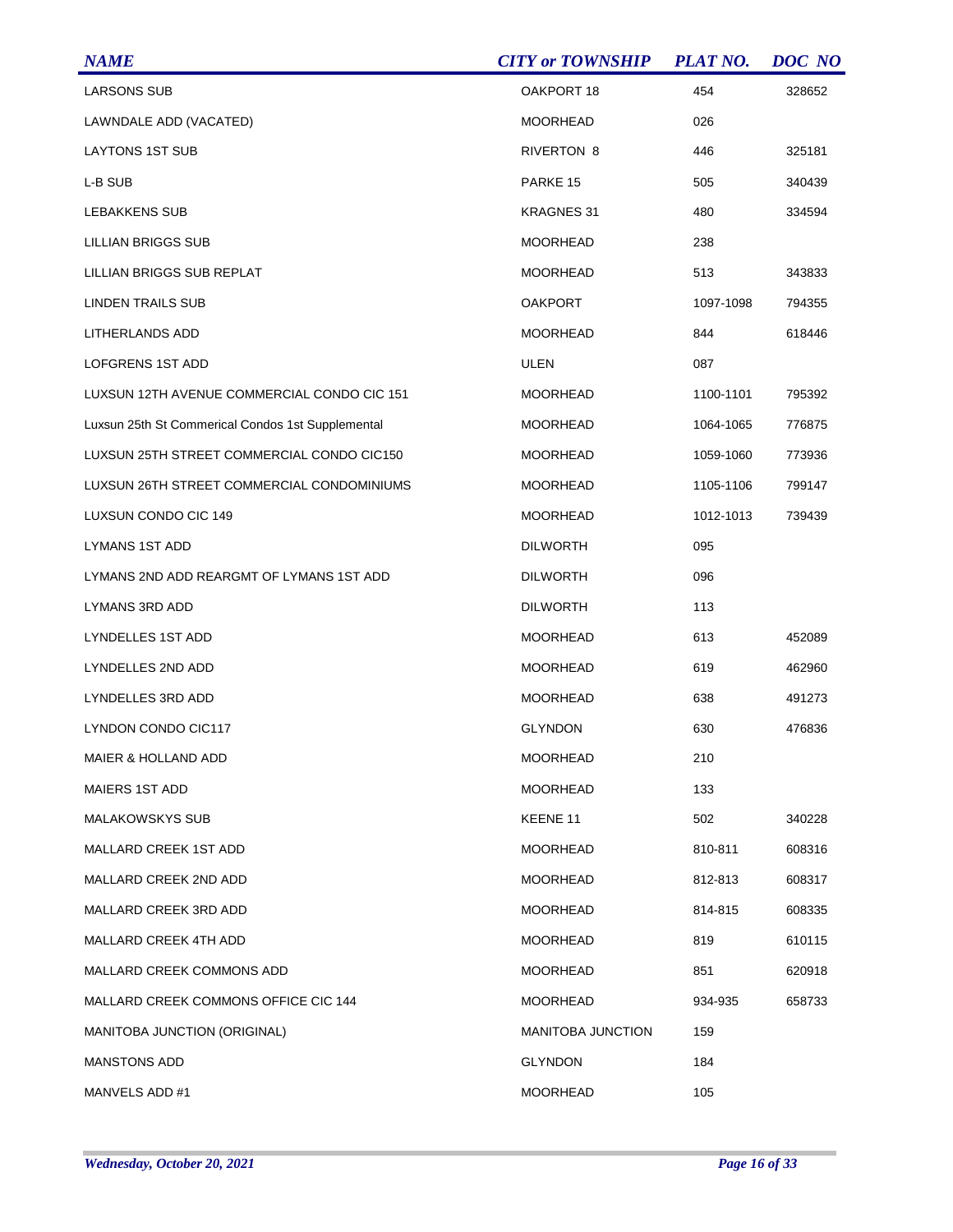| <b>NAME</b>                           | <b>CITY or TOWNSHIP</b> | <b>PLAT NO.</b> | DOC NO |
|---------------------------------------|-------------------------|-----------------|--------|
| MAPLE RIDGE 2ND ADD                   | <b>HAWLEY</b>           | 728             | 560756 |
| MAPLE RIDGE ADD                       | HAWLEY                  | 657             | 511389 |
| <b>MAR-BRAK SUB</b>                   | MOORHEAD 29             | 547             | 355800 |
| <b>MARCHANDS 1ST ADD</b>              | MOORHEAD SEE 307        | 175             |        |
| MARCHANDS 2ND ADD & MARCHANDS 1ST ADD | MOORHEAD SEE 307        | 225-232         |        |
| MARCHANDS 2ND ADD (REPLAT)            | <b>MOORHEAD</b>         | 307             |        |
| <b>MARIA LAKE ESTATES SUBD</b>        | <b>HAWLEY TOWNSHIP</b>  | 1121            | 818464 |
| MARIES ADD                            | <b>MOORHEAD</b>         | 621             | 467770 |
| MARIES 2ND ADD                        | <b>MOORHEAD</b>         | 666             | 521070 |
| MARKS (LEOPOLD) 2ND ADD               | <b>MOORHEAD</b>         | 257             |        |
| <b>MARKS 1ST ADD</b>                  | <b>MOORHEAD</b>         | 217             |        |
| <b>MATTSONS 1ST ADD</b>               | <b>MOORHEAD</b>         | 289             |        |
| MAX GOLDBERGS SUB NO 1                | GLYNDON 7               | 475             | 333720 |
| MAX GOLDBERGS SUB REPLAT              | GLYNDON 7               | 517             | 344134 |
| <b>MAYFAIR 1ST ADD</b>                | <b>MOORHEAD</b>         | 324             |        |
| <b>MAYFAIR 2ND ADD</b>                | <b>MOORHEAD</b>         | 329             |        |
| MCCANNS 1ST SUB                       | OAKPORT 21              | 409             | 302176 |
| <b>MCCANNS 2ND SUB</b>                | OAKPORT 21              | 511             | 342788 |
| MCCANNS 2ND SUB REARGMT LTS 3 & 3/1   | OAKPORT 21              | 605             | 447550 |
| MCCANNS ESTATES TOWNHOMES ADD         | <b>MOORHEAD</b>         | 866             | 627680 |
| MCCANNS ESTATES TOWNHOMES CIC 136     | MOORHEAD                | 867             | 627717 |
| <b>MCCARA 1ST ADD</b>                 | <b>MOORHEAD</b>         | 555             | 361302 |
| MCCARA 2ND ADD                        | <b>MOORHEAD</b>         | 729             | 560759 |
| MCCARA 3RD ADD                        | <b>MOORHEAD</b>         | 779             | 596924 |
| MCCARA 4TH ADD                        | <b>MOORHEAD</b>         | 998-999         | 726797 |
| MCCOLGINS 1ST ADD                     | <b>DOWNER</b>           | 010             |        |
| <b>MCGRATH PARK</b>                   | <b>BARNESVILLE</b>      | 234             |        |
| MCGRATHS 1ST ADD                      | <b>BARNESVILLE</b>      | 114             |        |
| MCGRATHS 2ND ADD                      | <b>BARNESVILLE</b>      | 082             |        |
| MCGRATHS 3RD ADD                      | <b>BARNESVILLE</b>      | 067             |        |
| <b>MEADOW POINTE ADD</b>              | <b>MOORHEAD</b>         | 627             | 475427 |
| <b>MEADOWS 1 ADD</b>                  | <b>MOORHEAD</b>         | 611             | 451162 |
| <b>MEADOWS 2ND ADD</b>                | <b>MOORHEAD</b>         | 640             | 491484 |
| MEADOWS 3RD ADD                       | <b>MOORHEAD</b>         | 698-699         | 548956 |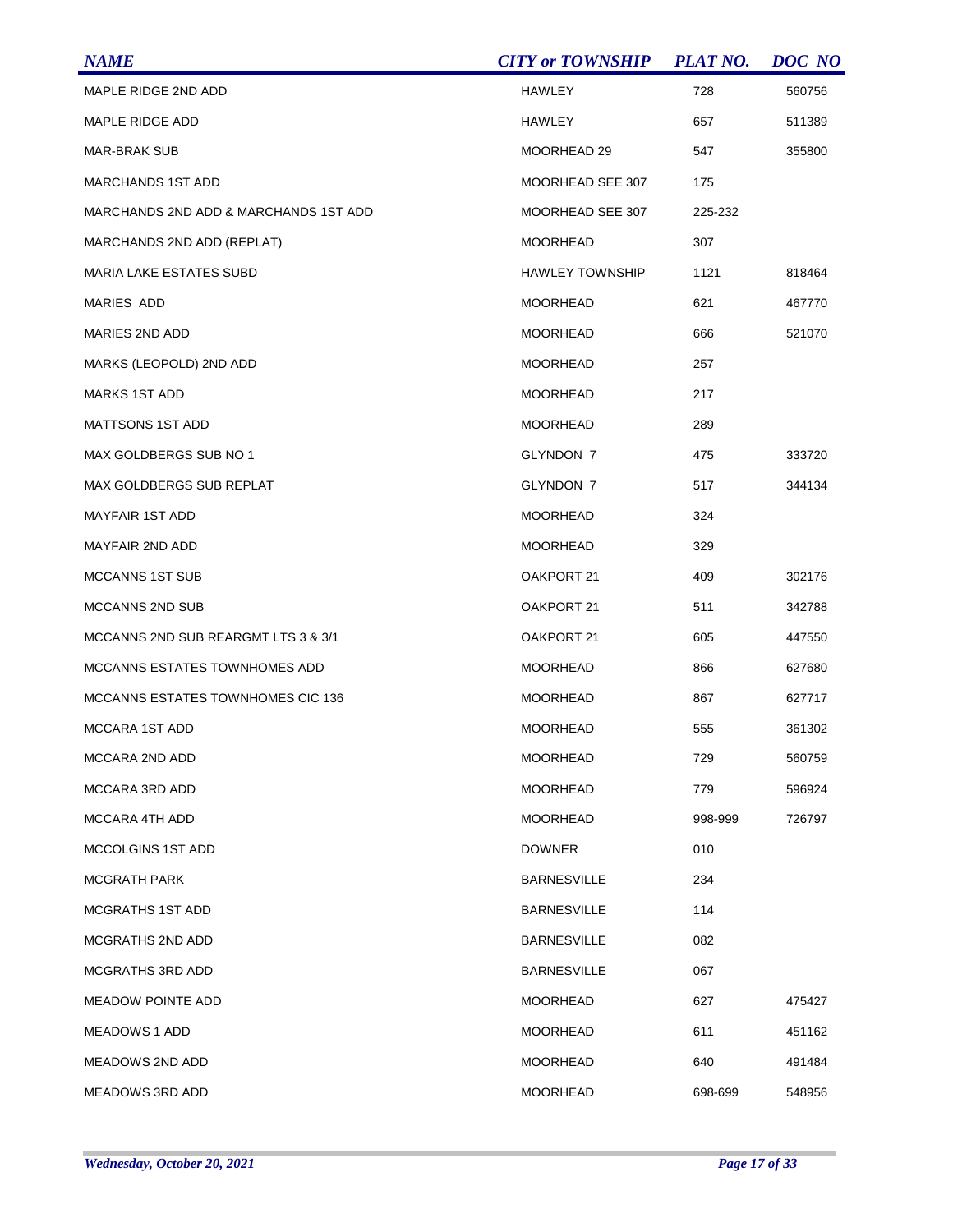| <b>NAME</b>                                    | <b>CITY or TOWNSHIP</b> | <b>PLAT NO.</b> | DOC NO |
|------------------------------------------------|-------------------------|-----------------|--------|
| <b>MEADOWS 4TH ADD</b>                         | <b>MOORHEAD</b>         | 731-732         | 562174 |
| <b>MEADOWS 5TH ADD</b>                         | <b>MOORHEAD</b>         | 747-748         | 567475 |
| MEADOWS CONDO CIC 129                          | <b>MOORHEAD</b>         | 765             | 587586 |
| MEADOWS CONDO CIC 129 1ST SUPPLEMENTAL         | <b>MOORHEAD</b>         | 955-956         | 668113 |
| MEADOWS CONDO CIC 129 2ND SUPPLEMENTAL         | <b>MOORHEAD</b>         | 1003-1004       | 728906 |
| MEADOWS SOUTH CONDO CIC 125                    | <b>MOORHEAD</b>         | 681             | 541222 |
| MEADOWS SOUTH CONDO CIC 125 1ST AMENDMENT      | <b>MOORHEAD</b>         | 688             | 547294 |
| MEADOWS SOUTH CONDO CIC 125 2ND AMENDMENT      | <b>MOORHEAD</b>         | 718             | 552986 |
| MELBYES 1ST ADD                                | <b>DILWORTH</b>         | 321             |        |
| <b>MENARDS 1ST ADD</b>                         | <b>MOORHEAD</b>         | 925-926         | 649575 |
| <b>MEYERS BROS 1ST ADD</b>                     | <b>MOORHEAD</b>         | 178             |        |
| MEYERS BROS 2ND ADD                            | <b>MOORHEAD</b>         | 135             |        |
| MEYERS BROS 3RD ADD (REARGMT BLKS 2 & 6 MB2ND) | <b>MOORHEAD</b>         | 237             |        |
| <b>MEYERS BROS 4TH ADD</b>                     | <b>MOORHEAD</b>         | 243             |        |
| <b>MEYERS BROS 5TH ADD</b>                     | <b>MOORHEAD</b>         | 277             |        |
| <b>MEYERS BROS 6TH ADD</b>                     | <b>MOORHEAD</b>         | 296             |        |
| <b>MEYERS BROS 7TH ADD</b>                     | <b>MOORHEAD</b>         | 313             |        |
| MEYERS BROS 7TH ADD (REARGMT BLK 2 & 4)        | <b>MOORHEAD</b>         | 326             |        |
| MICKELS 1ST ADD                                | <b>MOORHEAD</b>         | 272             |        |
| MIDDLE SCHOOL ADD                              | <b>MOORHEAD</b>         | 774             | 593231 |
| <b>MIG SOUTH SUB</b>                           | <b>KURTZ TWP</b>        | 980             | 697678 |
| <b>MIGHTY DUCKS</b>                            | <b>MOORHEAD</b>         | 658-659         | 514509 |
| MILL ADD                                       | <b>MOORHEAD</b>         | 152             |        |
| MILLER & MCMASTERS ADD                         | <b>BARNESVILLE</b>      | 008             |        |
| MILLER & MCMASTERS ADD RESURVEY                | <b>BARNESVILLE</b>      | 094             |        |
| MILLERS 1ST SUB                                | OAKPORT 21              | 530             | 349565 |
| MILLERS 1ST SUB VACATION                       | OAKPORT 21              | 595             | 436154 |
| MINN D O T R/W 14-34 PLAT                      | <b>MORKEN 2</b>         | 977             | 694728 |
| MINN DO T R/W PLAT 14-1                        | MOORHEAD 3              | 483 A           | 335171 |
| MINN DOT R/W PLAT 14-2                         | RIVERTON 4 & 5          | 483 B           | 341634 |
| MINN DO T R/W PLAT 14-3                        | MOORHEAD 9              | 570             | 399846 |
| MINN D O T R/W PLAT 14-4                       | MOORHEAD 9              | 571             | 399847 |
| MINN DO T R/W PLAT 14-5                        | MOORHEAD 15 & 16        | 572             | 399848 |
| MINN DO T R/W PLAT 14-6                        | MOORHEAD 15 & 22        | 573             | 399849 |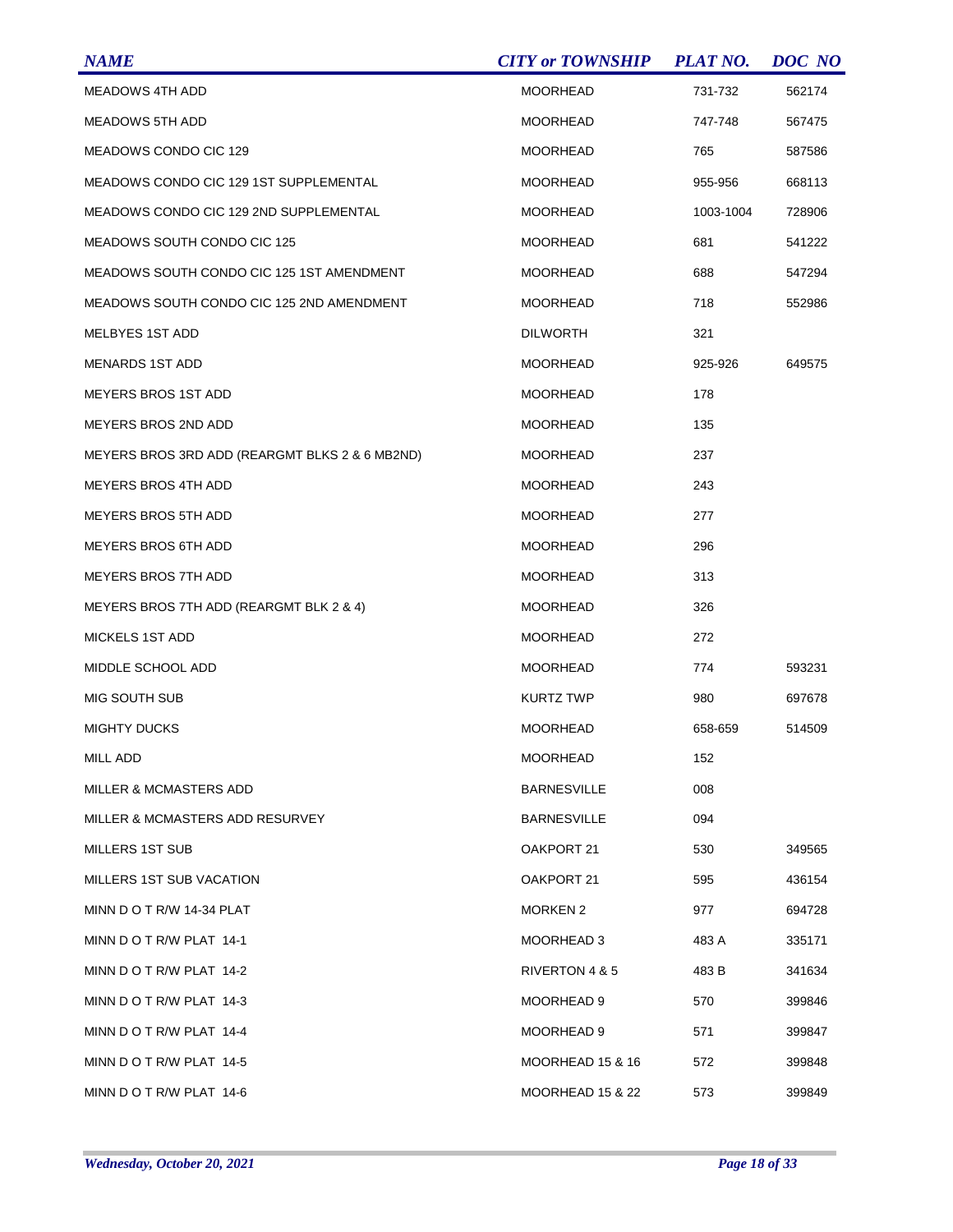| <b>NAME</b>               | <b>CITY or TOWNSHIP</b>    | <b>PLAT NO.</b> | DOC NO |
|---------------------------|----------------------------|-----------------|--------|
| MINN DO T R/W PLAT 14-7   | HIGHLAND GR 28,32,33       | 577             | 406708 |
| MINN DO T R/W PLAT 14-8   | <b>HIGHLAND GROVE</b>      | 578             | 406709 |
| MINN DO T R/W PLAT 14-9   | MOORHEAD 24                | 618             | 456575 |
| MINN DO T R/W PLAT 14-10  | GLYNDON 6                  | 700             | 548262 |
| MINN DOT R/W PLAT 14-11   | GLYNDON 6 & 7              | 701             | 549263 |
| MINN DO T R/W PLAT 14-12  | GLYNDON 6                  | 702             | 549264 |
| MINN DO T R/W PLAT 14-13  | <b>GLYNDON 5</b>           | 703             | 549265 |
| MINN DOT R/W PLAT 14-14   | <b>GLYNDON 7</b>           | 704             | 549266 |
| MINN DO T R/W PLAT 14-15  | <b>GLYNDON 8</b>           | 705             | 549267 |
| MINN DO T R/W PLAT 14-16  | GLYNDON 7 & 8              | 710             | 550557 |
| MINN DO T R/W PLAT 14-17  | GLYNDON 7,8,17,18          | 711             | 550558 |
| MINN DO T R/W PLAT 14-18  | <b>GLYNDON 17 &amp; 18</b> | 712             | 550559 |
| MINN DO T R/W PLAT 14-19  | GLYNDON 18                 | 713             | 550560 |
| MINN DO T R/W PLAT 14-20  | GLYNDON 17 & 20            | 714             | 550561 |
| MINN DO T R/W PLAT 14-21  | GLYNDON 19                 | 707             | 550165 |
| MINN DO T R/W PLAT 14-22  | GLYNDON 20                 | 708             | 550166 |
| MINN DO T R/W PLAT 14-23  | GLYNDON 19 & 20            | 709             | 550167 |
| MINN DO T R/W PLAT 14-24  | GLYNDON 19                 | 723             | 555653 |
| MINN DO T R/W PLAT 14-25  | <b>EGLON 5 &amp; 8</b>     | 789             | 600176 |
| MINN DO T R/W PLAT 14-26  | EGLON 8                    | 784             | 599109 |
| MINN DO T R/W PLAT 14-27  | EGLON <sub>9</sub>         | 785             | 599110 |
| MINN DO T R/W PLAT 14-28  | <b>EGLON</b>               | 790             | 600282 |
| MINN DO T R/W PLAT 14-29  | EGLON 4                    | 788             | 600175 |
| MINN DO T R/W PLAT 14-30  | <b>EGLON 4 &amp; 5</b>     | 787             | 600174 |
| MINN DO T R/W PLAT 14-31  | EGLON 9                    | 786             | 599111 |
| MINN DO T R/W PLAT 14-32  | KURTZ <sub>5</sub>         | 969             | 684354 |
| MINN DO T R/W PLAT 14-33  | MOORHEAD 32                | 970             | 684355 |
| MINN DO T R/W PLAT 14-34  | <b>MORKEN 2</b>            | 977             | 694728 |
| MINN DO T R/W PLAT 14-35  | Glyndon                    | 1035            | 760766 |
| MINN DO T R/W PLAT 14-36  | <b>GLYNDON</b>             | 1036            | 760767 |
| MINN D O T R/W PLAT 14-37 | <b>GLYNDON</b>             | 1037            | 760768 |
| MINN DO T R/W PLAT 14-38  | <b>GLYNDON</b>             | 1038            | 760769 |
| MINN DO T R/W PLAT 14-39  | <b>GLYNDON</b>             | 1099            | 794721 |
| MINNWEST CONDO CIC 140    | <b>MOORHEAD</b>            | 904-905         | 639862 |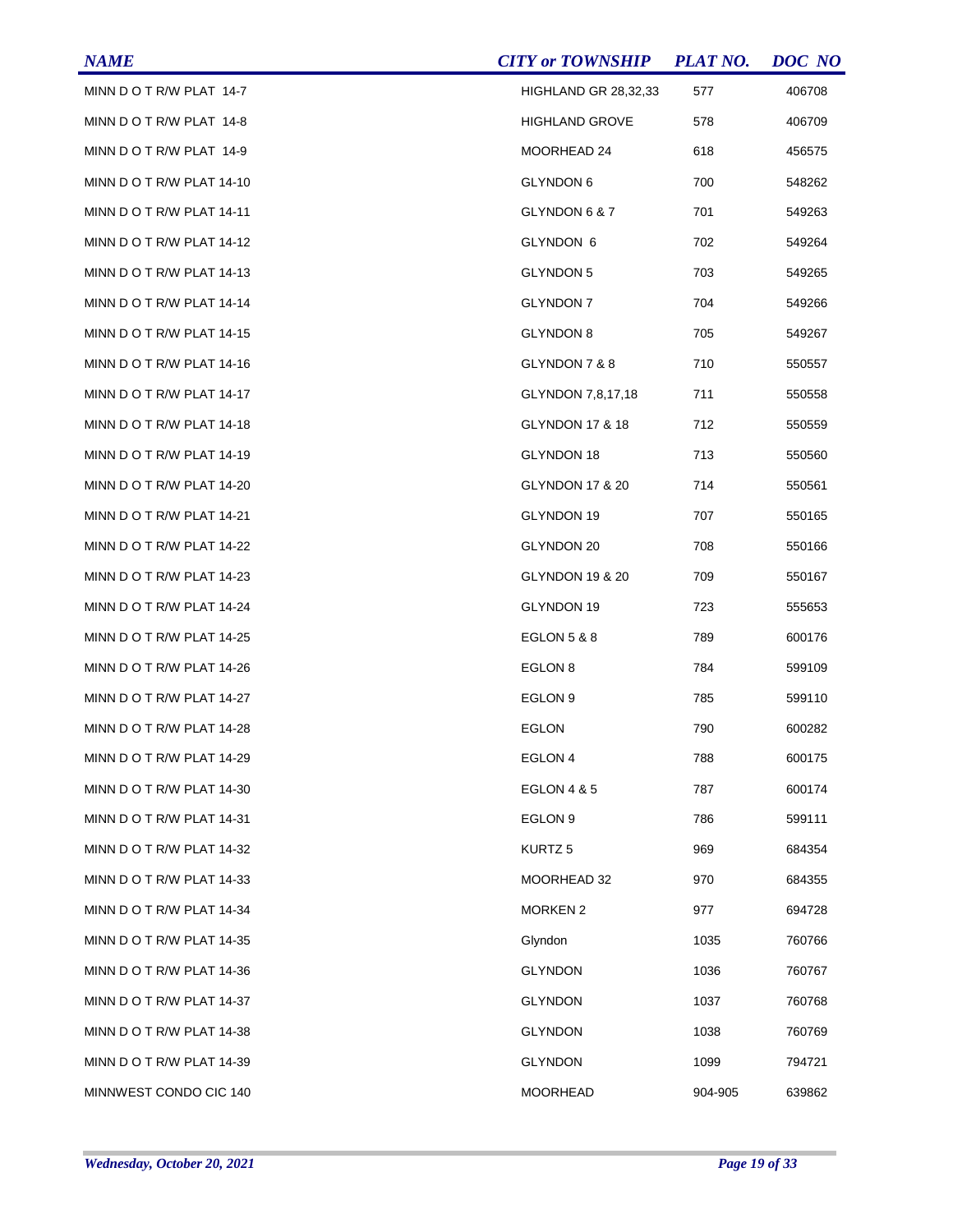| <b>NAME</b>                                                 | <b>CITY or TOWNSHIP</b> | <b>PLAT NO.</b> | DOC NO     |
|-------------------------------------------------------------|-------------------------|-----------------|------------|
| MOLAND 140 SUB                                              | MOLAND 30               | 563             | 370629     |
| <b>MOLAND TWP</b>                                           | MOLAND 20               | 113             |            |
| <b>MOLAND TWP (IRREG TRACTS)</b>                            | MOLAND 20               | 073             |            |
| <b>MOONLITE ADD</b>                                         | <b>MOORHEAD</b>         | 606             | 447551     |
| MOORES 1ST ADD                                              | MOORHEAD                | 149-150         |            |
| MOORHEAD (ORIGINAL)                                         | <b>MOORHEAD</b>         | 027             |            |
| MOORHEAD AREA TECH SCHOOL ADD                               | <b>MOORHEAD</b>         | 364             |            |
| MOORHEAD AUD O L 1-7 5-7,A-8 D-8,1-17 36-17,A-18 E-18       | MOORHEAD                | 063-064         |            |
| MOORHEAD AUD O L 4-A 4-Z & 4-2 4-5-                         | <b>MOORHEAD</b>         | 127-128         |            |
| MOORHEAD AUD O L 9-A,9-B, & 9-C                             | MOORHEAD                | 221             |            |
| MOORHEAD AUD O L A-4, A1, & B1                              | <b>MOORHEAD</b>         | 109             |            |
| MOORHEAD AUD O L A-68.22-A 22-D.23-A 23-H.24-A 24-E.5-A 5-M | <b>MOORHEAD</b>         | 038             |            |
| MOORHEAD AUD O L A-88 E-88,A-90 D-90,A-92 D-92,A-7 C-7      | MOORHEAD                | 058             |            |
| MOORHEAD AUD O L C-1 TO J-1 (WHITES 3RD ADD)                | <b>MOORHEAD</b>         | 198             |            |
| MOORHEAD AUD O L ORIGINAL                                   | <b>MOORHEAD</b>         | 190             |            |
| MOORHEAD AUD O L REVISED A-8, C-8 & 10-17                   | <b>MOORHEAD</b>         |                 | MISC 15-46 |
| MOORHEAD CITY R/W PLAT NO 22-1                              | <b>MOORHEAD</b>         | 1031            | 757951     |
| MOORHEAD INDUSTRIAL COMMONS 1ST AMEND CIC 137               | <b>MOORHEAD</b>         | 974             | 687582     |
| MOORHEAD INDUSTRIAL COMMONS I CIC 137                       | <b>MOORHEAD</b>         | 868             | 628159     |
| MOORHEAD INDUSTRIAL PARK 1ST ADD                            | <b>MOORHEAD</b>         | 331             |            |
| MOORHEAD INDUSTRIAL PARK 1ST ADD (REVISED)                  | MOORHEAD                | 332             |            |
| MOORHEAD INDUSTRIAL PARK 2ND ADD                            | <b>MOORHEAD</b>         | 361             |            |
| MOORHEAD INDUSTRIAL PARK 3RD ADD                            | MOORHEAD                | 368             |            |
| MOORHEAD INDUSTRIAL PARK 4TH ADD                            | MOORHEAD                | 382             |            |
| MOORHEAD INDUSTRIAL PARK 5TH ADD                            | MOORHEAD                | 434             | 314940     |
| MOORHEAD INDUSTRIAL PARK 6TH ADD                            | <b>MOORHEAD</b>         | 435             | 314941     |
| MOORHEAD INDUSTRIAL PARK 7TH ADD                            | <b>MOORHEAD</b>         | 439             | 320734     |
| MOORHEAD INDUSTRIAL PARK 8TH ADD                            | <b>MOORHEAD</b>         | 684             | 543696     |
| MOORHEAD MEMORIAL GARDENS PLAT #2 & REPLATS                 | MOORHEAD                | 312             |            |
| MOORHEAD MEMORIAL GARDENS PLAT NO 1                         | MOORHEAD                | 255             |            |
| MOORHEAD MEMORIAL GARDENS SUB NO 1                          | MOORHEAD                | 275             |            |
| MOORHEAD MEMORIAL GARDENS-SEE SURVEY FILE 64                | MOORHEAD                |                 | 000064     |
| MOORHEAD ORIGINAL PROPOSED ALLEY BLK 50                     | MOORHEAD                | 242             |            |
| MOORHEAD SENIOR HIGH 3RD ADD                                | MOORHEAD                | 1111-1112       | 806779     |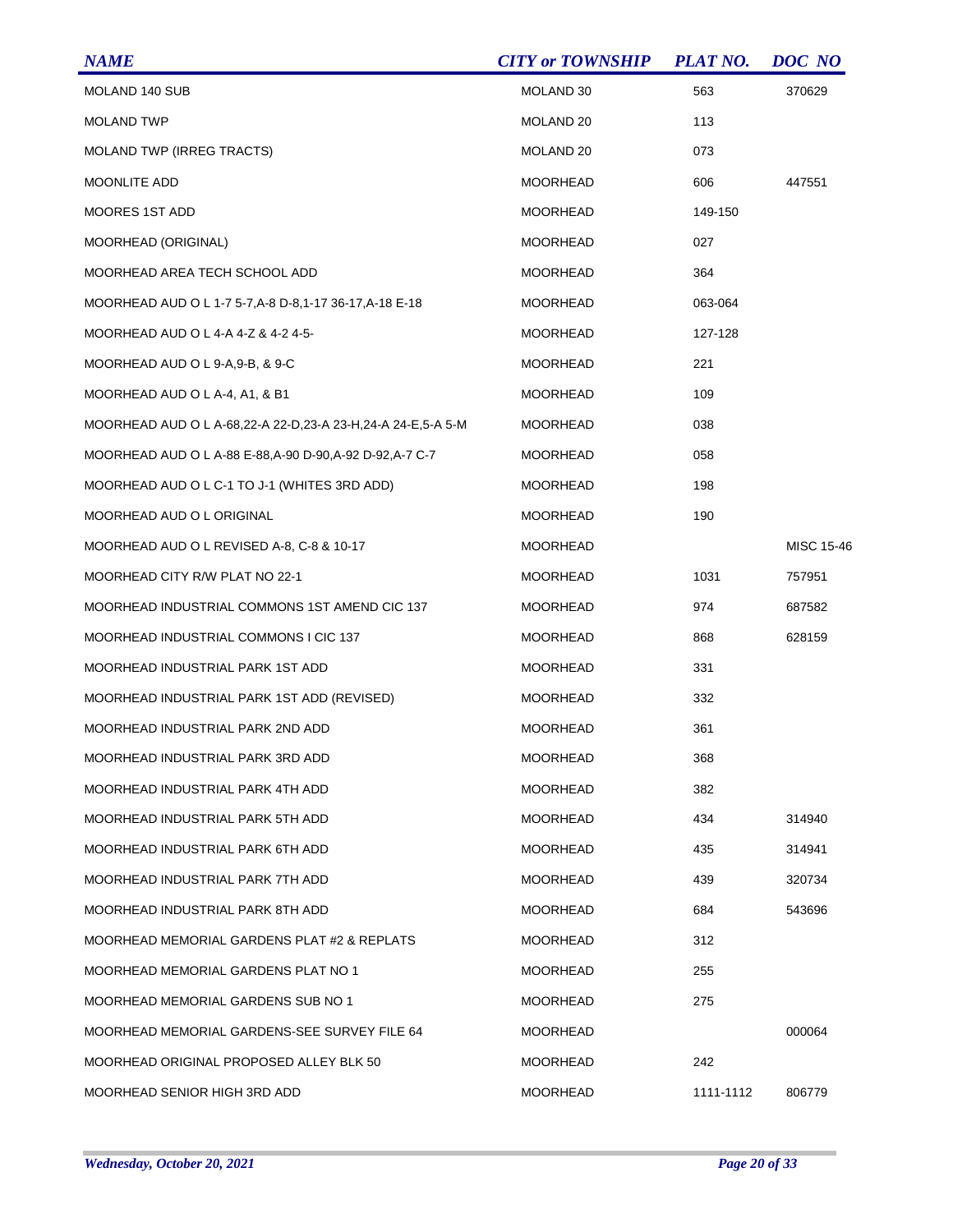| <b>NAME</b>                                     | <b>CITY or TOWNSHIP</b> | <b>PLAT NO.</b> | DOC NO  |
|-------------------------------------------------|-------------------------|-----------------|---------|
| MOORHEAD SENIOR HIGH SCHOOL ADD                 | <b>MOORHEAD</b>         | 365-366         |         |
| MOORHEAD SENIOR HIGH SCHOOL 2ND ADD             | <b>MOORHEAD</b>         | 945             | 662980  |
| MOORHEAD TOWNHOMES ADD                          | <b>MOORHEAD</b>         | 673             | 535616  |
| MOORHEAD TOWNSHIP ZONING MAP                    | <b>MOORHEAD</b>         | 653             |         |
| MOORHEAD TWP PART OF SEC 19, 29 & 30            | MOORHEAD 19, 29 & 30    | 076             |         |
| MOORHEAD TWP SEC 19 & 20 (OGRENS)               | MOORHEAD 19 & 20        | 125             |         |
| MOORHEAD URBAN RENEWAL 1ST ADD                  | <b>MOORHEAD</b>         | 438             | 319381  |
| MOORHEAD URBAN RENEWAL 1ST ADD (TORRENS SURVEY) | <b>MOORHEAD</b>         | 820             | T001020 |
| <b>MOORHEADVILLE SUB</b>                        | MOORHEAD 15             | 350             |         |
| <b>MOORVIEW ADDITION</b>                        | <b>MOORHEAD</b>         | 417             | 304643  |
| <b>MORKEN TWP</b>                               | <b>MORKEN 31</b>        | 095             |         |
| <b>MORKEN TWP</b>                               | MORKEN 30               | 096             |         |
| MORKEN TWP (ROAD BETWEEN SECTIONS 20 & 21)      | <b>MORKEN 20 21</b>     | 096             |         |
| MORNINGSIDE ADD                                 | <b>MOORHEAD</b>         | 303             |         |
| MORNINGSIDE ADD (PORTION OF BLOCK B)            | <b>MOORHEAD</b>         | 335             |         |
| MORNINGSIDE 2ND ADD (REPLAT)                    | <b>MOORHEAD</b>         | 355             |         |
| MUHLE SUB SARGENTS 1ST ADD (WASHINGTON SQUARE)  | <b>GLYNDON</b>          | 302             |         |
| MULLIGANS 1ST ADD                               | MOORHEAD                | 782             | 597567  |
| MUSCATELLS 1ST ADD                              | <b>MOORHEAD</b>         | 632             | 483227  |
| MUSKODA (ORIGINAL)                              | <b>MUSKODA</b>          | 181-182         |         |
| NELSONS SUB                                     | EGLON 9                 | 468             | 331511  |
| NELSONS SUB PT GOVT LOT 10                      | PARKE 15                | 498             | 339430  |
| NEMZEKS 1ST ADD                                 | <b>MOORHEAD</b>         | 086             |         |
| NEMZEKS 2ND ADD                                 | <b>MOORHEAD</b>         | 029             |         |
| NEMZEKS 3RD ADD                                 | <b>MOORHEAD</b>         | 213             |         |
| NORDIC HOMES ADD                                | <b>FELTON</b>           | 414             | 302962  |
| NORRIS ADD                                      | <b>DILWORTH</b>         | 668             | 525541  |
| NORTH ADD                                       | HITTERDAL               | 911-912         | 640899  |
| NORTH COLLEGE PLACE                             | <b>MOORHEAD</b>         | 033             |         |
| NORTH CRYSTAL CREEK 1ST SUB                     | OAKPORT 21              | 721-722         | 555060  |
| NORTH FORTY SUB                                 | OAKPORT 7               | 542             | 354124  |
| NORTH FORTY 2ND SUB                             | OAKPORT 7               | 860             | 623547  |
| NORTH MOORHEAD APARTMENTS ADD                   | <b>MOORHEAD</b>         | 1062-1063       | 776084  |
| NORTHSIDE ADD                                   | <b>MOORHEAD</b>         | 265             |         |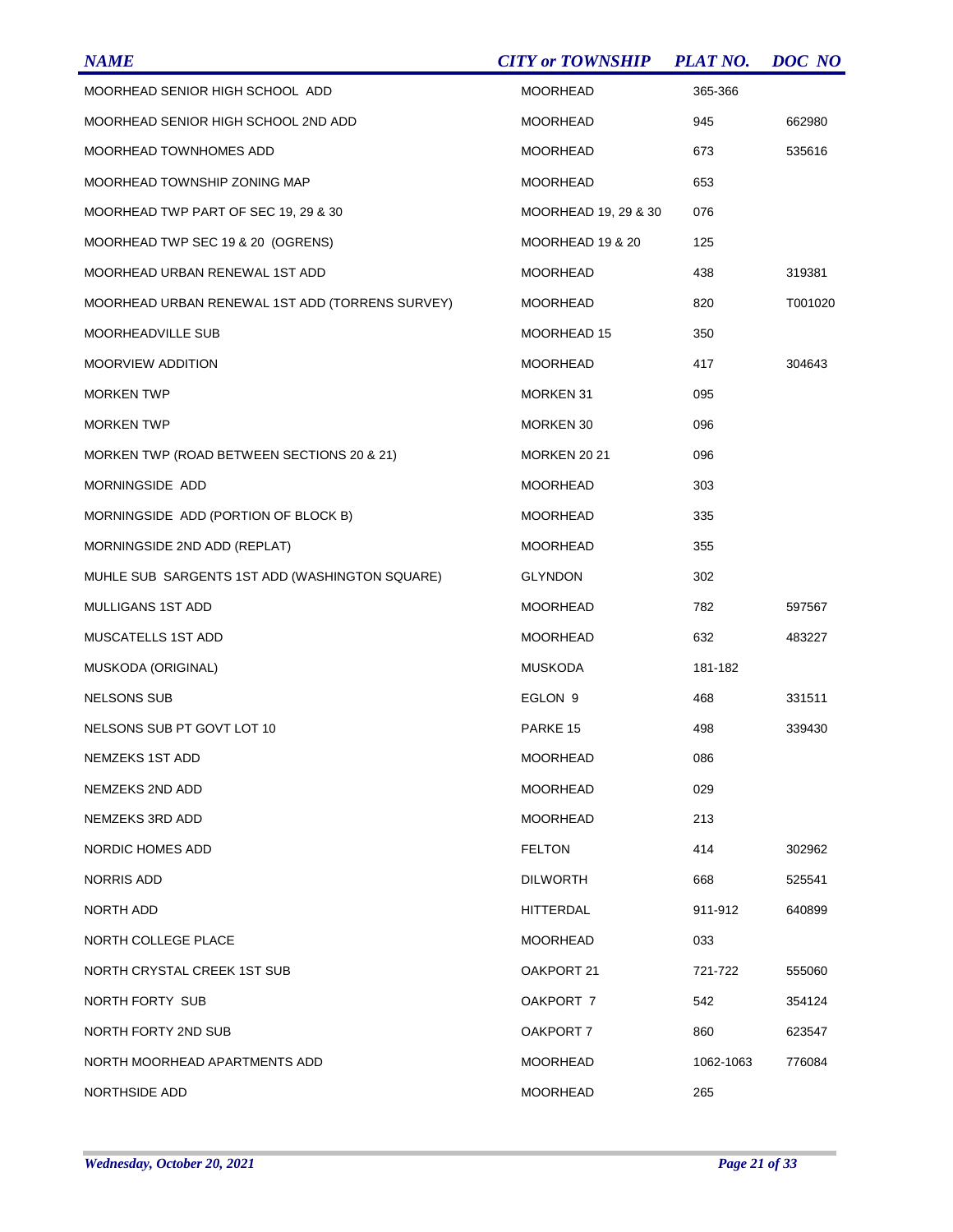| <b>NAME</b>                                    | <b>CITY or TOWNSHIP</b> | <b>PLAT NO.</b> | DOC NO |
|------------------------------------------------|-------------------------|-----------------|--------|
| NORTHSIDE DEVELOPMENT ADD                      | <b>MOORHEAD</b>         | 280             |        |
| NORTHSIDE DEVELOPMENT 2ND ADD                  | <b>MOORHEAD</b>         | 318             |        |
| NORTHSIDE DEVELOPMENT 3RD ADD                  | <b>MOORHEAD</b>         | 395             | 296851 |
| NORTHWESTERN IMPROVEMENT COS 1ST ADD           | <b>DILWORTH</b>         | 078             |        |
| NORTHWESTERN IMPROVEMENT COS 2ND ADD (VACATED) | <b>DILWORTH</b>         | 131             |        |
| OAK GROVE ADD                                  | <b>MOORHEAD</b>         | 103             |        |
| OAKPORT AUD O L 18-A 18-G, 19-A 19-F           | <b>OAKPORT</b>          | 043             |        |
| OAKPORT AUD O L 1-A 1-M & 2-A 2-G              | <b>OAKPORT</b>          | 042             |        |
| OAKPORT AUD O L 32-A 32-U & 33-A 33-D          | <b>OAKPORT</b>          | 004             |        |
| <b>OAKPORT ESTATES</b>                         | OAKPORT 20,28,29        | 644             | 492896 |
| OAKPORT TWP PART LOTS 1 & 2                    | <b>OAKPORT</b>          | 222             |        |
| OAKPORT, KRAGNES & GEORGETOWN TWPS (A ROAD)    | <b>OAKPORT</b>          | 067             |        |
| OAKVIEW 1ST ADD                                | <b>DILWORTH</b>         | 771             | 590580 |
| OAKVIEW 2ND ADD                                | <b>DILWORTH</b>         | 783             | 598885 |
| OAKVIEW 3RD ADD                                | <b>DILWORTH</b>         | 615-616         | 641279 |
| OAKWOOD MANOR                                  | OAKPORT 18              | 248             |        |
| OBERG 1ST ADD - ULEN                           | ULEN                    | 1094            | 793081 |
| OBERG 2ND ADD                                  | ULEN                    | 1123            | 819432 |
| OBERGS 1ST SUB                                 | <b>KRAGNES 26</b>       | 424             | 307860 |
| <b>OELKES SUB</b>                              | OAKPORT 17              | 222             |        |
| OLDE TRAIL EST (LOTS 6-15)                     | OAKPORT 28              | 305&285         |        |
| OLDE TRAIL EST 1ST ADD                         | OAKPORT 28              | 305             |        |
| OLDE TRAIL EST 1ST ADD REPLAT                  | OAKPORT 28              | 586             | 418958 |
| <b>OLDE TRAIL ESTATES (LOTS 1-5)</b>           | OAKPORT 28              | 285&305         |        |
| OLE ASLESANS 2ND ADD                           | ULEN                    | 082 B           |        |
| OLE ASLESANS 3RD ADD                           | ULEN                    | 167             |        |
| OLE ASLESONS 6TH ADD                           | ULEN                    | 090             |        |
| OLMSTEAD 1ST SUB                               | OAKPORT 18              | 111 A           |        |
| <b>OLNESS 1ST ADD</b>                          | <b>MOORHEAD</b>         | 449             | 326993 |
| OPGRANDS ADD                                   | ULEN                    | 088             |        |
| OPSAHLS ADD                                    | <b>FELTON</b>           | 106             |        |
| ORCHARD ESTATES 1ST ADD                        | <b>DILWORTH</b>         | 537             | 352341 |
| ORCHARD ESTATES 2ND ADD                        | <b>DILWORTH</b>         | 1102            | 795783 |
| ORIGINAL AVERILL                               | <b>AVERILL</b>          | 007             |        |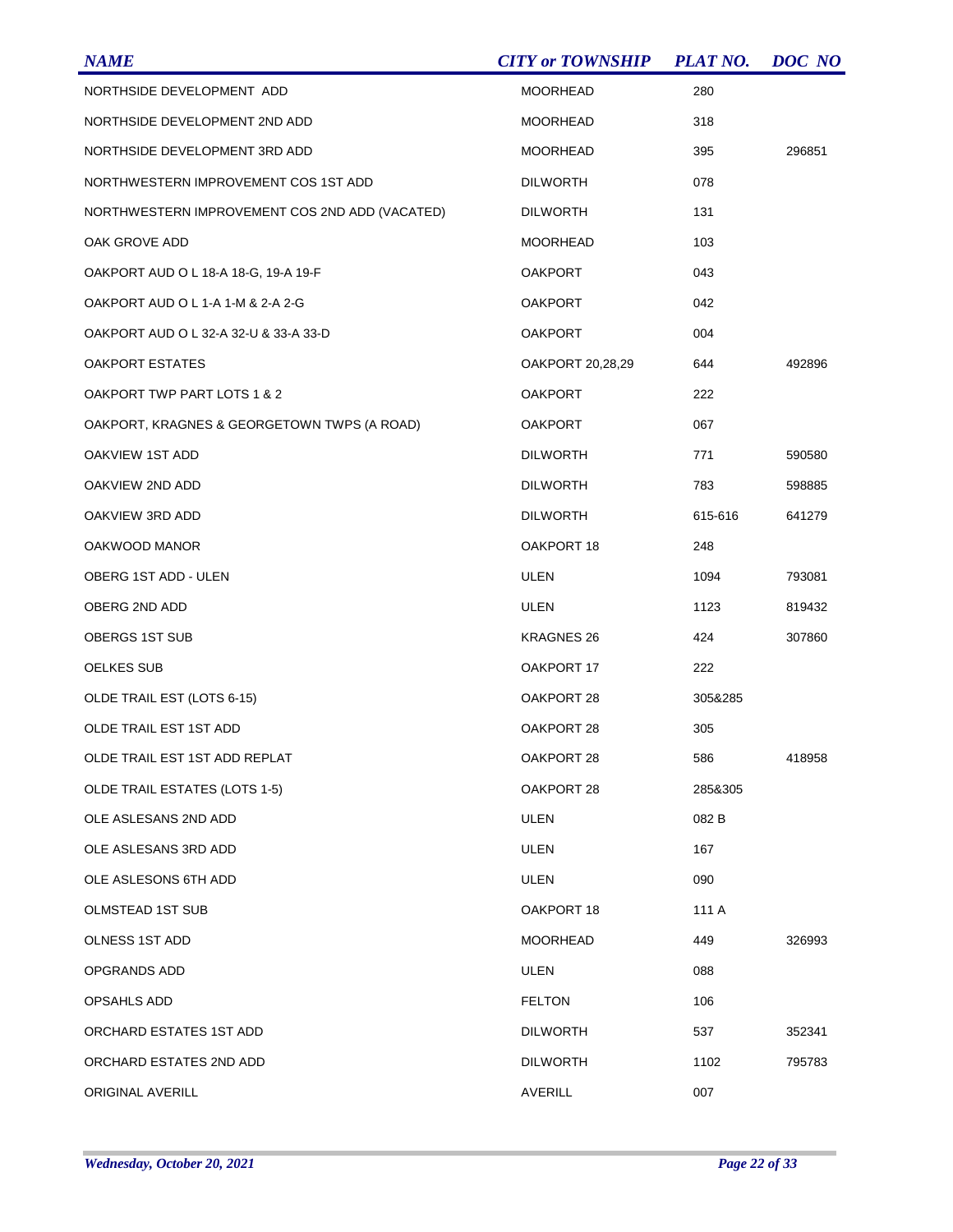| <b>NAME</b>                             | <b>CITY or TOWNSHIP</b>  | <b>PLAT NO.</b> | DOC NO |
|-----------------------------------------|--------------------------|-----------------|--------|
| ORIGINAL BAKER                          | <b>BAKER</b>             | 084             |        |
| ORIGINAL BARNESVILLE                    | <b>BARNESVILLE</b>       | 091             |        |
| ORIGINAL COMSTOCK                       | <b>COMSTOCK</b>          | 020             |        |
| ORIGINAL DALE                           | DALE                     | 076             |        |
| ORIGINAL DILWORTH                       | <b>DILWORTH</b>          | 022             |        |
| ORIGINAL DOWNER                         | <b>DOWNER</b>            | 084             |        |
| ORIGINAL FELTON                         | <b>FELTON</b>            | 154             |        |
| ORIGINAL GEORGETOWN                     | <b>GEORGETOWN</b>        | 083             |        |
| ORIGINAL GLYNDON                        | <b>GLYNDON</b>           | 144             |        |
| ORIGINAL HAWLEY                         | HAWLEY                   | 066             |        |
| ORIGINAL HITTERDAL                      | HITTERDAL                | 014             |        |
| ORIGINAL HOMESTEAD 1ST ADD              | <b>MOORHEAD</b>          | 559             | 365088 |
| ORIGINAL KRAGNES                        | <b>KRAGNES</b>           | 070             |        |
| ORIGINAL KURTZ (RUSTAD)                 | KURTZ (RUSTAD)           | 008             |        |
| ORIGINAL MANITOBA JUNCTION              | <b>MANITOBA JUNCTION</b> | 159             |        |
| ORIGINAL MOORHEAD                       | <b>MOORHEAD</b>          | 027             |        |
| ORIGINAL MOORHEAD PROPOSED ALLEY BLK 50 | MOORHEAD                 | 242             |        |
| ORIGINAL MUSKODA                        | <b>MUSKODA</b>           | 181             |        |
| ORIGINAL OUTLOTS                        | MOORHEAD                 | 190             |        |
| ORIGINAL RUSTAD (KURTZ)                 | RUSTAD (KURTZ)           | 008             |        |
| ORIGINAL SABIN                          | <b>SABIN</b>             | 141             |        |
| ORIGINAL ULEN                           | ULEN                     | 167             |        |
| ORIGINAL WINNIPEG JUNCTION              | WINNIPEG JUNCTION        | 162             |        |
| OSS (JOHN) 1ST ADD                      | <b>HITTERDAL</b>         | 208             |        |
| OTTO BUGE ADD                           | <b>MOORHEAD</b>          | 132             |        |
| OVERBYS 1ST ADD                         | <b>MOORHEAD</b>          | 173             |        |
| OVERBYS 2ND ADD                         | <b>MOORHEAD</b>          | 241             |        |
| <b>OVERBYS REARGMT</b>                  | <b>MOORHEAD</b>          | 240             |        |
| PARK ADD                                | <b>BARNESVILLE</b>       | 085             |        |
| PARK 2ND ADD                            | <b>BARNESVILLE</b>       | 010             |        |
| PARK AVENUE ADD                         | <b>GLYNDON</b>           | 020             |        |
| PARK CHRISTIAN SCHOOL ADD               | <b>MOORHEAD</b>          | 1073            | 782353 |
| PARKVIEW 1ST ADD                        | <b>MOORHEAD</b>          | 902-903         | 637415 |
| PARTRIDGE & BERGGRENS ADD               | <b>MOORHEAD</b>          | 185             |        |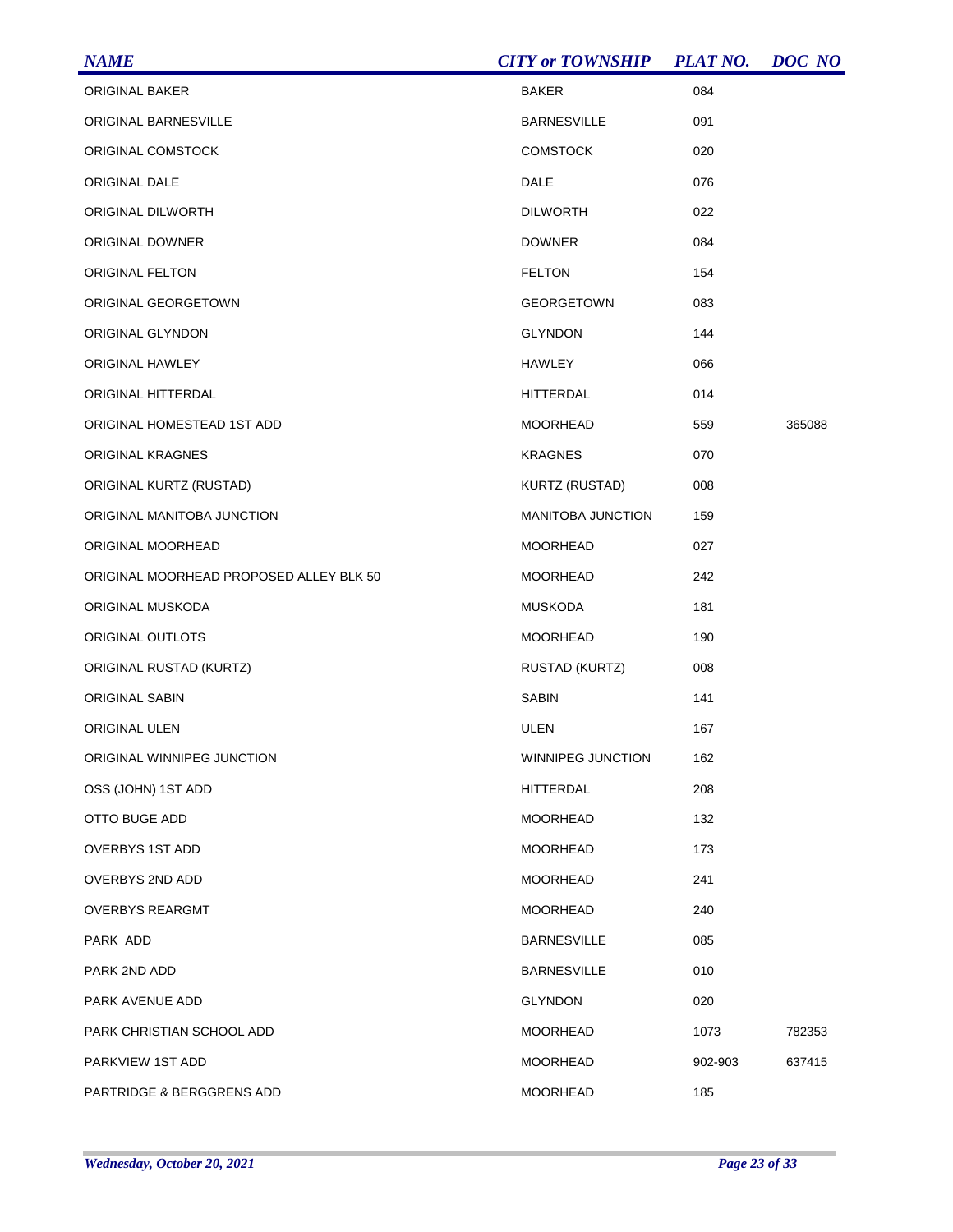| <b>NAME</b>                                        | <b>CITY or TOWNSHIP</b> | <b>PLAT NO.</b> | <b>DOC</b> NO |
|----------------------------------------------------|-------------------------|-----------------|---------------|
| PAUL HORNS ADD                                     | <b>MOORHEAD</b>         | 455             | 329011        |
| PEARL VIEW ESTATES                                 | <b>HUMBOLDT 27</b>      | 635             | 485180        |
| PEDER WINDEN, PLAT OF                              | HAWLEY                  | 245             |               |
| PEDERSON & TANGE 1ST ADD                           | <b>MOORHEAD</b>         | 062             |               |
| PEDERSONS 1ST ADD                                  | MOORHEAD                | 575             | 405500        |
| PEDERSONS LAKEVIEW ADD                             | <b>BARNESVILLE</b>      | 259             |               |
| PETERMANNS 1ST ADD                                 | <b>HAWLEY</b>           | 802-803         | 604074        |
| PETERS 1ST ADD                                     | HAWLEY                  | 215             |               |
| PETERSON HAUGRUD ADD                               | <b>BARNESVILLE</b>      | 344             |               |
| PETERSON, HENRY R ADD                              | <b>MOORHEAD</b>         | 566             | 384679        |
| PETERSONS ADD                                      | <b>MOORHEAD</b>         | 189             |               |
| PIHLGREN SUB                                       | GLYNDON 6               | 809             | 606061        |
| PINE VIEW 1ST ADD CIC 128                          | MOORHEAD                | 737-738         | 565153        |
| PLEASANT VIEW 1ST ADD                              | <b>GLYNDON</b>          | 322             |               |
| POSSEHLS 1ST ADD                                   | <b>MOORHEAD</b>         | 176             |               |
| POSSEHLS 2ND ADD ETC                               | <b>MOORHEAD</b>         | 011             |               |
| PRAIRIE HILLS ESTATES 2ND ADD                      | HAWLEY                  | 858             | 623288        |
| PRAIRIE HILLS ESTATES 3RD ADD                      | HAWLEY                  | 966             | 676847        |
| PRAIRIE HILLS ESTATES 4TH ADD                      | HAWLEY                  | 1048            | 768342        |
| PRAIRIE HILLS ESTATES ADD                          | HAWLEY                  | 743-744         | 565705        |
| PRAIRIE HOME CEMETERY 1ST ADD                      | MOORHEAD                | 174             |               |
| PRAIRIE HOME CEMETERY 1ST ADD VAC STS INTO ADD     | <b>MOORHEAD</b>         | 094             |               |
| PRAIRIE HOME CEMETERY OF MOORHEAD (SURVEY FILE 70) | MOORHEAD                |                 | 000070        |
| PRAIRIE MEADOWS 1ST ADD                            | <b>MOORHEAD</b>         | 863             | 624559        |
| PRAIRIE MEADOWS 2ND ADD                            | MOORHEAD                | 964             | 673978        |
| PRAIRIE MEADOWS 3RD ADD                            | <b>MOORHEAD</b>         | 971             | 685103        |
| PRAIRIE MEADOWS 4TH ADD                            | MOORHEAD                | 993             | 716627        |
| PRAIRIE MEADOWS 5TH ADD                            | <b>MOORHEAD</b>         | 1014            | 741031        |
| PRAIRIE MEADOWS 6TH ADD                            | <b>MOORHEAD</b>         | 1039-1041       | 760949        |
| PRAIRIE MEADOWS 7TH ADD                            | <b>MOORHEAD</b>         | 1125            | 820479        |
| PRAIRIE PARKWAY 1ST ADD                            | MOORHEAD                | 1118-1120       | 816104        |
| PRAIRIE SKIES 1ST ADD                              | <b>MOORHEAD</b>         | 807-808         | 605822        |
| PRAIRIE SKIES 2ND ADD                              | MOORHEAD                | 944             | 662841        |
| PRAIRIE SUN ADD                                    | <b>MOORHEAD</b>         | 739-742         | 565292        |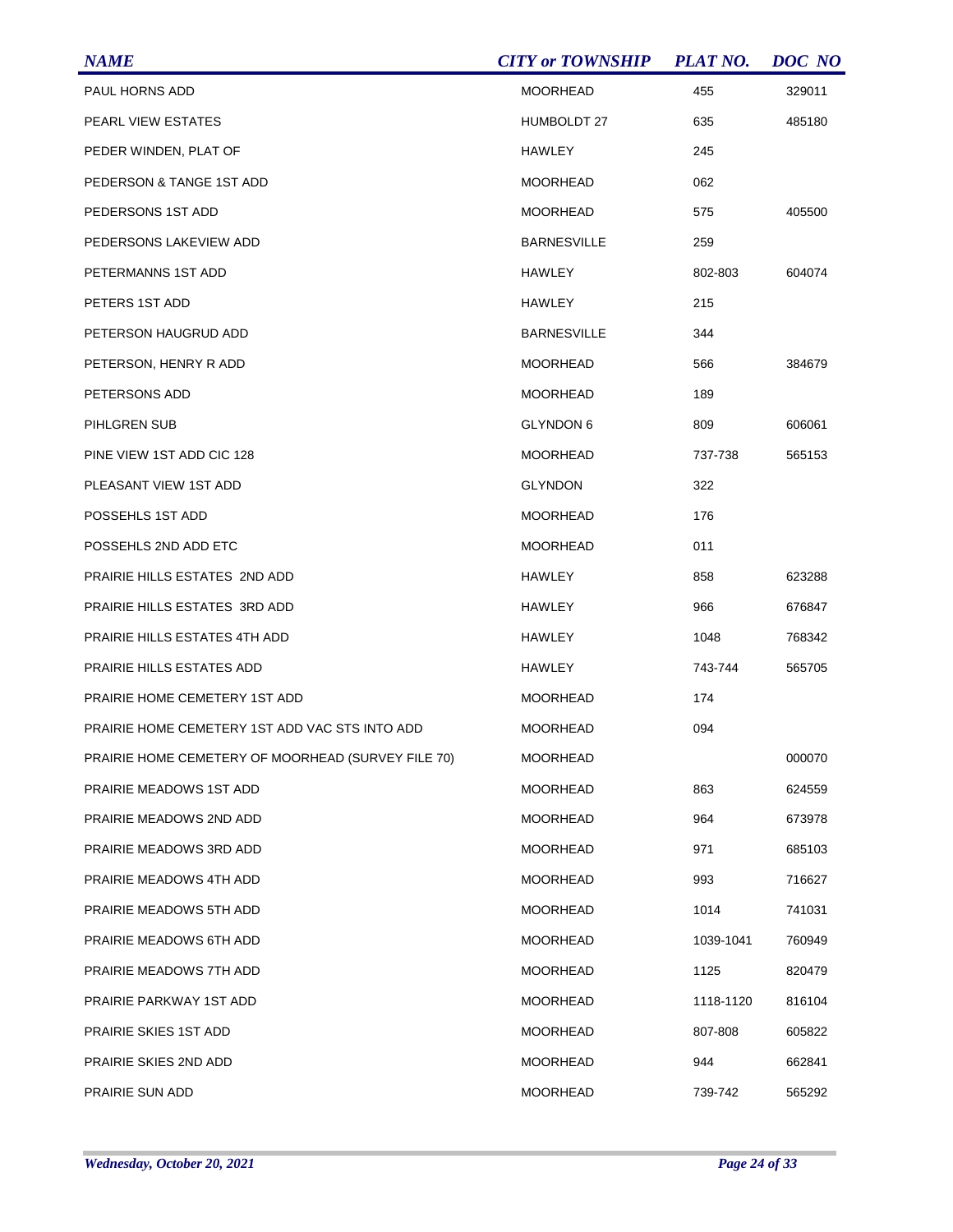| <b>NAME</b>                              | <b>CITY or TOWNSHIP</b> | <b>PLAT NO.</b> | DOC NO  |
|------------------------------------------|-------------------------|-----------------|---------|
| PRAIRIE WIND CONDO CIC 131               | <b>DILWORTH</b>         | 823             | 612477  |
| PRAIRIE WIND CONDO CIC 131 AMENDMENT     | <b>DILWORTH</b>         | 875             | 633312  |
| PRAIRIE WIND CONDO CIC 131 2ND AMENDMENT | <b>DILWORTH</b>         | 913             | 641116  |
| PRAIRIE WIND CONDO CIC 131 3RD AMENDMENT | <b>DILWORTH</b>         | 931             | 653521  |
| PRAIRIE WIND CONDO CIC 131 4TH AMENDMENT | <b>DILWORTH</b>         | 984             | 701112  |
| PRESERVE ON BROADWAY                     | <b>OAKPORT</b>          | 1095-1096       | 793967  |
| PROBSTFIELD SCHOOL ADD (PLAT OF)         | <b>MOORHEAD</b>         | 362             |         |
| PROBSTFIELD-GESELL SUB                   | OAKPORT 28              | 297             |         |
| PROBSTFIELD-GESELL SUB NO 2              | OAKPORT 28              | 311             |         |
| <b>QUARTER RANCH SUB NO 1</b>            | OAKPORT 18              | 504             | 340313  |
| QUARTERLINE CROSSING 2ND ADD             | <b>SABIN</b>            | 859             | 623289  |
| QUARTERLINE CROSSING 3RD ADD             | <b>SABIN</b>            | 910             | 640897  |
| QUARTERLINE CROSSING ADD                 | <b>SABIN</b>            | 821             | 610588  |
| QUEENS ADD                               | <b>MOORHEAD</b>         | 402             | 299275  |
| QUEENS 2ND ADD                           | <b>MOORHEAD</b>         | 452             | 328491  |
| QUEENS 3RD ADD                           | <b>MOORHEAD</b>         | 543             | 354134  |
| <b>QUEENS 4TH ADD</b>                    | <b>MOORHEAD</b>         | 548             | 355937  |
| R & S GREFSRUD SUB                       | PARKE 10                | 773             | 592161  |
| RAINBOW RIDGE                            | <b>OAKPORT</b>          | 845             | 619016  |
| <b>RAINBOW RIDGE SUB</b>                 | OAKPORT 8               | 854             | 619016  |
| <b>RED ROCK ESTATES</b>                  | <b>OAKPORT</b>          | 1117            | T003839 |
| REGAL ESTATES ADD                        | <b>MOORHEAD</b>         | 384             |         |
| REGELSTADS 1ST ADD                       | <b>ULEN</b>             | 080             |         |
| REGELSTADS 2ND ADD-                      | ULEN                    | 081 B           |         |
| <b>REGISTERED LAND SURVEY</b>            | <b>MOORHEAD</b>         | 820             | T001020 |
| REGISTERED LAND SURVEY #1                | <b>HAWLEY</b>           | 759             | T002435 |
| REGISTERED LAND SURVEY #2                | <b>OAKPORT</b>          | 1104            | T003711 |
| REGISTERED LAND SURVEY #3                | <b>OAKPORT</b>          | 1107            | T003741 |
| RICHARDS 1ST ADD                         | <b>MOORHEAD</b>         | 733-734         | 564627  |
| RICHARDS SUB                             | <b>KRAGNES 31</b>       | 456             | 330181  |
| RICHARDSON & WEBSTERS ADD (VACATED)      | <b>MOORHEAD</b>         | 104             |         |
| <b>RICKS 1ST ADD</b>                     | <b>MOORHEAD</b>         | 500             | 339610  |
| RIDGE AVE (MAP OF)                       | <b>MOORHEAD</b>         | 019             |         |
| RIDGEWOOD ADD                            | <b>MOORHEAD</b>         | 472             | 332760  |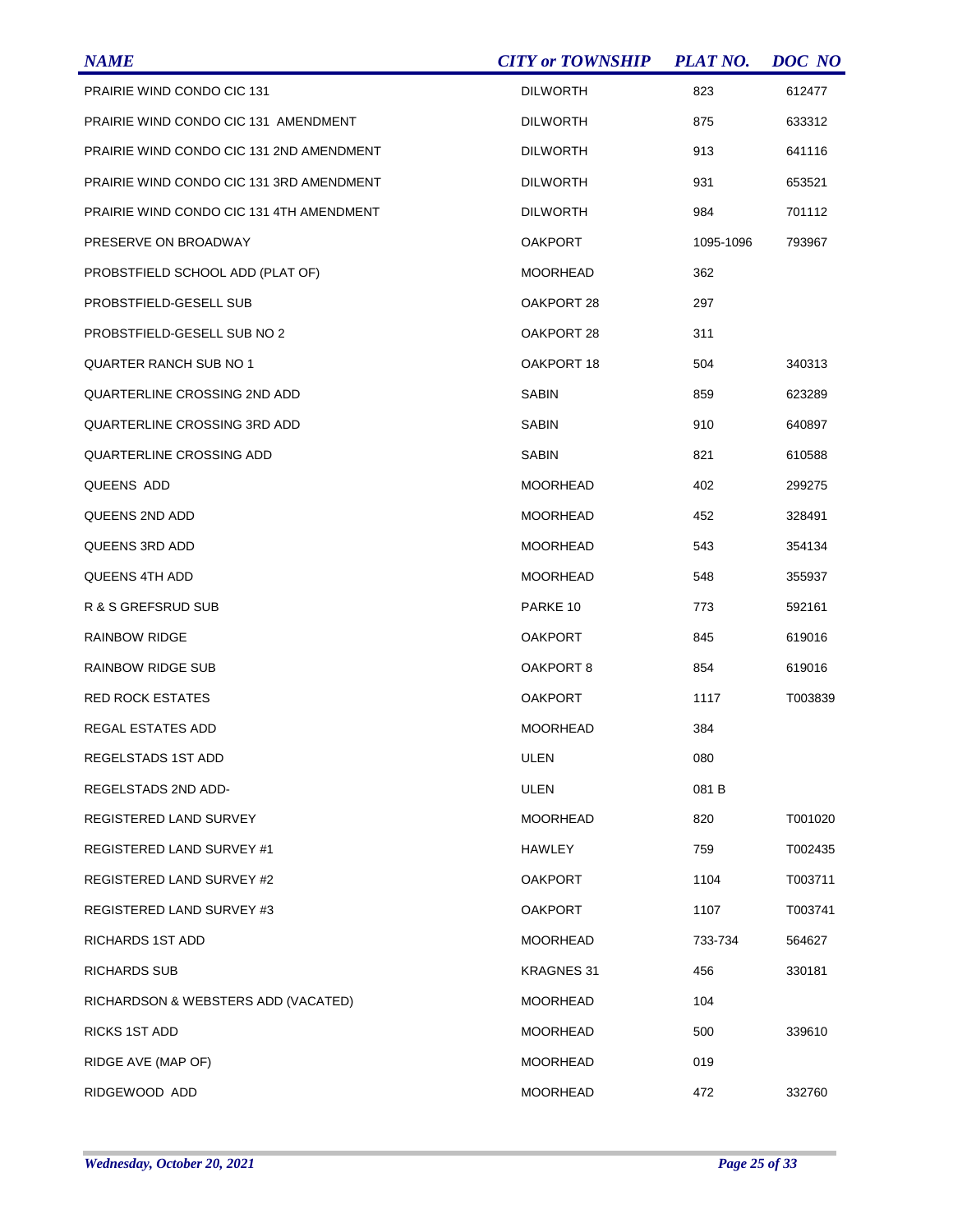| <b>NAME</b>                                         | <b>CITY or TOWNSHIP</b> | <b>PLAT NO.</b> | <b>DOC</b> NO |
|-----------------------------------------------------|-------------------------|-----------------|---------------|
| RIDGEWOOD 2ND ADD                                   | <b>MOORHEAD</b>         | 495             | 338868        |
| RIDGEWOOD 3RD ADD                                   | MOORHEAD                | 496             | 338874        |
| RIDGEWOOD 4TH ADD REPT LTS 1-9 BLK 2 RIDGEWOOD 2ND- | MOORHEAD                | 590             | 426027        |
| RIDGEWOOD 5TH REARGMT PT RIDGEWOOD 2ND ADD MHD      | MOORHEAD                | 598             | 439829        |
| RIVER HAVEN SUB                                     | MOORHEAD 30             | 258             |               |
| RIVER OAKS 2ND SUB AKA SECOND RIVER OAKS SUB        | <b>MOORHEAD</b>         | 293             |               |
| <b>RIVER OAKS SUB</b>                               | MOORHEAD 30             | 263             |               |
| RIVER SHORE HEIGHTS ADD                             | MOORHEAD                | 052             |               |
| RIVER VIEW HEIGHTS ADD                              | MOORHEAD                | 378             |               |
| RIVERS EDGE SUB                                     | OAKPORT 28              | 633             | 483809        |
| RIVERS EDGE 2ND SUB                                 | OAKPORT 28              | 650             | 503057        |
| RIVERSIDE ACRES 2ND SUB                             | OAKPORT                 | 870             | 629295        |
| RIVERSIDE ACRES SUB                                 | OAKPORT 19              | 385             |               |
| RIVERSIDE ADD                                       | MOORHEAD                | 086             |               |
| RIVERSIDE CEMETERY                                  | MOLAND 35               | 080             |               |
| RIVERSIDE CEMETERY & RESURVEY                       | MOORHEAD                | 005612          |               |
| RIVERSIDE CEMETERY & RESURVEY                       | OAKPORT 29              | 005 6 1 2       |               |
| RIVERSIDE CEMETERY 1ST ADD                          | <b>MOLAND</b>           | 109             |               |
| RIVERSIDE CEMETERY REDRAWN (SURVEY FILE 69)         | MOORHEAD                | 839             | 000069        |
| RIVERSIDE LOFTS CIC 143                             | <b>MOORHEAD</b>         | 950-953         | 665419        |
| RIVERSIDE LOFTS CIC 143 1ST AMENDMENT               | MOORHEAD                | 957-960         | 672037        |
| RIVERVIEW CONDO CIC 141                             | <b>MOORHEAD</b>         | 921             | 646376        |
| <b>RIVERVIEW COUNTRY ESTATES SUB</b>                | EGLON <sub>6</sub>      | 795-796         | 601471        |
| RIVERVIEW ESTATES 1ST ADD                           | <b>MOORHEAD</b>         | 442             | 322819        |
| RIVERVIEW ESTATES 2ND ADD                           | MOORHEAD                | 470             | 332082        |
| RIVERVIEW ESTATES 2ND ADD REPLAT                    | <b>MOORHEAD</b>         | 576             | 406064        |
| RIVERVIEW ESTATES 3RD ADD                           | MOORHEAD                | 569             | 395245        |
| RIVERVIEW ESTATES 4TH ADD                           | <b>MOORHEAD</b>         | 591             | 426132        |
| ROAD BETWEEN BECKER, OTTERTAIL & CLAY COUNTIES      |                         | 171             |               |
| ROAD BETWEEN OTTER TAIL & CLAY COUNTIES             |                         | 073 074         |               |
| ROAD IN GEORGETOWN TWP S2SW4                        | GEORGETOWN 29           | 095             |               |
| ROAD IN OAKPORT KRAGNES & GEORGETOWN TWPS           | <b>OAKPORT</b>          | 067             |               |
| ROBERT JAMES CONDO CIC 126                          | <b>DILWORTH</b>         | 677             | 540380        |
| ROBINSONS ADD                                       | <b>MOORHEAD</b>         | 179             |               |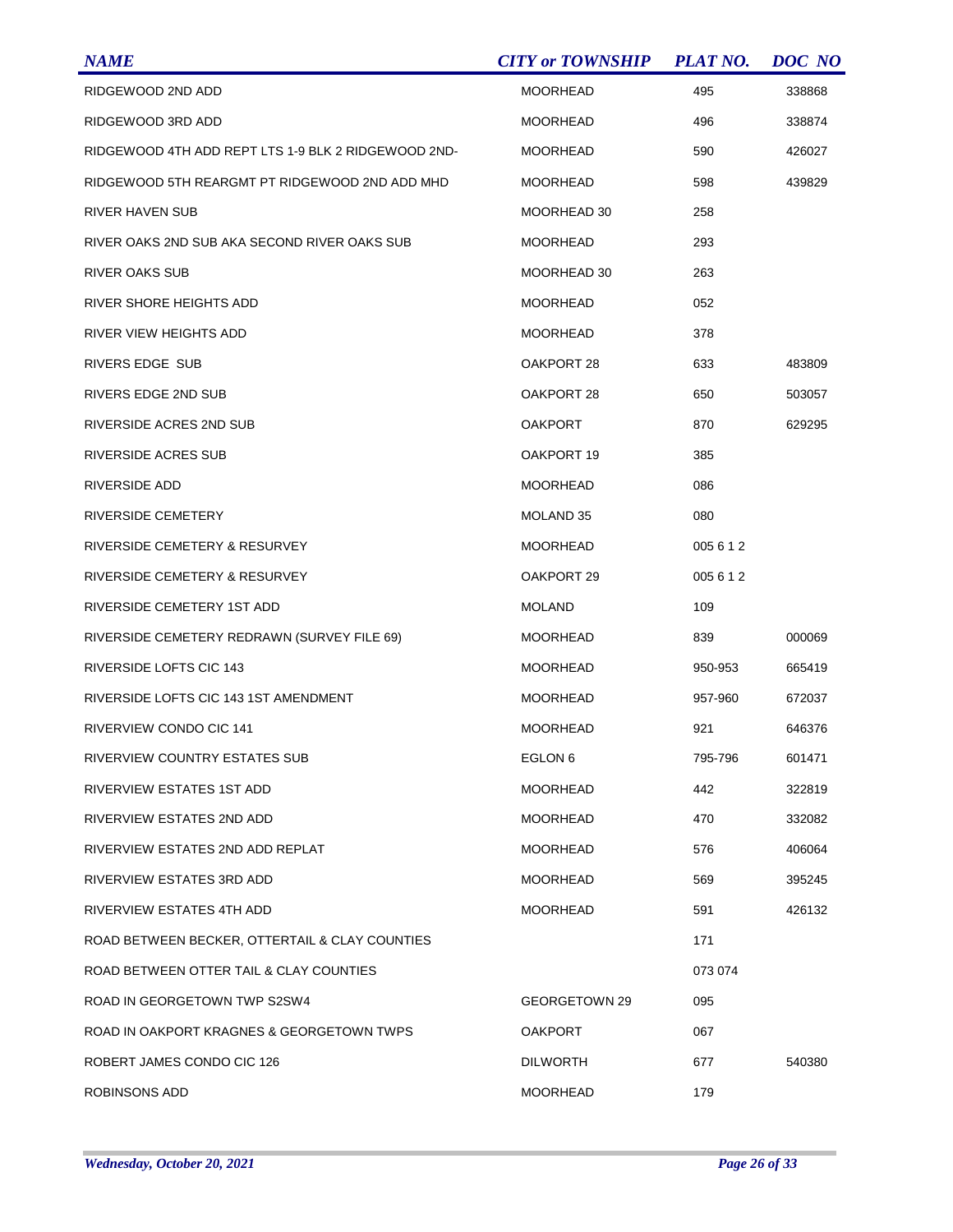| <b>NAME</b>                                            | <b>CITY or TOWNSHIP</b> | <b>PLAT NO.</b> | DOC NO |
|--------------------------------------------------------|-------------------------|-----------------|--------|
| RODENKIRCHS ADD (Replatted into Mhd Urban Renewal 1st) | <b>MOORHEAD</b>         | 155             |        |
| ROENS ADD                                              | <b>MOORHEAD</b>         | 597             | 437030 |
| ROENS 1ST SUB                                          | OAKPORT 29 & 32         | 539             | 353571 |
| ROGNES 1ST ADD                                         | <b>MOORHEAD</b>         | 194             |        |
| ROLLIES 1ST ADD                                        | <b>BARNESVILLE</b>      | 320             |        |
| ROLYN ACRES                                            | OAKPORT 17              | 407 A           | 300767 |
| ROMKEYS 1ST ADD                                        | <b>MOORHEAD</b>         | 169             |        |
| ROMKEYS 2ND ADD                                        | <b>MOORHEAD</b>         | 429             | 313228 |
| ROMKEYS PARK ADD-                                      | <b>MOORHEAD</b>         | 251             |        |
| RONALD KOST ADD                                        | <b>MOORHEAD</b>         | 628             | 476167 |
| ROOSENS ADD                                            | <b>BARNESVILLE</b>      | 168-A           |        |
| RUSHFELDT (A N) PRIVATE CEMETERY                       | SKREE 4                 | 090             |        |
| RUSTAD (KURTZ) (ORIGINAL)                              | <b>RUSTAD (KURTZ)</b>   | 008             |        |
| RUSTAD AUD O L 28-A 28-P                               | RUSTAD (KURTZ)          | 048             |        |
| <b>RUTTEN HILLS SUB</b>                                | EGLON 17                | 663-664         | 518365 |
| SABIN (ORIGINAL)                                       | <b>SABIN</b>            | 141             |        |
| SABIN AUD O L (AMENDED) A TO Z                         | <b>SABIN</b>            | 040             |        |
| SABIN AUD O L A TO Z                                   | <b>SABIN</b>            | 039             |        |
| SAHLBERGS SUB                                          | EGLON 4                 | 510             | 342691 |
| SANDERS SUB OF SCHREIBERS ADD                          | <b>MOORHEAD</b>         | 108             |        |
| SANDIES 1ST ADD                                        | <b>MOORHEAD</b>         | 216             |        |
| SANDIES 2ND ADD                                        | <b>MOORHEAD</b>         | 012             |        |
| SARGENTS 1ST ADD                                       | <b>GLYNDON</b>          | 145             |        |
| SATHERS SUB                                            | PARKE 15                | 367             |        |
| SAUMWEBERS SUB                                         | <b>MOORHEAD</b>         | 211             |        |
| SCHRAMM & OVERBOES 1ST ADD                             | <b>MOORHEAD</b>         | 209             |        |
| <b>SCHRAMMS 1ST ADD</b>                                | <b>MOORHEAD</b>         | 036             |        |
| <b>SCHREIBERS ADD</b>                                  | <b>MOORHEAD</b>         | 013 014         |        |
| SCHROEDERS SUB                                         | ELMWOOD 5               | 467             | 331282 |
| SECOND NORTHSIDE DEVELOPMENT ADD                       | <b>MOORHEAD</b>         | 318             |        |
| SECOND OUTLOT ADD                                      | <b>DILWORTH</b>         | 309             |        |
| <b>SECOND PARK ADD</b>                                 | <b>BARNESVILLE</b>      | 010             |        |
| SECOND RIVER OAKS SUB                                  | MOORHEAD 30             | 293             |        |
| SECOND SOUTH RIVERSIDE ADD                             | <b>MOORHEAD</b>         | 049             |        |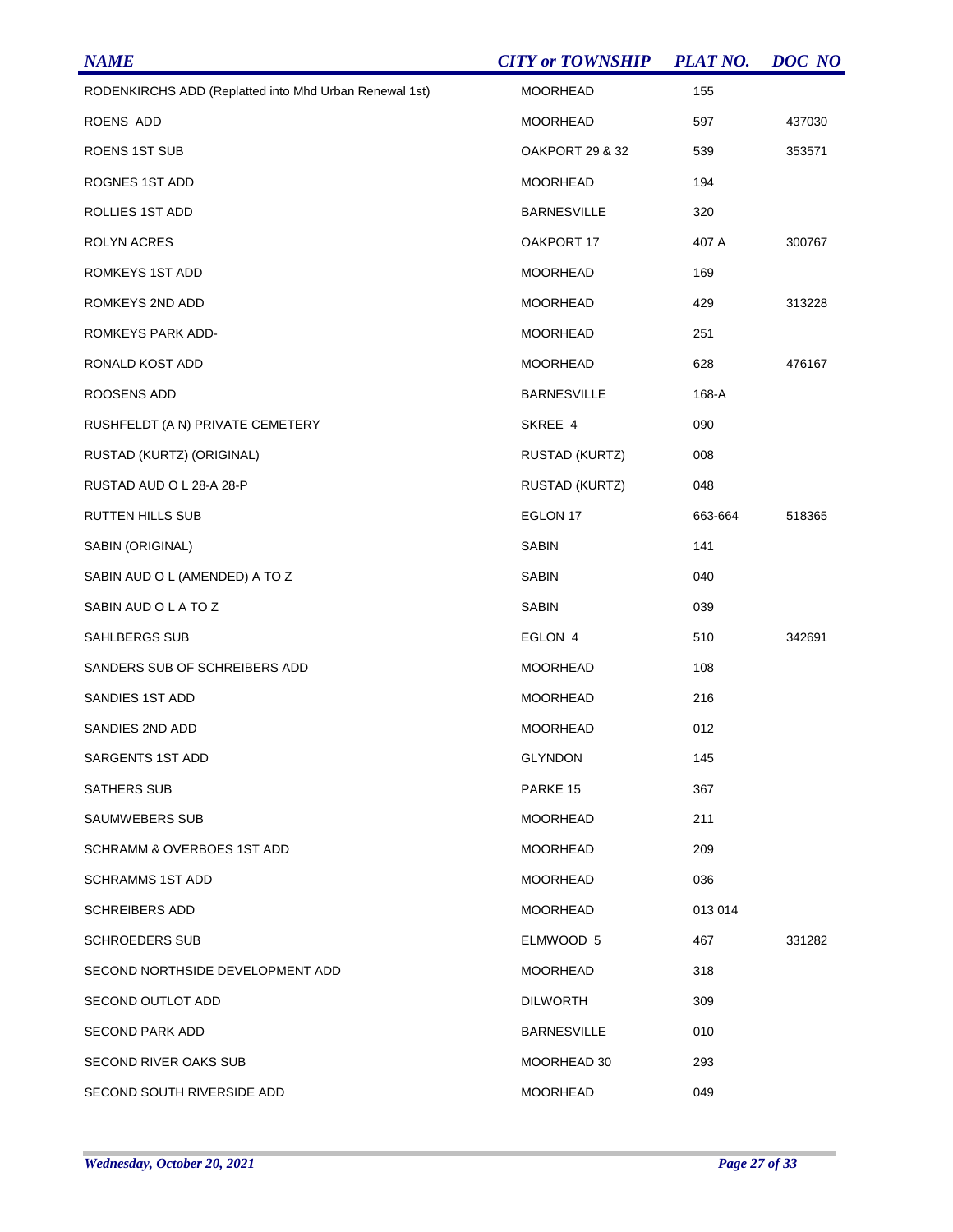| <b>NAME</b>                           | <b>CITY or TOWNSHIP</b> | <b>PLAT NO.</b> | DOC NO |
|---------------------------------------|-------------------------|-----------------|--------|
| SETER, L A JR ADD                     | <b>GLYNDON</b>          | 471             | 332369 |
| <b>SETERS 1ST ADD</b>                 | <b>GLYNDON</b>          | 411-412         | 302233 |
| SETERS 2ND ADD                        | <b>GLYNDON</b>          | 660             | 515741 |
| SETERS 3RD ADD                        | <b>GLYNDON</b>          | 674             | 536764 |
| SETERS EAST ADD                       | <b>GLYNDON</b>          | 610             | 449846 |
| <b>SEWAGE SYSTEM</b>                  | <b>BARNESVILLE</b>      | 018             |        |
| <b>SHADY OAKS SUB</b>                 | ULEN <sub>19</sub>      | 469             | 331576 |
| SHAPLANDS ADD                         | <b>DILWORTH</b>         | 072 077         |        |
| SHARPS 1ST ADD                        | MOORHEAD                | 023             |        |
| SHEPHERD MEADOWS 1ST ADD              | MOORHEAD                | 928             | 650946 |
| SHOPPES ON 34TH 1ST ADD               | <b>DILWORTH</b>         | 991             | 712627 |
| SHOPPES ON 34TH 2ND ADD               | <b>DILWORTH</b>         | 1001            | 728264 |
| SHOPPES ON 34TH 3RD ADD               | <b>DILWORTH</b>         | 1049            | 768499 |
| SHOPS ON MAIN CIC 153                 | <b>MOORHEAD</b>         | 1108            | 803732 |
| SIGNATURE CONDO CIC 123               | <b>MOORHEAD</b>         | 654             | 508866 |
| SILVER LAKE ESTATES SUB               | HAWLEY 23               | 551             | 357968 |
| SILVERLAND SUB                        | HAWLEY 4                | 992             | 713667 |
| <b>SKAFFS FIRST ADD</b>               | <b>MOORHEAD</b>         | 376             |        |
| SMITHWICKS SUB                        | ELMWOOD 17              | 484             | 335583 |
| <b>SOLEM BEACH SUB</b>                | <b>TANSEM 21</b>        | 806             | 605479 |
| SORTEBERGS 1ST SUB                    | <b>RIVERTON 21</b>      | 972             | 685456 |
| <b>SOUTH ACRES ADD</b>                | <b>MOORHEAD</b>         | 054             |        |
| SOUTH ELEMENTARY SCHOOL ADD           | MOORHEAD                | 777             | 594839 |
| SOUTH OAKS ADD                        | <b>MOORHEAD</b>         | 580             | 408380 |
| SOUTH PARK TOWNHOMES 1ST ADD          | MOORHEAD                | 948             | 663535 |
| SOUTH RIVER COURT CIC #118            | <b>MOORHEAD</b>         | 634             | 485126 |
| SOUTH RIVER ROAD ADD                  | MOORHEAD                | 193             |        |
| SOUTH RIVERSIDE ADD                   | MOORHEAD                | 136             |        |
| SOUTH SEVENTH PLACE CIC 109 (NO PLAT) | MOORHEAD                |                 | 410729 |
| SOUTHCREEK 1ST ADD                    | <b>GLYNDON</b>          | 754             | 568507 |
| SOUTHEAST MAIN BUSINESS PARK 1ST ADD  | MOORHEAD                | 861             | 624245 |
| SOUTHFIELD 2ND ADD                    | <b>MOORHEAD</b>         | 973             | 685788 |
| SOUTHFIELD ADD                        | MOORHEAD                | 792-793         | 601270 |
| SOUTHVIEW ADD                         | <b>GLYNDON</b>          | 1050-1051       | 769288 |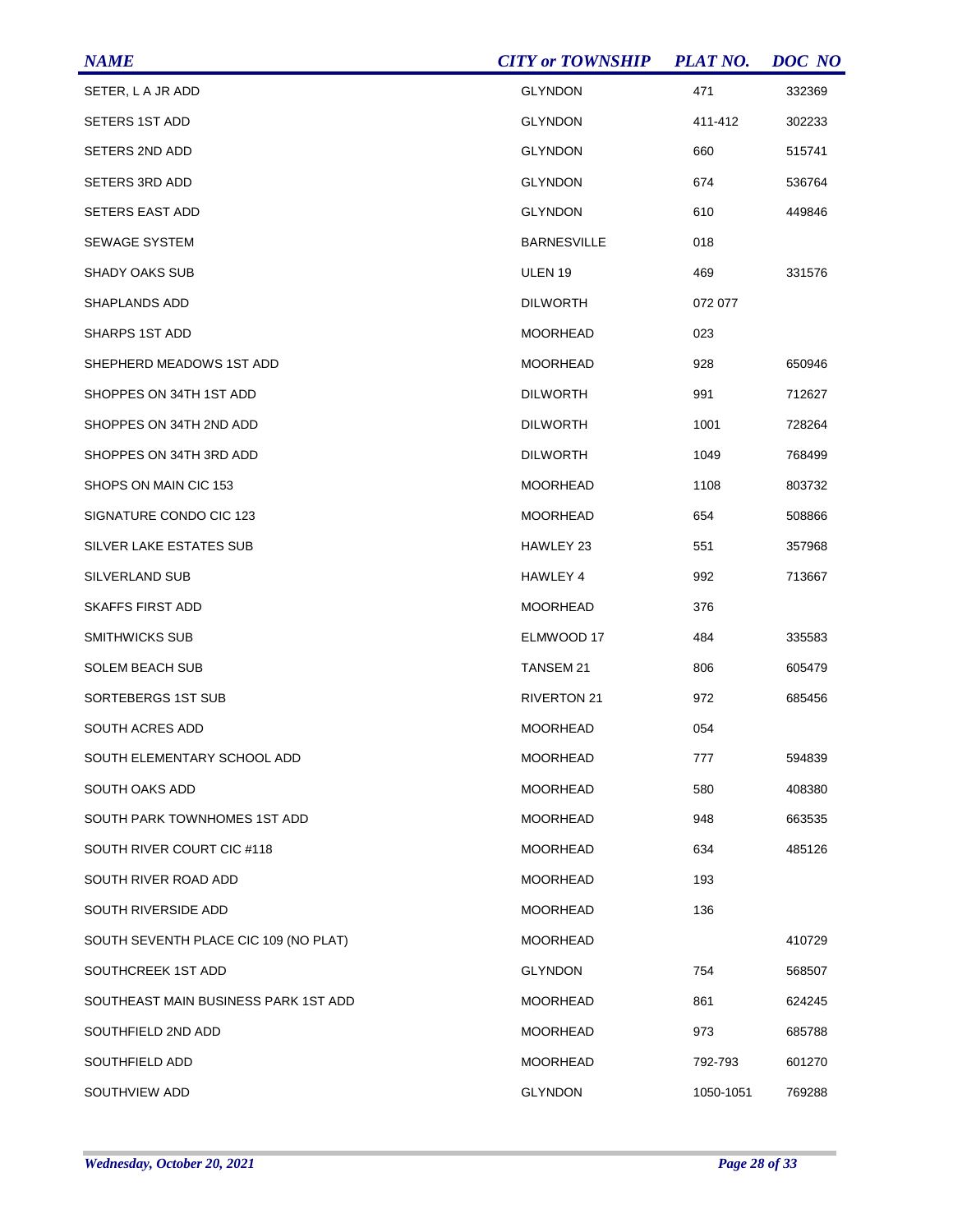| <b>NAME</b>                                       | <b>CITY or TOWNSHIP</b> | <b>PLAT NO.</b> | DOC NO |
|---------------------------------------------------|-------------------------|-----------------|--------|
| SOUTHVIEW ADD (CORRECTIVE)                        | <b>GLYNDON</b>          | 1074-1076       | 784029 |
| SOUTHWOOD SQUARE                                  | <b>MOORHEAD</b>         | 651             | 503798 |
| <b>SPAGUES 1ST ADD</b>                            | <b>MOORHEAD</b>         | 025             |        |
| SPRING PRAIRIE TOWNSHIP ROADS                     | <b>SPRING PRAIRIE</b>   | 604             | 444334 |
| ST JOHNS SUB                                      | <b>BARNESVILLE</b>      | 671             | 529733 |
| ST JOSEPHS CEMETERY                               | <b>MOORHEAD</b>         | 535             | 351964 |
| ST JOSEPHS CEMETERY SUB                           | <b>MOORHEAD</b>         | 565             | 383016 |
| <b>STARKS 1ST ADD</b>                             | <b>FELTON</b>           | 403             | 299382 |
| STEEPLE COURT CONDO #138                          | MOORHEAD                | 917-919         | 641695 |
| STEINS 1ST ADD                                    | <b>MOORHEAD</b>         | 488             | 337839 |
| <b>STEINS SUB</b>                                 | OAKPORT 22              | 492             | 338495 |
| STENERSONS 1ST ADD                                | <b>AVERILL</b>          | 108             |        |
| STEWARTS ADD                                      | MOORHEAD                | 271             |        |
| STOCKWOOD BUSINESS PARK 1ST ADD                   | <b>GLYNDON</b>          | 889             | 635396 |
| STOCKWOOD BUSINESS PARK 2ND ADD                   | <b>GLYNDON</b>          | 929             | 650993 |
| STOCKWOOD BUSINESS PARK 3RD ADD                   | <b>GLYNDON</b>          | 1092            | 791415 |
| STOCKWOOD BUSINESS PARK CONDO CIC 146             | <b>GLYNDON</b>          | 963             | 673215 |
| STONEMILL ESTATES 1ST ADD                         | <b>MOORHEAD</b>         | 877-879         | 633950 |
| STONEMILL ESTATES 2ND ADD                         | <b>MOORHEAD</b>         | 1019-1021       | 747786 |
| <b>STONERIDGE ADD</b>                             | <b>BARNESVILLE</b>      | 755-756         | 569451 |
| STRUBS 1ST ADD                                    | MOORHEAD                | 034             |        |
| STRUCTURAL PROPERTIES MN SUB                      | <b>RIVERTON 1</b>       | 1002            | 728705 |
| SUMMERWOOD 1ST ADD                                | <b>DILWORTH</b>         | 854-855         | 621236 |
| SUMMERWOOD 2ND ADD                                | <b>DILWORTH</b>         | 871             | 629558 |
| SUMMERWOOD 3RD ADD                                | <b>DILWORTH CITY</b>    | 1058            | 773066 |
| <b>SUN VALLEY ADD</b>                             | <b>MOORHEAD</b>         | 349             |        |
| <b>SUNRISE ADD</b>                                | MOORHEAD                | 377             |        |
| SUNSET ADD                                        | MOORHEAD                | 607             | 447870 |
| <b>SUNSET BEACH SUB</b>                           | PARKE 15                | 421             | 307500 |
| SWEDISH LUTHERAN CEMETERY                         | MOORHEAD 20             | 089             |        |
| SWEDISH REFORM LUTHERAN CEMETERY GROUNDS PROPOSED | MOORHEAD                | 101             |        |
| <b>SWEENEY SUBD</b>                               | <b>OAKPORT</b>          | 1028            | 752318 |
| SWENSONS 1ST ADD                                  | ULEN                    | 406             | 300665 |
| SWENSONS 2ND ADD                                  | <b>ULEN</b>             | 436             | 318155 |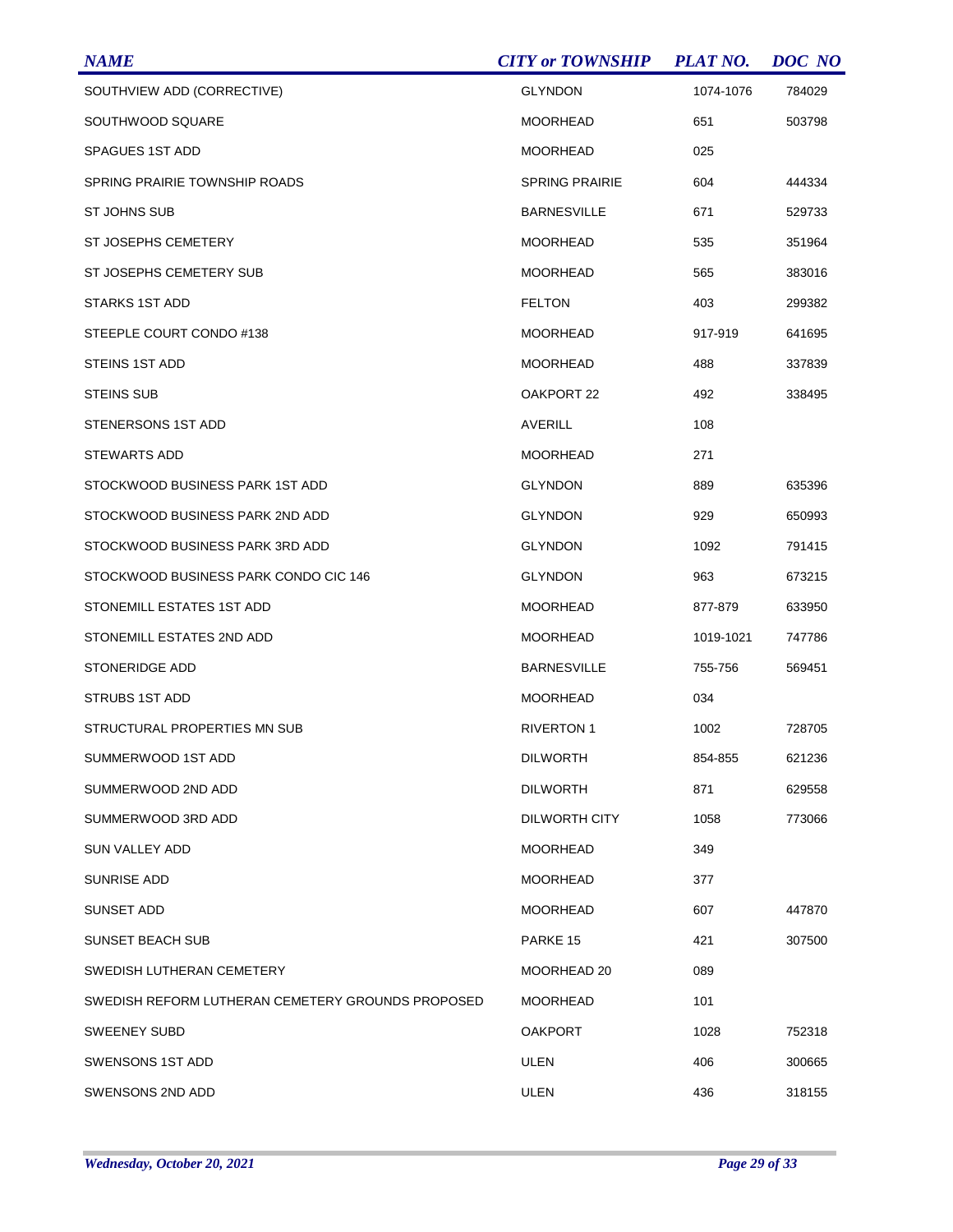| <b>NAME</b>                                             | <b>CITY or TOWNSHIP</b>  | <b>PLAT NO.</b> | <b>DOC</b> NO |
|---------------------------------------------------------|--------------------------|-----------------|---------------|
| SWENSONS 3RD ADD                                        | <b>ULEN</b>              | 541             | 354038        |
| SWENSONS 4TH ADD                                        | <b>ULEN</b>              | 556             | 363234        |
| <b>TANGENS SUB</b>                                      | RIVERTON 13              | 506             | 340626        |
| <b>TENNEYS 1ST ADD</b>                                  | <b>GLYNDON</b>           | 164             |               |
| <b>TENNEYS 2ND ADD</b>                                  | <b>GLYNDON</b>           | 236             |               |
| <b>TESSA COURT ADD</b>                                  | MOORHEAD                 | 947             | 663049        |
| <b>TESSA TERRACE 1ST ADD</b>                            | <b>MOORHEAD</b>          | 686             | 544539        |
| <b>TESSA TERRACE 1ST ADD REPLAT</b>                     | MOORHEAD                 | 717             | 551636        |
| <b>TESSA TERRACE 2ND ADD</b>                            | MOORHEAD                 | 760             | 583441        |
| <b>TESSA TERRACE 3RD ADD</b>                            | <b>MOORHEAD</b>          | 853             | 621233        |
| THIRD NORTHSIDE DEVELOPMENT ADD                         | <b>MOORHEAD</b>          | 395             | 296851        |
| THIRD OUTLOT ADD                                        | <b>DILWORTH</b>          | 319             |               |
| THOMPSONS 1ST ADD                                       | <b>BARNESVILLE</b>       | 098             |               |
| THOMPSONS 2ND ADD                                       | <b>BARNESVILLE</b>       | 088             |               |
| THOMPSONS 3RD ADD                                       | <b>BARNESVILLE</b>       | 168-B           |               |
| THOMPSONS SUB                                           | <b>BARNESVILLE</b>       | 164             |               |
| THOMPSONS SUB                                           | <b>ELKTON 32</b>         | 503             | 340229        |
| THOMPSONS 1ST SUB                                       | <b>SPRING PRAIRIE 25</b> | 557             | 364888        |
| THYSELLS 1ST ADD                                        | HAWLEY                   | 218             |               |
| THYSELLS 2ND ADD                                        | HAWLEY                   | 290             |               |
| <b>TIMBER SHORES SUB</b>                                | EGLON                    | 936-938         | 660314        |
| <b>TITAN ADD</b>                                        | <b>MOORHEAD</b>          | 865             | 626746        |
| TOWN & COUNTRY TOWNHOMES CIC 142                        | <b>MOORHEAD</b>          | 927             | 650469        |
| TOWNHOMES ON THIRD ADD                                  | <b>BARNESVILLE</b>       | 1032            | 759314        |
| TRAILS AT STONEMILL ESTATES                             | MOORHEAD                 | 1006            | 729086        |
| TRAILS AT STONEMILL ESTATES 2ND ADD                     | <b>MOORHEAD</b>          | 1009-1010       | 733780        |
| TREE STORY 2ND SUB                                      | OAKPORT 18               | 891             | 636110        |
| TREE STORY ADD                                          | OAKPORT 18               | 629             | 476806        |
| TRIUMPH LUTHERAN BRETHREN CHURCH ADD                    | <b>MOORHEAD</b>          | 647             | 496405        |
| TURTLE LAKE SUB                                         | PARKE 12                 | 338             |               |
| TWELFTH AVENUE BUSINESS PARK ADD                        | MOORHEAD                 | 1026-1027       | 751019        |
| ULEN (ORIGINAL) (ASLESONS 1ST ADD)                      | <b>ULEN</b>              | 167             |               |
| ULEN AUD O L A-27 C-27, A-28 G-28, A-33 S-33, A-34 B-34 | ULEN                     | 227-228         |               |
| ULEN NORTHSIDE ADD                                      | <b>ULEN</b>              | 995             | 716977        |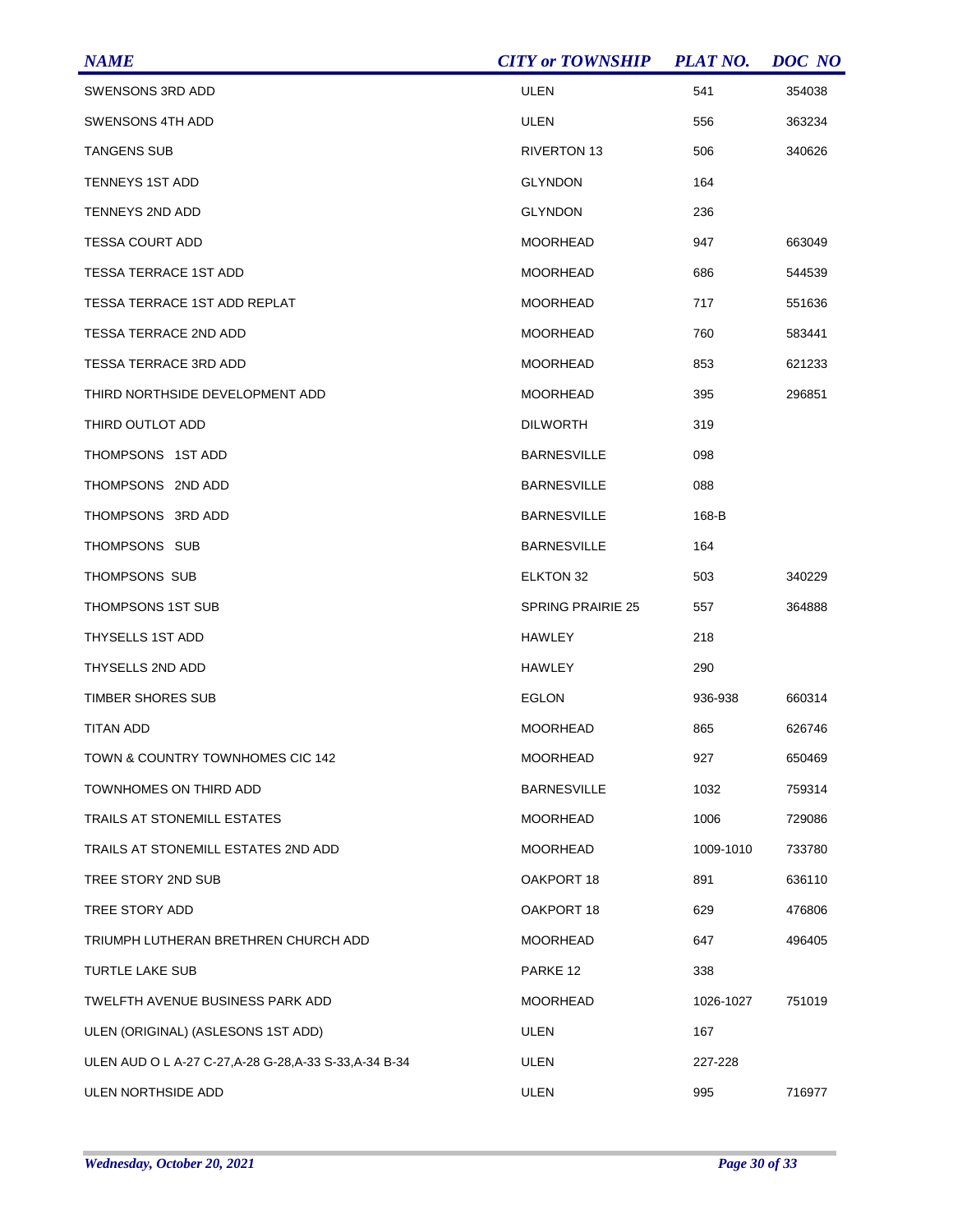| <b>NAME</b>                                          | <b>CITY or TOWNSHIP</b> | <b>PLAT NO.</b> | DOC NO |
|------------------------------------------------------|-------------------------|-----------------|--------|
| ULEN VILLAGE MAP                                     | ULEN                    | 096             |        |
| ULLRICHS ADD TO BLK 1                                | <b>DOWNER</b>           | 114             |        |
| VACATION 7TH AVE N 9TH ST N 11TH ST N                | <b>MOORHEAD</b>         | 010             |        |
| VACATION COUNTY ROAD (14TH ST & 28TH AVE)            | <b>MOORHEAD</b>         | 172             |        |
| <b>VACATION GREAT NORTHERN RAILWAY STATION</b>       | <b>MOORHEAD</b>         | 172             |        |
| VACATION OF 1ST ST                                   | <b>BARNESVILLE</b>      | 128             |        |
| VACATION PT 8TH ST N OF 2ND AVE N                    | <b>MOORHEAD</b>         | 171             |        |
| VALLEY PARK ADD                                      | <b>DILWORTH</b>         | 389             |        |
| VAN RADENS 1ST ADD                                   | <b>MOORHEAD</b>         | 316             |        |
| <b>VILLAGE ESTATES 1ST ADD</b>                       | <b>MOORHEAD</b>         | 327-328         |        |
| VILLAGE GREEN ADD                                    | <b>MOORHEAD</b>         | 464             | 330965 |
| VILLAGE GREEN 2ND ADD                                | <b>MOORHEAD</b>         | 518             | 345317 |
| VILLAGE GREEN 2ND ADD REPLAT BLOCK 19-20             | <b>MOORHEAD</b>         | 529             | 349519 |
| VILLAGE GREEN 2ND ADD REPLAT BLOCK 10                | <b>MOORHEAD</b>         | 546             | 355151 |
| VILLAGE GREEN 2ND ADD REPLAT B 20 OF REPLAT B 19-20  | <b>MOORHEAD</b>         | 579             | 407546 |
| VILLAGE GREEN 2ND ADD REPLAT LT 11-29 REPLAT B 10    | <b>MOORHEAD</b>         | 581             | 409146 |
| VILLAGE GREEN 2ND RE N50' LTS 3,4-5 B1 B19 RE B19-20 | <b>MOORHEAD</b>         | 588             | 424309 |
| VILLAGE GREEN 3RD ADD                                | <b>MOORHEAD</b>         | 601             | 443401 |
| VILLAGE GREEN 4TH ADD                                | <b>MOORHEAD</b>         | 616             | 453777 |
| VILLAGE GREEN 5TH ADD                                | <b>MOORHEAD</b>         | 761             | 583701 |
| VILLAGE GREEN 6TH ADD                                | <b>MOORHEAD</b>         | 841-843         | 618190 |
| VILLAGE GREEN 7TH ADD                                | <b>MOORHEAD</b>         | 1127-1128       | 821868 |
| VILLAGE GREEN MANOR II CONDO CIC 112                 | <b>MOORHEAD</b>         | 584             | 416001 |
| VILLAGE GREEN MANOR III CONDO CIC 113                | <b>MOORHEAD</b>         | 585             | 418002 |
| VILLAGE GREEN MANOR IV CONDO CIC 114                 | <b>MOORHEAD</b>         | 592             | 246206 |
| VILLAGE GREEN SOUTH 1ST ADD                          | <b>MOORHEAD</b>         | 641             | 491917 |
| VILLAGE GREEN SOUTH 2ND ADD                          | <b>MOORHEAD</b>         | 724             | 556245 |
| VILLAGE GREEN-18TH FAIRWAY ADD                       | <b>MOORHEAD</b>         | 762-763         | 583802 |
| <b>VOLL ADD</b>                                      | <b>MOORHEAD</b>         | 772             | 590878 |
| WALKERS SUB                                          | RIVERTON 2              | 524             | 347564 |
| WALKERS SUB BLOCK 7 WHITES 2ND ADD                   | <b>MOORHEAD</b>         | 117             |        |
| WALKERS SUB MOORES 1ST ADD                           | <b>MOORHEAD</b>         | 138             |        |
| WALTERS, ANNIE SUB HIGHLAND ADD NO 3                 | <b>MOORHEAD</b>         | 089             |        |
| <b>WAMBACHS ADD</b>                                  | <b>GEORGETOWN</b>       | 021-022         |        |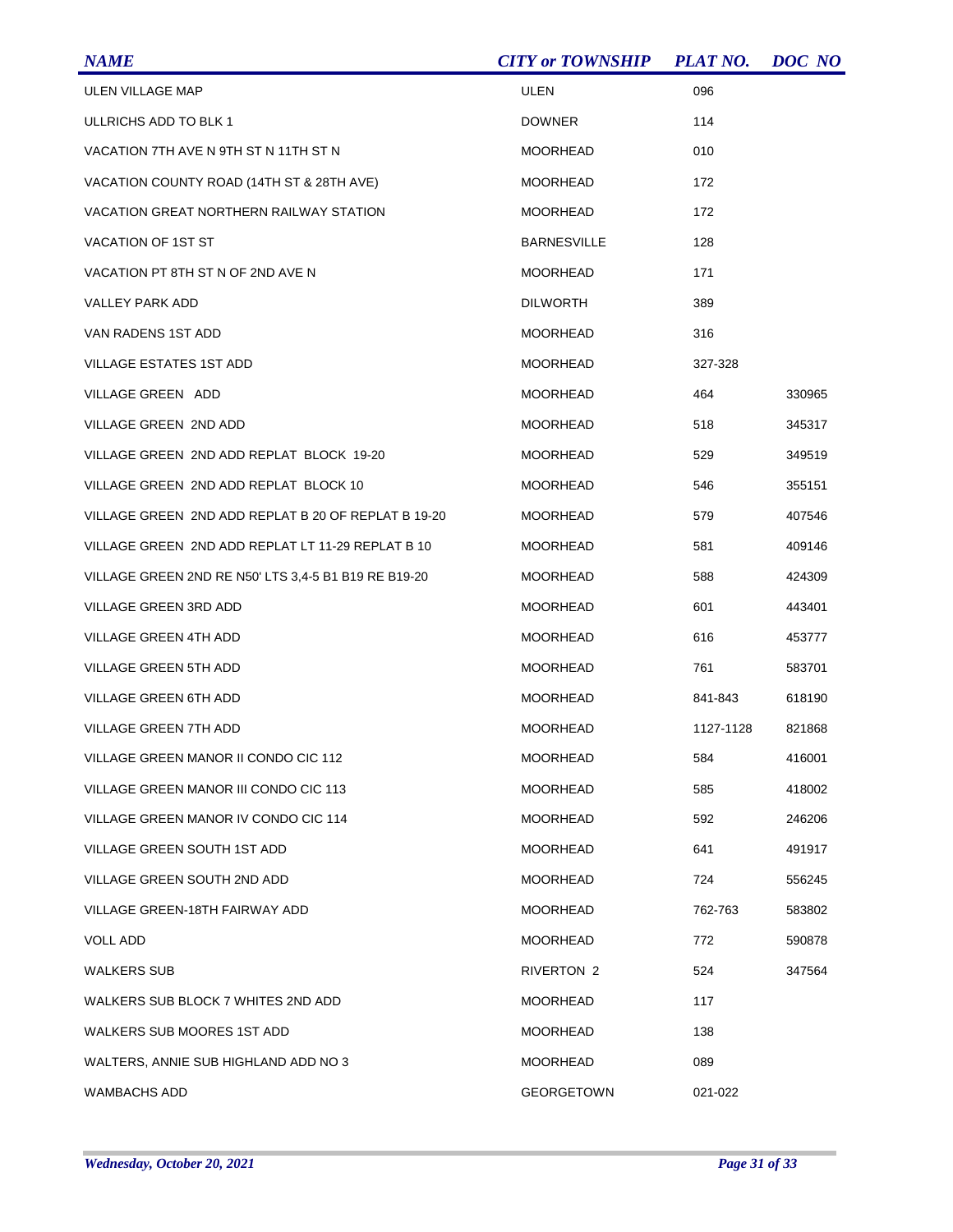| <b>NAME</b>                                         | <b>CITY or TOWNSHIP</b> | <b>PLAT NO.</b> | DOC NO |
|-----------------------------------------------------|-------------------------|-----------------|--------|
| <b>WARLINGS 1ST ADD</b>                             | <b>MOORHEAD</b>         | 126             |        |
| <b>WATER PLANT ADD</b>                              | <b>BARNESVILLE</b>      | 683             | 543461 |
| <b>WATERS EDGE TOWNHOMES CIC 135</b>                | <b>MOORHEAD</b>         | 830             | 615304 |
| <b>WELTERS 2ND ADD</b>                              | <b>DILWORTH</b>         | 1018            | 746464 |
| <b>WELTERS ADD</b>                                  | <b>DILWORTH</b>         | 441             | 322684 |
| <b>WESTGATE 1ST ADD</b>                             | <b>HAWLEY</b>           | 397             | 297714 |
| <b>WESTGATE 2ND ADD</b>                             | HAWLEY                  | 413             | 302813 |
| WESTGATE 2ND ADD REPLAT BLK 8-9                     | HAWLEY                  | 422             | 307501 |
| <b>WESTGATE 3RD ADD</b>                             | <b>HAWLEY</b>           | 519             | 345584 |
| <b>WESTMOOR GREEN 1ST ADD</b>                       | <b>MOORHEAD</b>         | 615             | 453095 |
| WESTMOOR GREENS 2ND ADD                             | <b>MOORHEAD</b>         | 626             | 471794 |
| <b>WESTMOOR GREENS 3RD ADD</b>                      | <b>MOORHEAD</b>         | 637             | 487940 |
| WHEATLAND TOWNHOMES CIC 132 (505 PLAT-PRAIRIE HILL) | HAWLEY                  | 743-744         | 607455 |
| <b>WHEELER &amp; KIEFERS ADD</b>                    | <b>MOORHEAD</b>         | 016             |        |
| <b>WHITES 1ST ADD</b>                               | <b>MOORHEAD</b>         | 188             |        |
| WHITES 2ND ADD                                      | <b>MOORHEAD</b>         | 028             |        |
| WHITES 2ND SUB BLOCK 1 WHITES 2ND ADD               | <b>MOORHEAD</b>         | 186             |        |
| <b>WHITES 3RD ADD</b>                               | <b>MOORHEAD</b>         | 143             |        |
| WHITES SUB BLOCK "A" WHITES 3RD ADD                 | <b>MOORHEAD</b>         | 094             |        |
| <b>WILDERS 1ST ADD</b>                              | <b>MOORHEAD</b>         | 177             |        |
| WILDERS 2ND ADD & REARGMT                           | <b>MOORHEAD</b>         | 230             |        |
| <b>WILEYS LAKE VIEW ACRES</b>                       | PARKE 12                | 694-695         | 547596 |
| <b>WILLIAMS 1ST ADD</b>                             | <b>MOORHEAD</b>         | 262             |        |
| WILLIAMS 2ND ADD                                    | <b>MOORHEAD</b>         | 283             |        |
| <b>WILLOW CREEK SUB</b>                             | <b>HUMBOLDT 27</b>      | 336             |        |
| <b>WINANS 1ST ADD</b>                               | ULEN                    | 219-220         |        |
| WINNIPEG JUNCTION (ORIGINAL)                        | WINNIPEG JUNCTION       | 162             |        |
| <b>WOODBRIDGE 1ST ADD</b>                           | <b>DILWORTH</b>         | 719-720         | 553458 |
| WOODBRIDGE 2ND ADD                                  | <b>DILWORTH</b>         | 736             | 564806 |
| WOODBRIDGE 3RD ADD                                  | <b>DILWORTH</b>         | 816             | 608643 |
| WOODBRIDGE 4TH ADD                                  | <b>DILWORTH</b>         | 890             | 635538 |
| <b>WOODBRIDGE 5TH ADD</b>                           | <b>DILWORTH</b>         | 994             | 716810 |
| WOODLAWN TERRACE CIC 139                            | <b>MOORHEAD</b>         | 896-899         | 636680 |
| <b>WORKS 1ST ADD</b>                                | <b>HAWLEY</b>           | 113             |        |